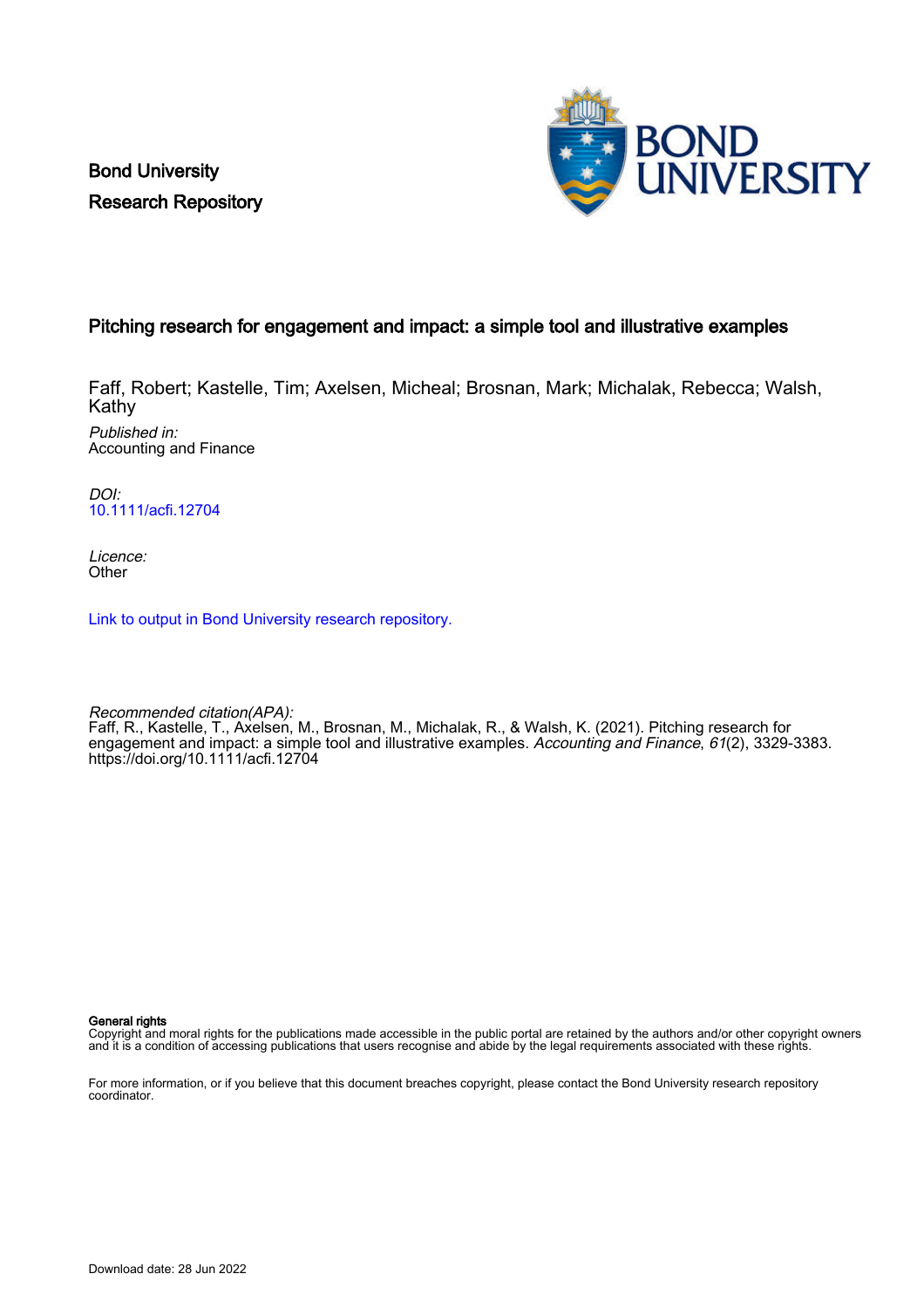# **Pitching Research for Engagement and Impact – A Simple Tool and Illustrative Examples**

Robert Faff\* Tim Kastelle Micheal Axelsen Mark Brosnan Rebecca Michalak Kathy Walsh

\* Corresponding author: UQ Business School The University of Queensland Queensland 4072 Australia Telephone: (61) 7 3346 8055 E-mail address: r.faff@business.uq.edu.au

#### **Abstract**

Using Faff's (2015, 2019) pitching research template as a base (first-phase scholarly pitch), Faff and Kastelle (2016) develop a research pitch tool targeting non-academic external stakeholders/end users. The "pitching research for engagement and impact" (*PR4EI*) secondphase pitch augments the original tool, retaining its underlying philosophy. The current paper formally presents the *PR4EI* framework and illustrates the approach with four paired examples from diverse settings, namely: international finance; business model evolution; auditing; and organisational behaviour.

**Key words:** Research Engagement; Research Impact; Pitching Research; External Stakeholders; End Users; Value Proposition

This is the peer reviewed version of the following article: Faff, R., Kastelle, T., Axelsen, M., Brosnan, M., Michalak, R., & Walsh, K. (2020). Pitching research for engagement and impact: a simple tool and illustrative examples. *Accounting and Finance*. which has been published in final form at <https://doi.org/10.1111/acfi.12704>.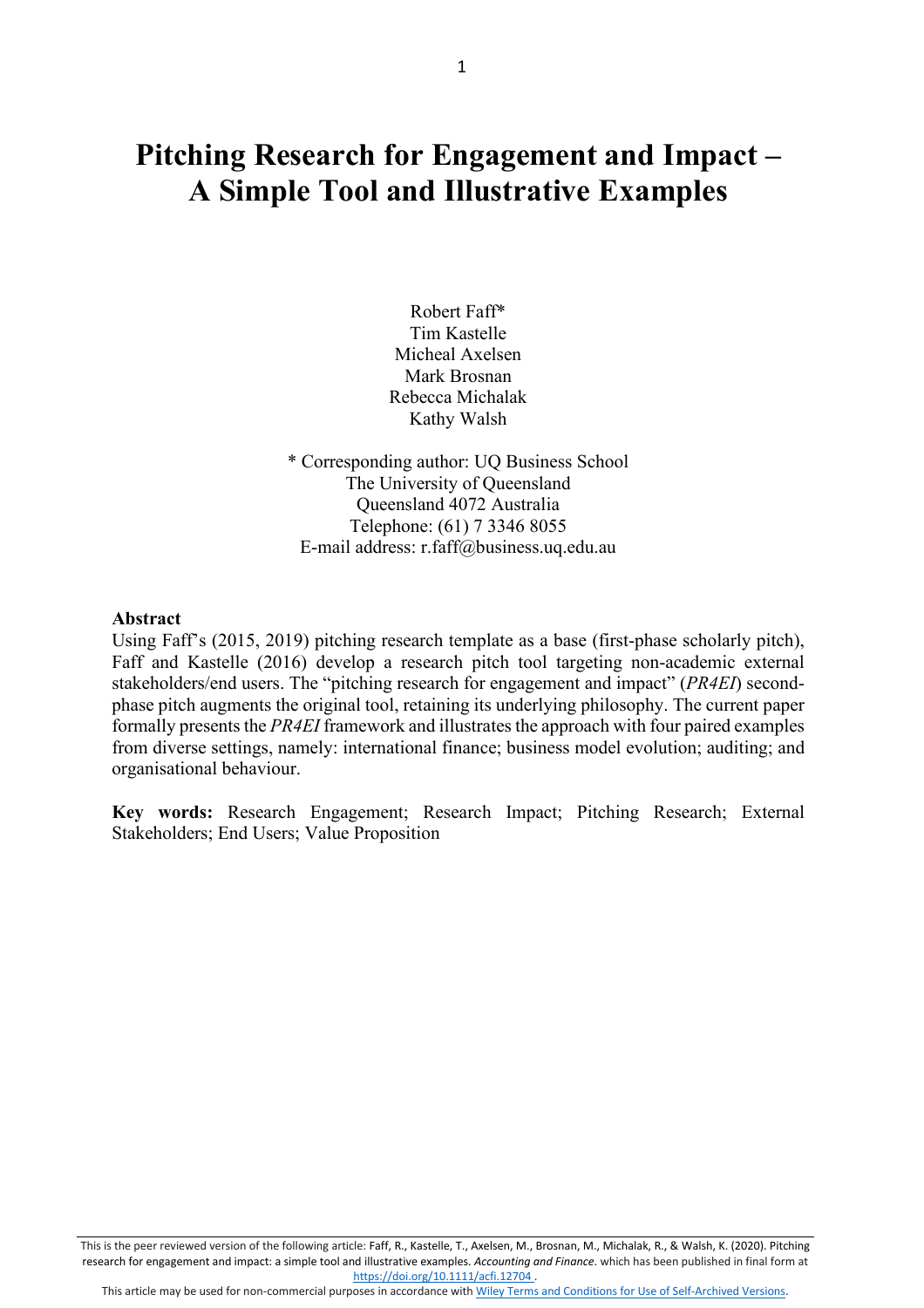#### **1. Introduction**

The primary aim of our paper is to expand on a second generation of Faff's (2015, 2019) scholarly pitching research framework, initiated by Faff and Kastelle (2016) – namely, a companion research pitch tool targeting non-academic external stakeholders/end users. More specifically, our paper provides clear practical guidance, built around several examples that are "pitching research for engagement and impact". By delivering on these aims, the core contribution we make is one of enhancing research capacity building, sensitive to the changing expectations of research relevance, in universities of the  $21<sup>st</sup>$  Century.

The broad motivation for our study, leverages off several contemporary themes derived from the usefulness and relevance of scholarly research. Across the early decades of the 21<sup>st</sup> century, there is a growing chorus in Australia (e.g. ARC national Engagement and Impact exercise), in the UK (e.g. the UK Research Excellence Framework) and, indeed, globally for producing relevant research – especially, in those cases where the research effort is (significantly) publicly funded. Many would argue that, while there is (and will always remain) an important role for pure and somewhat abstract research, there has become too heavy a focus on such esoteric areas – especially around what one might label "Kevin Bacon" research activity.<sup>[1](#page-2-0)</sup> One way to portray the current state is that academic research has somehow become too much *supply* driven – researchers, as the suppliers of research, have become too disconnected from/ignorant of/apathetic to more broadly "valued" research topics with direct outcomes.

So, to achieve a better balance between the *supply* of and the *demand* for research, more researchers need to be encouraged toward the goal of more directly solving real world

<span id="page-2-0"></span><sup>1</sup> There exists a well-known "6 degrees of separation" metaphor involving Kevin Bacon – that is, the *Bacon number* is the number of acquaintance links someone is from the famous actor, Kevin Bacon. As researchers aiming for a strong *PR4EI* story, we want a research "*Bacon number"* = 1, that is, to deliver a research project that is directly linked to a real world problem and context. Often in finance or accounting, our questions are multiple steps removed from real world problems. For example, consider a study addressing the speed of adjustment (SoA) of firm leverage. One could portray this as having a research *Bacon number* = 3: (1) SoA => Tradeoff Theory of capital structure; (2) Tradeoff Theory => corporate financial policies; (3) financial policies => firm value created by policy choices.

This is the peer reviewed version of the following article: Faff, R., Kastelle, T., Axelsen, M., Brosnan, M., Michalak, R., & Walsh, K. (2020). Pitching research for engagement and impact: a simple tool and illustrative examples. *Accounting and Finance*. which has been published in final form at <https://doi.org/10.1111/acfi.12704> .

This article may be used for non-commercial purposes in accordance wit[h Wiley Terms and Conditions for Use of Self-Archived Versions.](https://authorservices.wiley.com/author-resources/Journal-Authors/licensing/self-archiving.html)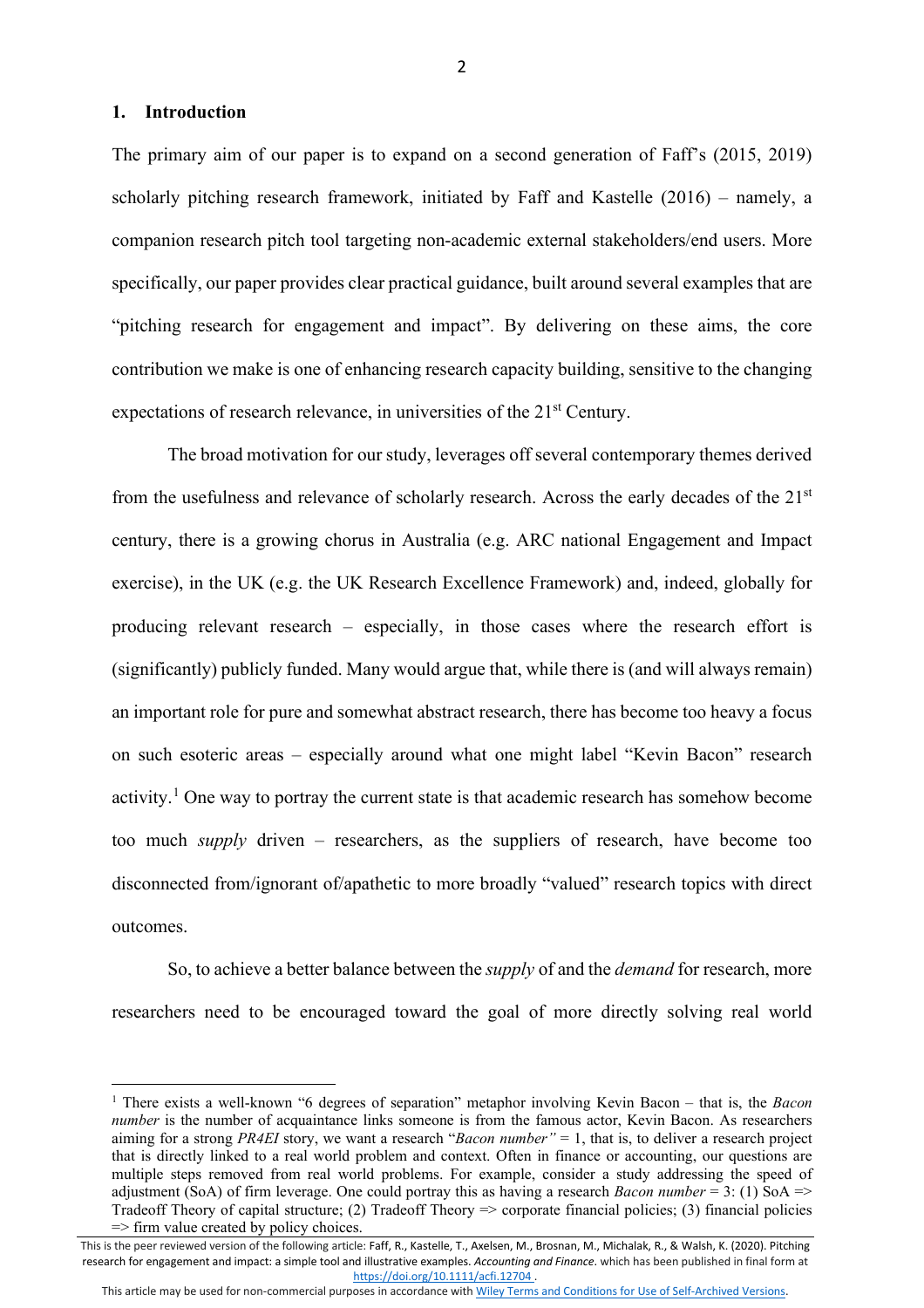problems.[2](#page-3-0) But, such a noble sounding goal is easier said than done. It is difficult to try and change the research culture and move from the evolved state of (internally-driven) research, as we know it today. One way to envisage a pathway for change is to pose some simple, but largely rhetorical, question(s). $3$ 

**Question**: From where do the real-world problems come?

**Answer**: Real world problems come from actual settings and real contexts in which there are key *stakeholders* party to and/or affected by the identified "live" problems.

**Question:** Are all stakeholders equally important?

**Answer:** No. Those stakeholders most affected by the real-world problems, could very likely be pivotal *end users* of research evidence. Such end users can be conveniently thought of as the primary source of *demand* for research – as they might most strongly benefit from the research outcomes. AND, if we are very lucky, we can see our success(es) reflected in particular *impacts* aligned with or even derived from our research evidence and solutions.

**Question**: But how do we truly know whether and to what extent a real-world problem exists and what might be the best approach towards finding a research solution?

**Answer**: What better way to confirm the extent of real-world problems than to communicate directly with those who will know firsthand – that is, *engage* with the key stakeholders – and most importantly, *engage* with those stakeholders likely to be important *end users*. Quite simply, such e*ngagement* will be critical.

**Question:** Can all real-world problems be posed as valid research questions and are all answers to real-world problems research?

**Answer:** No and No. Some real-world problems will be inherently non-researchable or not readily lead to (valid and highly effective) research solutions or require answers in an unfeasibly short timeframe. In such cases, they will require solutions that come purely from government policy, value judgements, judicial/legal decisions or processes, pragmatic compromise and the like. For example, consulting relationships (typically devoid of any research rigor) are legitimate activities that often arise due to intense engagement.

**Question:** What are the tell-tale signs of such non-research *engagement and impact*?

**Answer:** Some tell-tale signs of pure consulting include: significant payment for service, zero intellectual property (IP) to the agent, short-cuts, unduly rapid analysis, nonreproducibility, secrecy, non-publication, customised pragmatism that avoids or undermines the role of academic theory. [4](#page-3-2)

So, a strong theme emerging from the above is, that intertwined in this  $21<sup>st</sup>$  century

"enlightenment" of research relevance/utility is, the search for *research engagement* and

<span id="page-3-0"></span><sup>&</sup>lt;sup>2</sup> The reader should carefully note that this call for greater relevance, relates to research of all shapes and flavours. It is a critique – not just of accounting and finance research, not just research at the heart of business schools – but of all research.

<span id="page-3-1"></span><sup>&</sup>lt;sup>3</sup> Each question is followed by an "indicative" answer that is not meant to be unique or definitive. Rather, each answer is designed to provide some useful non-controversial context upon which we build our story.

<sup>&</sup>lt;sup>4</sup> Indeed, we would argue that one crucial reason why academics are well-placed to help solve real world problems is their understanding of decision useful theories. Applying these theories to the real world can have a real, measurable impact rather than merely applying the theories to ideas for an internal to academia audience only.

<span id="page-3-2"></span>This is the peer reviewed version of the following article: Faff, R., Kastelle, T., Axelsen, M., Brosnan, M., Michalak, R., & Walsh, K. (2020). Pitching research for engagement and impact: a simple tool and illustrative examples. *Accounting and Finance*. which has been published in final form at <https://doi.org/10.1111/acfi.12704> .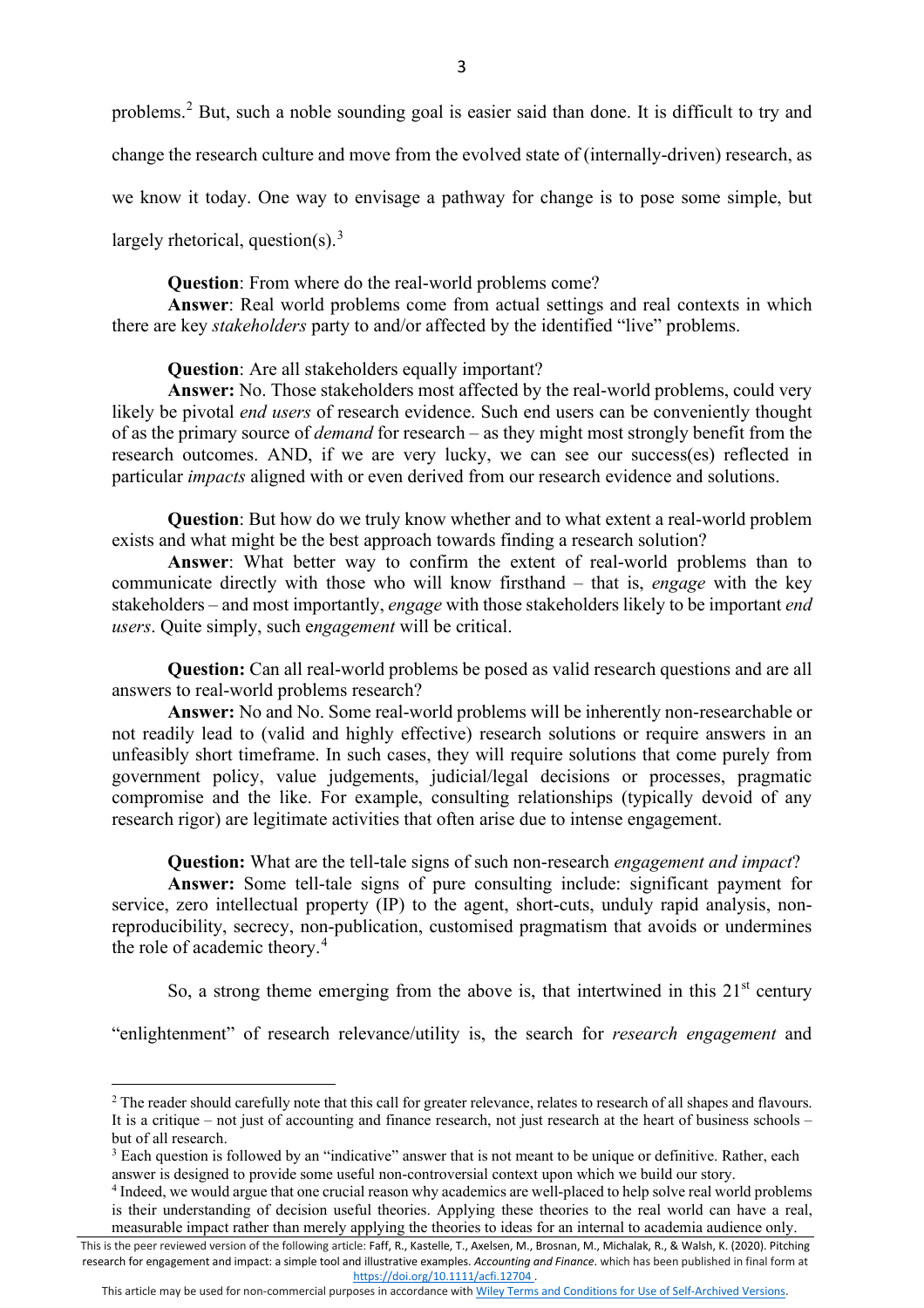*research impact*. [5](#page-4-0) Striving to play a part in this call to action, the current paper: (a) presents a simple enabling tool – the *pitching research for engagement and impact* (*PR4EI*) framework (Faff and Kastelle, 2016) – and (b) illustrates the *PR4EI* approach with four paired examples across a diverse set of areas.

The *PR4EI* framework has two key components. First, is the foundation piece – Faff's  $(2015, 2019)$  pitching research template which delivers the first-phase scholarly pitch.<sup>[6](#page-4-1)</sup> Second, Faff and Kastelle (2016) develop a research pitch tool targeting non-academic external stakeholders/end users. The second-phase *PR4EI* pitch augments the original tool, retaining its underlying philosophy. Deriving from the two-phase pitching setup, each example comprises a pigeon pair of pitches. Specifically, we present four illustrations of the *PR4EI*: #1: international finance; #2: business model evolution; #3: auditing; and #4: organisational behaviour.

The current paper is further motivated by a growing effort to create a stronger regime of "Responsible Science". Of particular note, in their position paper on responsible research in business and management, cRRBM  $(2017)^7$  $(2017)^7$  $(2017)^7$  argue that we are generally witnessing a credibility crisis in science. According to cRRBM, there are two dimensions to the crisis: (a) a *crisis of integrity* – "the credibility of the knowledge published in journals is in doubt" [p. 9] and (b) a *crisis of relevance* – the "… widening gap between research and practice, with business research in many domains increasingly divorced from the real-world practices" [p. 3]. It is the

<span id="page-4-0"></span><sup>5</sup> Should we ALL have an E&I strategy? Probably, BUT beware … this is yet another case in which the "law" of "ONE size does NOT fit ALL", holds! Think of it as the challenge of choosing where in the strategy "spectrum" that you want to be. What then, are the deciding factors – the factors that each researcher should "listen to", for rationally deciding where in the spectrum they should sit? It seems likely that these deciding factors might include: (a) personal career goals; (b) perception of the spectrum: at one extreme of being a "pure" academic focused on "basic" research right through to being more a "pracademic", focused on very applied research; (c) perceived tradeoff between academic vs. non-academic outputs; (d) your discipline area; (e) nature of the chosen research topic; (f) stage in the life cycle of academic career; (g) "local" research incentives. Of course, how one deals with the tensions between these factors and implicitly assigns an "exchange rate" that will allow some type of "rational" decision to be made on this, is challenging and highly personal.

<span id="page-4-1"></span><sup>&</sup>lt;sup>6</sup> The interested reader is referred to Faff (2019) for a deep discussion of the original template tool, which is regularly up-dated (now in its  $17<sup>th</sup>$  version).

<span id="page-4-2"></span><sup>7</sup> There are 28 founding members of the Community for Responsible Research in Business and Management (cRRBM), spanning all of the major Business School disciplines. Notable amongst this group are five leading accounting and finance scholars: Rashad Abdel-Khalik; Franklin Allen; Ulrich Hommel; Maureen O'Hara and Ira Solomon.

This is the peer reviewed version of the following article: Faff, R., Kastelle, T., Axelsen, M., Brosnan, M., Michalak, R., & Walsh, K. (2020). Pitching research for engagement and impact: a simple tool and illustrative examples. *Accounting and Finance*. which has been published in final form at <https://doi.org/10.1111/acfi.12704> .

This article may be used for non-commercial purposes in accordance wit[h Wiley Terms and Conditions for Use of Self-Archived Versions.](https://authorservices.wiley.com/author-resources/Journal-Authors/licensing/self-archiving.html)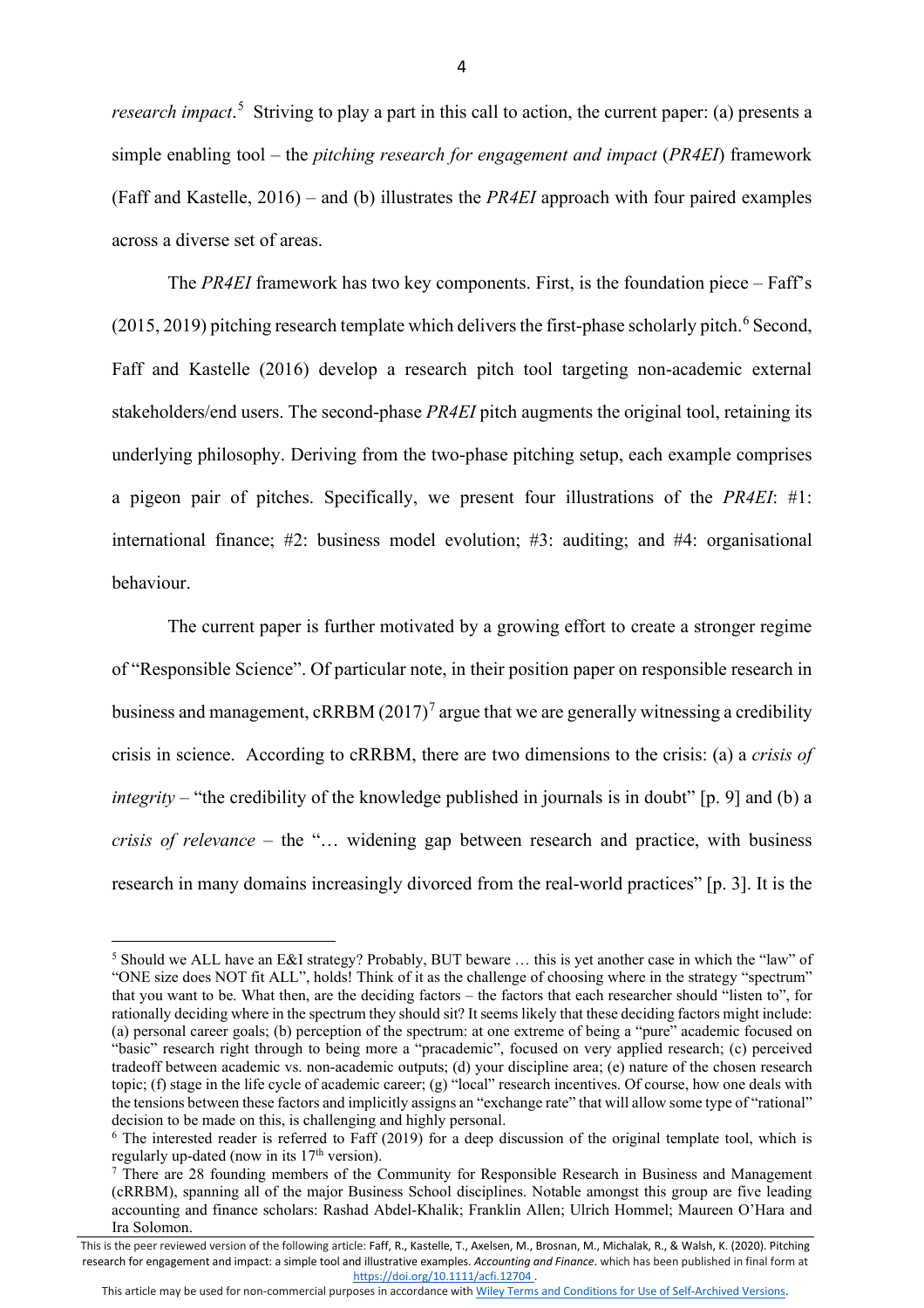latter of these crises that provides a core motivation for our study.<sup>[8](#page-5-0)</sup> We argue that, by enabling researchers to better plan the engagement and impact dimension of their research, the *PR4EI* framework which is the central focus of our study, can play a role in gradually moving future research toward more useful and relevant outcomes.

Interestingly, there is growing evidence that contemporary published papers are becoming more in tune with diverse relevant recent real-world problems.<sup>[9](#page-5-1)</sup> For example, Asbi et al. (2020, forthcoming) examine recovery from the Black Saturday bushfires. Further, Xue et al. (2020, forthcoming), consider financial well‐being amongst elderly Australians, while Michalak and Ashkansay (2020) investigate workplace psychopaths and other toxic employees. In terms of grand challenges, Quayle, Grosvold and Chapple (2019) take on on the grand challenge of refugee crises; while Groen (2019), the grand challenge of zero growth economies.

The remainder of this paper is organised as follows. Section 2 outlines the Faff and Kastelle (2016) *PR4EI* tool.<sup>[10](#page-5-2)</sup> Section 3 presents several worked examples. Section 4 provides a discussion of how the use of the *PR4EI* tool aided the pitching strategies underlying the examples showcased in the previous section. Section 5 concludes.

<span id="page-5-0"></span><sup>8</sup> Motivated by the perceived crisis of integrity, a recent example of this move toward responsible science is the virtual special issue of *Pacific-Basin Finance Journal* which celebrated the 50<sup>th</sup> anniversary of the iconic event study, Ball and Brown (1968). The lead article of the special issue, Aman et al (2019a), gives a very helpful coverage of the objectives and outcomes of this research initiative. Other studies included in the vSI are: Aman et al. (2019b); Berkman, Jona, and Soderstrom (2019); Bohmann et al. (2019); Han et al. (2019); Howieson (2019); and Hillier and Loncan (2019). Several more papers focus on the Ball and Brown legacy are included in the special issue (Ball and Brown 2019; Clinch, Lyon, and Pinnuck 2019; and Fargher and Wee 2019).

<span id="page-5-1"></span><sup>9</sup> Indeed, a range of leading domestic/regional focused journals, in the same broad space as *Accounting & Finance*, have instigated a range of recent special issue initiatives that, in various ways, speak to the research relevance question. *First, Australian Journal of Management* Volume 44, Issue 4, 2019; present a special issue on "Grand Challenges in the Asia-Pacific Region: Implications for Organizational Strategy and Management". Second, *Pacific-Basin Finance Journal*, provide a virtual special issue on responsible science using a registration-based framework. Third, *Abacus* Volume 55, Issue 3, 2019; have a special issue on "Accounting for the Public Sector at a Time of Crisis". Fourth, *Accounting Research Journal* Volume 29 Issue 2, 2016; offer a special issue on "Advancing Sustainability Management Accounting in the Asia Pacific Region". And, finally, *Pacific Accounting Review* Volume 29 Issue 4, 2017; provide a special issue on "Government and Municipality Accountability".

 $10$  The SSRN paper, Faff and Kastelle (2016), is written by the first two authors from the current paper. As such, the current paper is, in effect, a revised and enhanced version of the SSRN paper. Most notably, Section 2 herein, borrows heavily from the unpublished Faff and Kastelle (2016).

<span id="page-5-2"></span>This is the peer reviewed version of the following article: Faff, R., Kastelle, T., Axelsen, M., Brosnan, M., Michalak, R., & Walsh, K. (2020). Pitching research for engagement and impact: a simple tool and illustrative examples. *Accounting and Finance*. which has been published in final form at <https://doi.org/10.1111/acfi.12704> .

This article may be used for non-commercial purposes in accordance wit[h Wiley Terms and Conditions for Use of Self-Archived Versions.](https://authorservices.wiley.com/author-resources/Journal-Authors/licensing/self-archiving.html)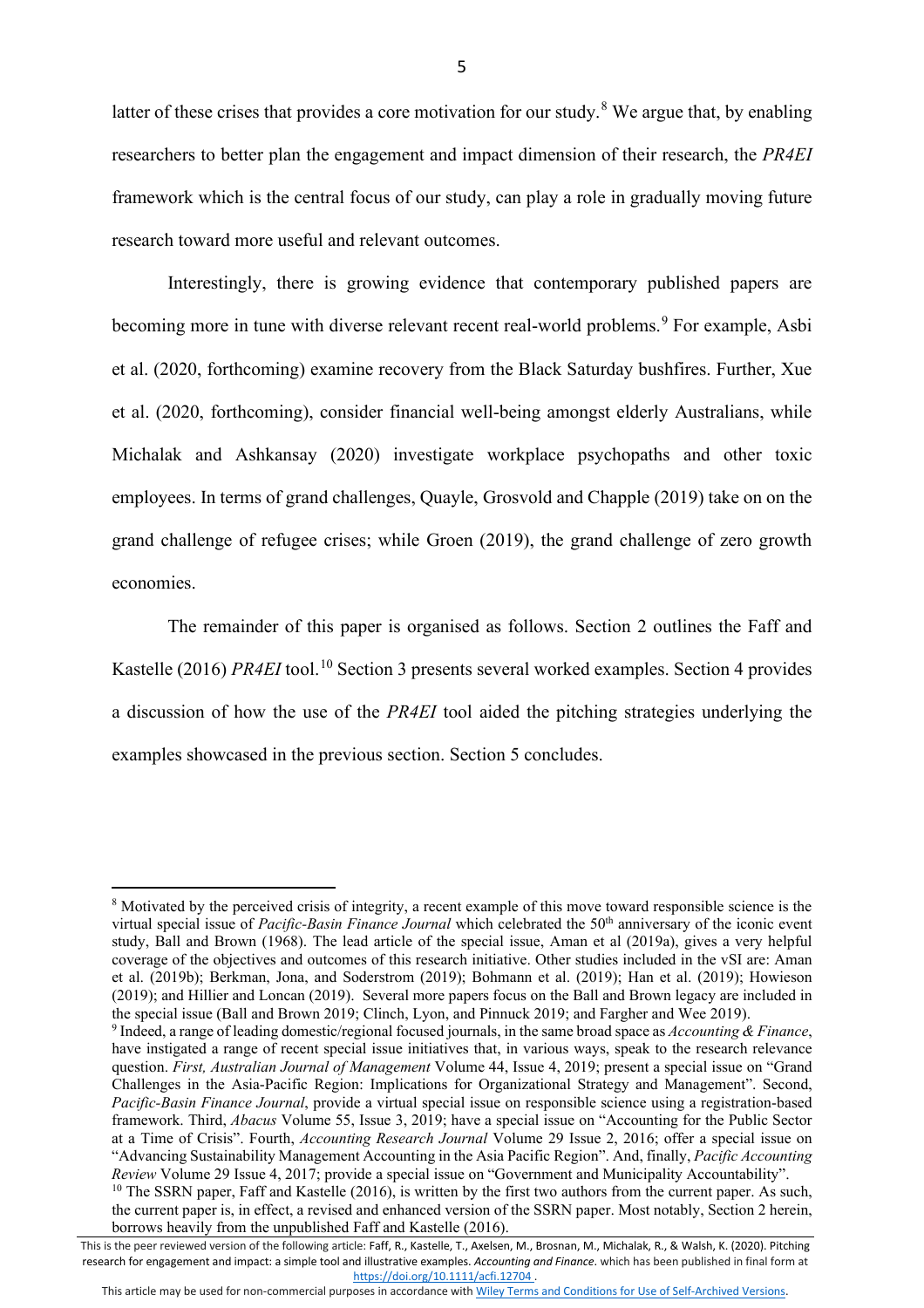## **2. Faff and Kastelle (2016)** *PR4EI* **Tool**

#### **2.1 Some Background**

To begin, let us anchor the discussion in terms of a simple, useful and non-controversial view

of (scholarly) research, as espoused by the Australian Research Council (ARC) – research is:

" … the *creation* of *new knowledge* and/or the use of existing *knowledge* in a *new* and *creative* way so as to generate *new* concepts, methodologies, inventions and understandings. …include[s] synthesis and analysis of previous research to the extent that it is *new* and creative." [*emphasis* added, see ERA Submission guidelines, 2018]

Three notable features stand out from this description of research. First, research is about discovering something *new* – the word "new" features 4 times in this short quote. Second, research is about being *creative* and the creation of something new. Third, central to research is *knowledge* – it is about striving to create new knowledge, relevant to a chosen field.

While research engagement and research impact are strongly related and linked to each other, they are very distinct concepts. Research engagement is a multi-faceted part of shaping and disseminating research. While we acknowledge that there is no one unique definition of research engagement, the ARC propose that research engagement:

"…is the interaction between researchers and research end-users (including industry, government, non-governmental organisations, communities and community organisations), for the mutually beneficial exchange of knowledge, technologies and methods, and resources in a context of partnership and reciprocity." [EI 2018 Submission Guidelines]

Building on this view, we argue that research engagement captures the extent to which non-academic stakeholders are aware of, have input into and a meaningful influence over the academic research *process*, i.e. the focus of research engagement is on the inputs into and process of research. While we would naturally aim to create sustainable engagement relationships, the engagement focus is in itself more about the *short-term* communication channels that help inform and make more visible, our research efforts in an outward facing manner. The nature of such engagement will in part be dependent on the discipline area to

which the academic belongs.

This is the peer reviewed version of the following article: Faff, R., Kastelle, T., Axelsen, M., Brosnan, M., Michalak, R., & Walsh, K. (2020). Pitching research for engagement and impact: a simple tool and illustrative examples. *Accounting and Finance*. which has been published in final form at <https://doi.org/10.1111/acfi.12704> .

This article may be used for non-commercial purposes in accordance wit[h Wiley Terms and Conditions for Use of Self-Archived Versions.](https://authorservices.wiley.com/author-resources/Journal-Authors/licensing/self-archiving.html)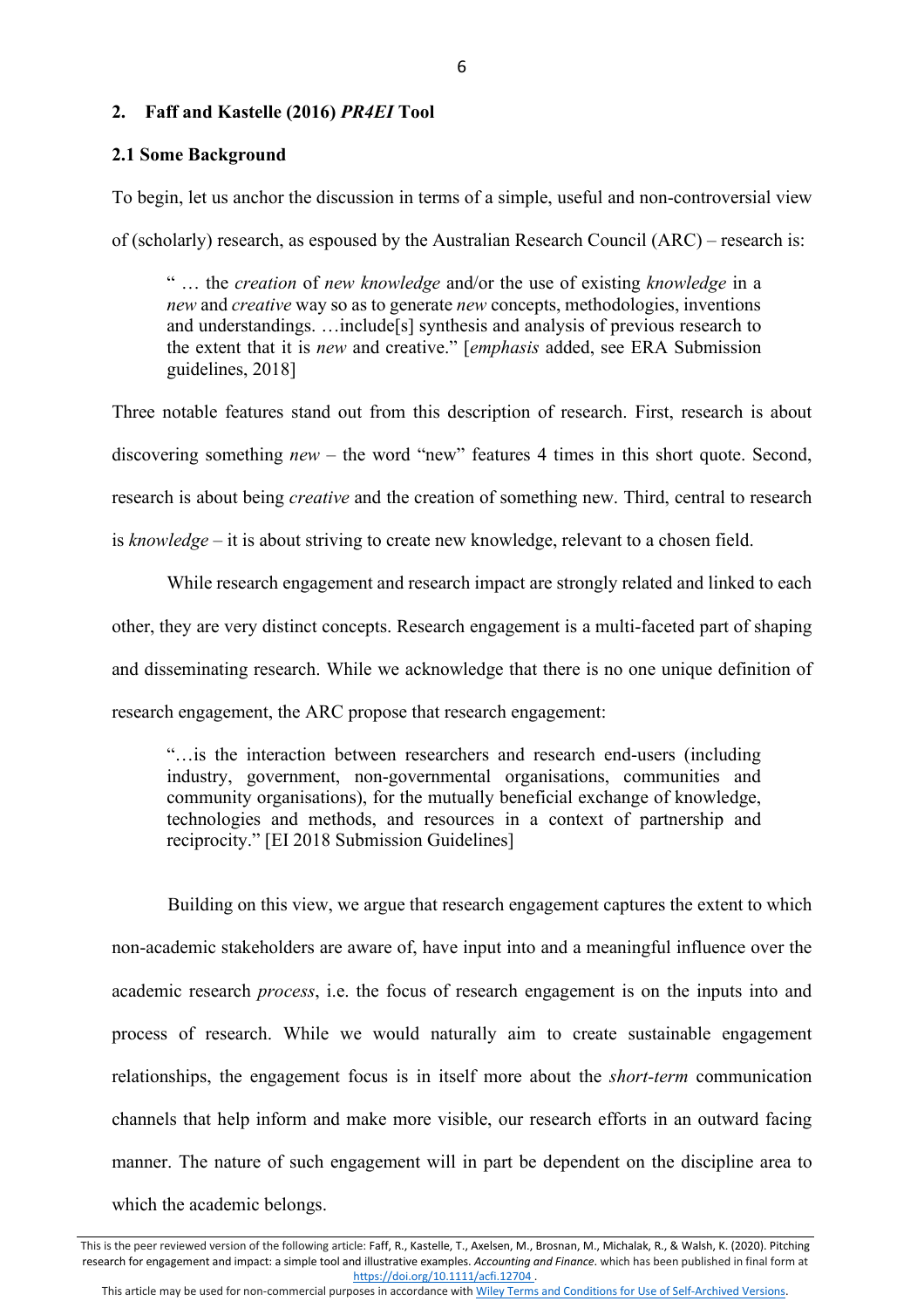On the other hand, we argue that, research impact is a natural *long-term* counterpart to research engagement. A very relevant and workable definition, again comes from the ARC:  $^{11}$  $^{11}$  $^{11}$ 

"Research impact is the *contribution* that research makes to the economy, society, environment or culture, *beyond the contribution to academic research*." [*emphasis* added]

Moreover, for our purposes research impact captures the extent to which non-academic stakeholders/end users: (a) identify a value proposition from; (b) are directly affected by; and/or (c) explicitly use or exploit the results/findings of; a given piece of academic research. That is, the focus of research impact is on the findings of academic research, such that in the case of highly impactful research the key *outputs* are re-cast or translated into a form more directly relevant to the core activity of the given stakeholder/end user – usually helping to solve a problem relevant to them, ideally with enduring flow-on implications for other similar stakeholders/end users over the longer term.

Generally speaking, the greater is the value proposition, and/or the greater is the problem solved, and/or the greater is the widespread application of such solutions for nonacademic stakeholders/end users: the greater is the research impact. Impact should be longstanding. Any definition of impact should not trade off research impact against scholarly excellence nor exacerbate the pressure that competition already places on research excellence. A (meaningful) minimum threshold of scholarly excellence should be a condition necessary for research impact. Otherwise, in the absence of a solid scholarly foundation (that is, among other things, lacking deep rigour and/or not informed by relevant academic theory), the endeavour that takes place – while worthwhile and valuable – while "engaging" and "impactful" – is more likely to be deemed consulting than it is true research.

Before we move on, one further thought is worthwhile regarding the relation between research engagement and research impact. While these concepts are very closely related and might naturally occur together, research engagement and impact might also exist largely

<sup>&</sup>lt;sup>11</sup> See the ARC website, "Research Impact Principles and Framework":<https://bit.ly/382k2SG>

<span id="page-7-0"></span>This is the peer reviewed version of the following article: Faff, R., Kastelle, T., Axelsen, M., Brosnan, M., Michalak, R., & Walsh, K. (2020). Pitching research for engagement and impact: a simple tool and illustrative examples. *Accounting and Finance*. which has been published in final form at <https://doi.org/10.1111/acfi.12704> .

This article may be used for non-commercial purposes in accordance wit[h Wiley Terms and Conditions for Use of Self-Archived Versions.](https://authorservices.wiley.com/author-resources/Journal-Authors/licensing/self-archiving.html)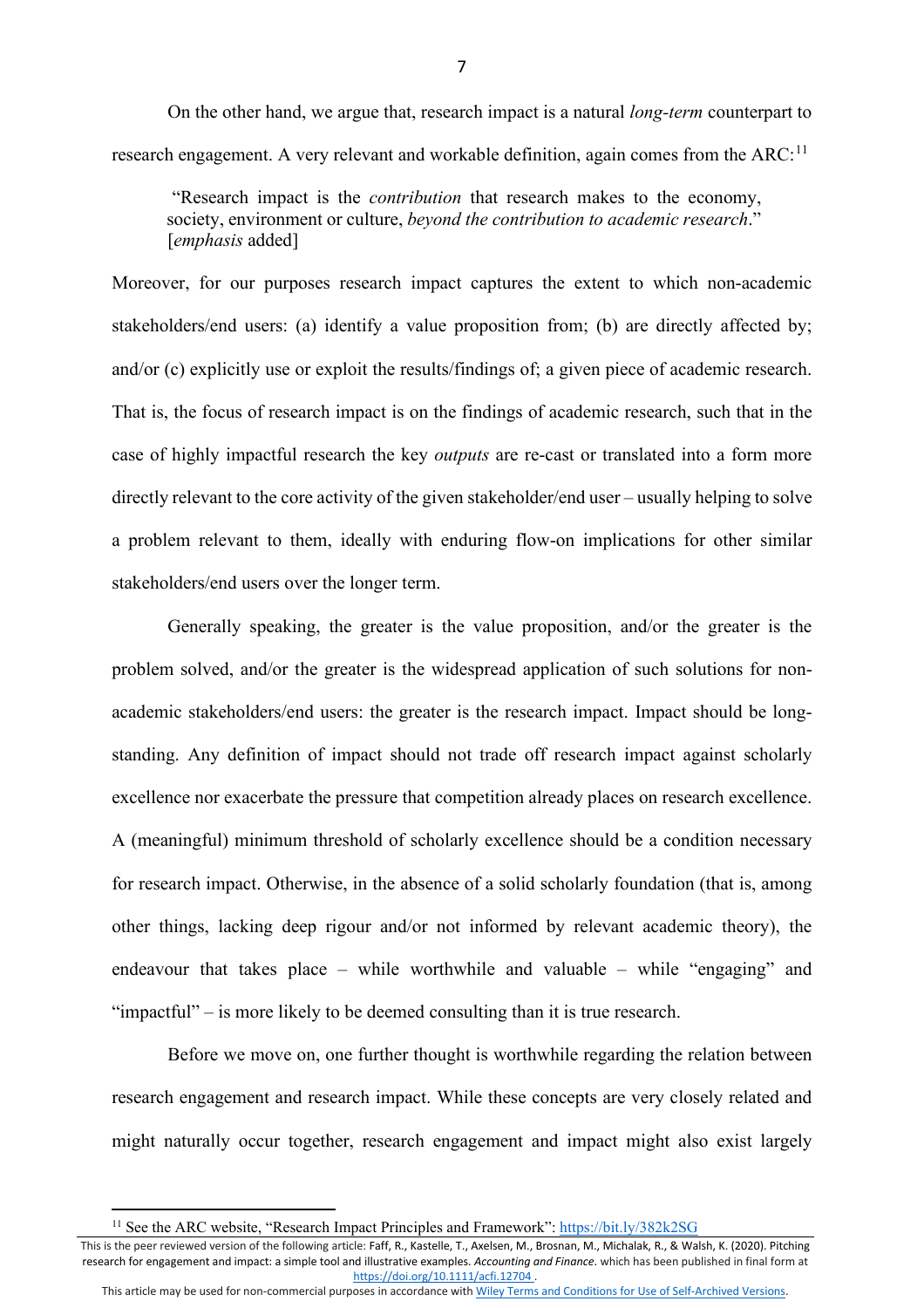independent of each other. Yes, it is helpful to think of research engagement as a natural pathway toward research impact, or that one round of successful research impact might well induce a following round of (new and possibly extended) research engagement, and so on. But neither engagement nor impact is a necessary or a sufficient condition for the other to exist. That said, we proceed on the assumption that the two will be fostered as reinforcing parts of the same over-arching strategy that seeks to give research more relevance.

## **2.2** *PR4EI* **Pitching Template[12](#page-8-0)**

For completeness, Faff's (2015, 2019) original scholarly pitching research framework tool is reproduced in Figure 1. Faff and Kastelle's (2016) *PR4EI* counterpart template is shown in Figure 2 ("vanilla" version) and Figure 3 ("cued" version). The basic structure of the *PR4EI* template is as follows: (A) Working Title; (B) Basic Impact Goal; (C) Key Industry/External Triggers; (D) Motivation/Problem; (E) Stakeholders?; (F) Value Proposition?; (G) Resources?; (H) Communication Strategy?; (I) Metrics?; (J) Impact?; (K) Other Considerations.<sup>[13](#page-8-1), [14](#page-8-2)</sup>

The basic impact goal (B) asks for just one sentence or one key message, that describes the way in which your research will "change the world" – clearly identifying the relevant part of the world most affected. An additional element relating to the engagement angle would be helpful also. For Item (C), you need to identify up to three key industry or "external" triggers" which most critically underpin the topic. For example, highly relevant credible/influential industry reports; government inquiries/publications/reports; controversial/attention grabbing

<span id="page-8-0"></span><sup>&</sup>lt;sup>12</sup> Mirroring advice given for the original scholarly template of Faff (2015, 2019), we recommend aiming to complete the written exercise using a concise form of expression – ideally 1,000 words in total across the full template. As we shall see in the examples shown in Section 3, complying with this word limit can be very challenging – and so, some leniency is sensible.

<span id="page-8-1"></span><sup>&</sup>lt;sup>13</sup> The *PR4EI* tool is clearly somewhat contrived in its format, given the similarity to Faff's (2015, 2019) scholarly pitch design. It is argued that the drawbacks coming from being contrived are outweighed by psychological and other benefits this familiarity affords.

<span id="page-8-2"></span><sup>&</sup>lt;sup>14</sup> Readers should note that we are taking the view that a researcher planning for an achievement beyond the traditional scholarly goals (e.g. refereed publication), is thinking of a combined strategy of relationship building, via research engagement, as a "pathway" to hopefully achieving some measure of longer term research impact. As such, the flavour of the *PR4EI* should ideally be a synergistic balance between how engagement and impact considerations are viewed and planned.

This is the peer reviewed version of the following article: Faff, R., Kastelle, T., Axelsen, M., Brosnan, M., Michalak, R., & Walsh, K. (2020). Pitching research for engagement and impact: a simple tool and illustrative examples. *Accounting and Finance*. which has been published in final form at <https://doi.org/10.1111/acfi.12704> .

This article may be used for non-commercial purposes in accordance wit[h Wiley Terms and Conditions for Use of Self-Archived Versions.](https://authorservices.wiley.com/author-resources/Journal-Authors/licensing/self-archiving.html)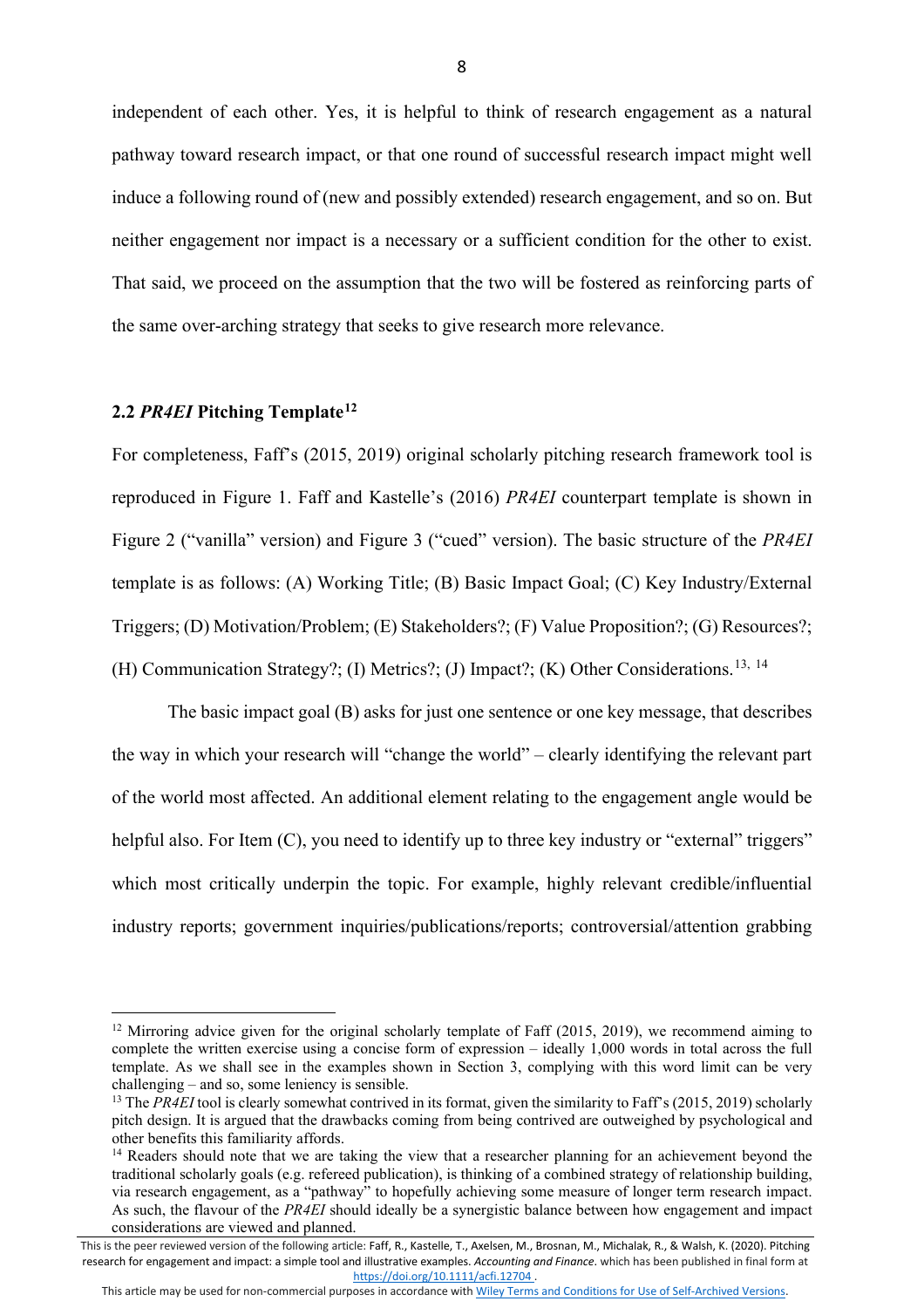events. Then to round out the preliminary four E&I template items, Item (D) asks for a statement of motivation/problem in one short paragraph, describing the bigger picture "real world" problem that you are trying to help address. Note that it is likely that this motivation/problem picks up on one of the triggers listed in Item (C) above – and elaborates on it a bit more.

The next three items, (E), (F) and (G) are grouped together as *three core engagement and impact dimensions*. Item (E) requires that you identify up to three key stakeholders that have an interest in the problem that you are trying to address. Then, solely for your NUMBER ONE stakeholder, answer (as many as possible) relevant questions, following the cues shown in Figure 3 e.g. What is their interest in the problem? … Are they willing to invest money into solving this problem? What are the parameters for this? … How do all of the stakeholders relate/interact with each other? Cooperatively or competitively? …

Item (F) of the *PR4EI* template is the "value proposition": identify how the stakeholder/end user will benefit from your research. Frame this in terms of their needs, and the problems that they are actively trying to solve. Such value may derive from business outcomes, business capability, operational capability, or technical capability. Then we have Item (G), Resources: What resources do you need access to in order to realise this impact?

The next pair of template items are labelled the t*wo key engagement and impact "signals"*. Regarding Item (H), Communication Strategy, we ask how will the stakeholders/end users find out about your work? As a guide, refer to the channels cued in Figure 3 e.g. Industry publications? Social media? … Face to face meeting (formal and informal), and so on. Note that engagement and impact effort are closely related to each other, and the choices here also determine the depth and nature of the relationships that you will have with stakeholders.

9

This is the peer reviewed version of the following article: Faff, R., Kastelle, T., Axelsen, M., Brosnan, M., Michalak, R., & Walsh, K. (2020). Pitching research for engagement and impact: a simple tool and illustrative examples. *Accounting and Finance*. which has been published in final form at <https://doi.org/10.1111/acfi.12704> .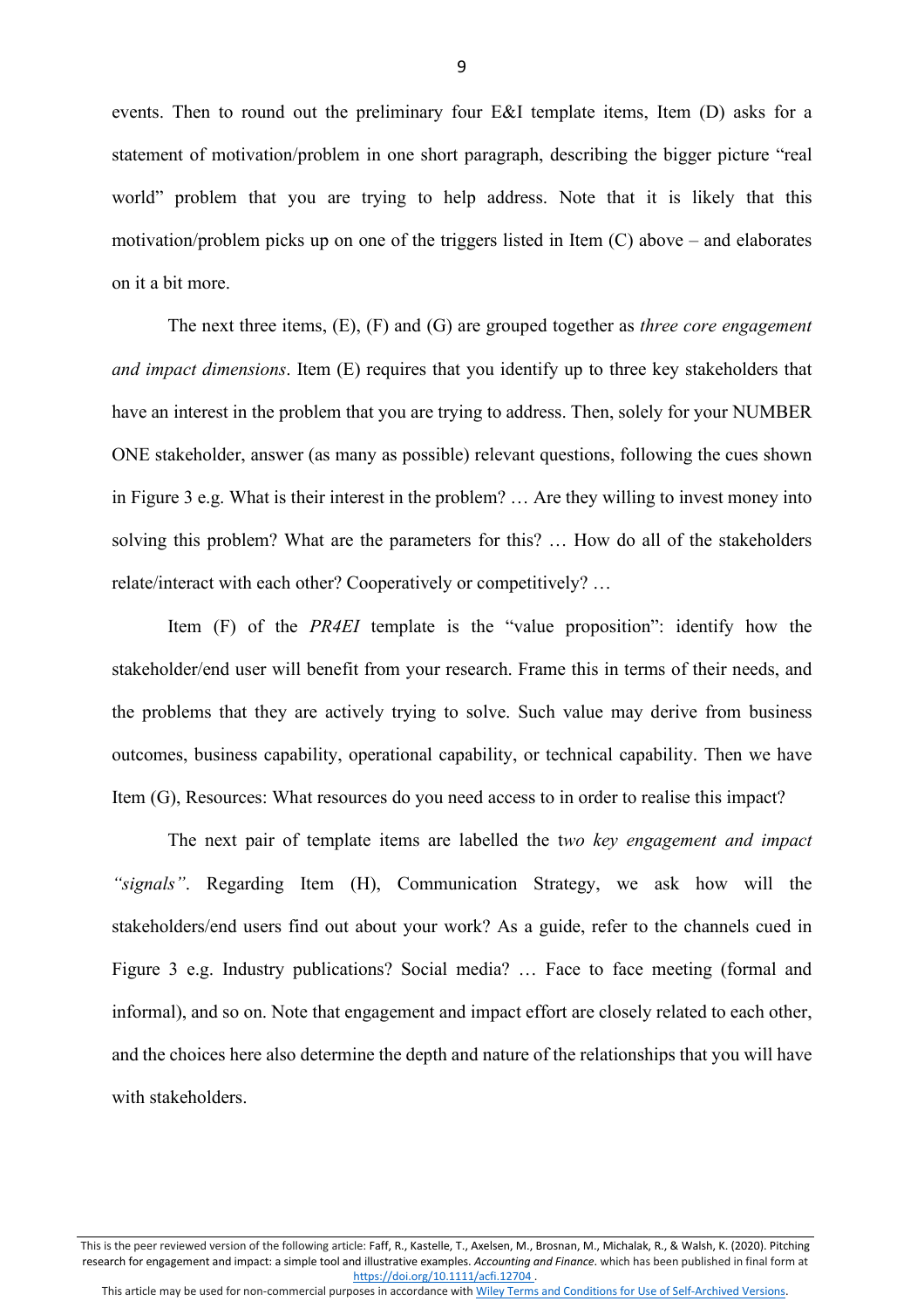Next, we have Item (I), Metrics. How will you know if (or demonstrate that) the engagement and impact efforts are working? Possible metrics are suggested in Figure 3.<sup>[15](#page-10-0)</sup> Item (J) is the "one bottom line", i.e. a clear succinct statement that captures your IMPACT message. What is the primary essence of the potential Impact? Is the research aimed at affecting, e.g., policy, managerial and professional practices, social behaviour or public discourse?

Finally, just like the original scholarly template of Faff (2015, 2019), the *PR4EI* template finishes with "Other Considerations", as a "catchall". As a supplement, consider creating a matrix or list of likely risks. For example, stakeholder risk might be considered in terms of strategic risk (reputation, partner/alliance); environmental risk (competition, market); and operational risk (compliance, process) (e.g. Hillson, 2016).

#### **2.3 Some General Advice to** *PR4EI* **Users**

# *2.3.1 Think about Internal vs. External Use*

It is strongly recommended that the document be presented as an 'internally-facing' document that addresses all points. This internal document then provides a basis for the development of 'externally-facing' versions that are provided to prospective partners, collaborators or stakeholders. In an internally-facing document, it would be useful for users to be made aware of commercial-in-confidence issues and the role of non-disclosure agreements in research. Users should also be aware of possible problems with needing to have the research "tell the story" that a vested interest wishes to be told. That is, the researcher ought to consider issues relating to research independence and prospective or perceived conflicts of interest. This may be particularly relevant to research considering sensitive and/or contentious issues. In these cases, users need to clearly understand the potential implications of decisions to offer, for example, caveats or embargoes on theses/publications and the legal or other implications of these conditions.

<sup>&</sup>lt;sup>15</sup> The ARC is a good source of an extensive list of possible indicators of or metrics for both engagement and impact success. See our Appendix for a list of potential indictors suggested in the ARC report "Engagement and Impact Assessment Pilot 2017 REPORT".

<span id="page-10-0"></span>This is the peer reviewed version of the following article: Faff, R., Kastelle, T., Axelsen, M., Brosnan, M., Michalak, R., & Walsh, K. (2020). Pitching research for engagement and impact: a simple tool and illustrative examples. *Accounting and Finance*. which has been published in final form at <https://doi.org/10.1111/acfi.12704> .

This article may be used for non-commercial purposes in accordance wit[h Wiley Terms and Conditions for Use of Self-Archived Versions.](https://authorservices.wiley.com/author-resources/Journal-Authors/licensing/self-archiving.html)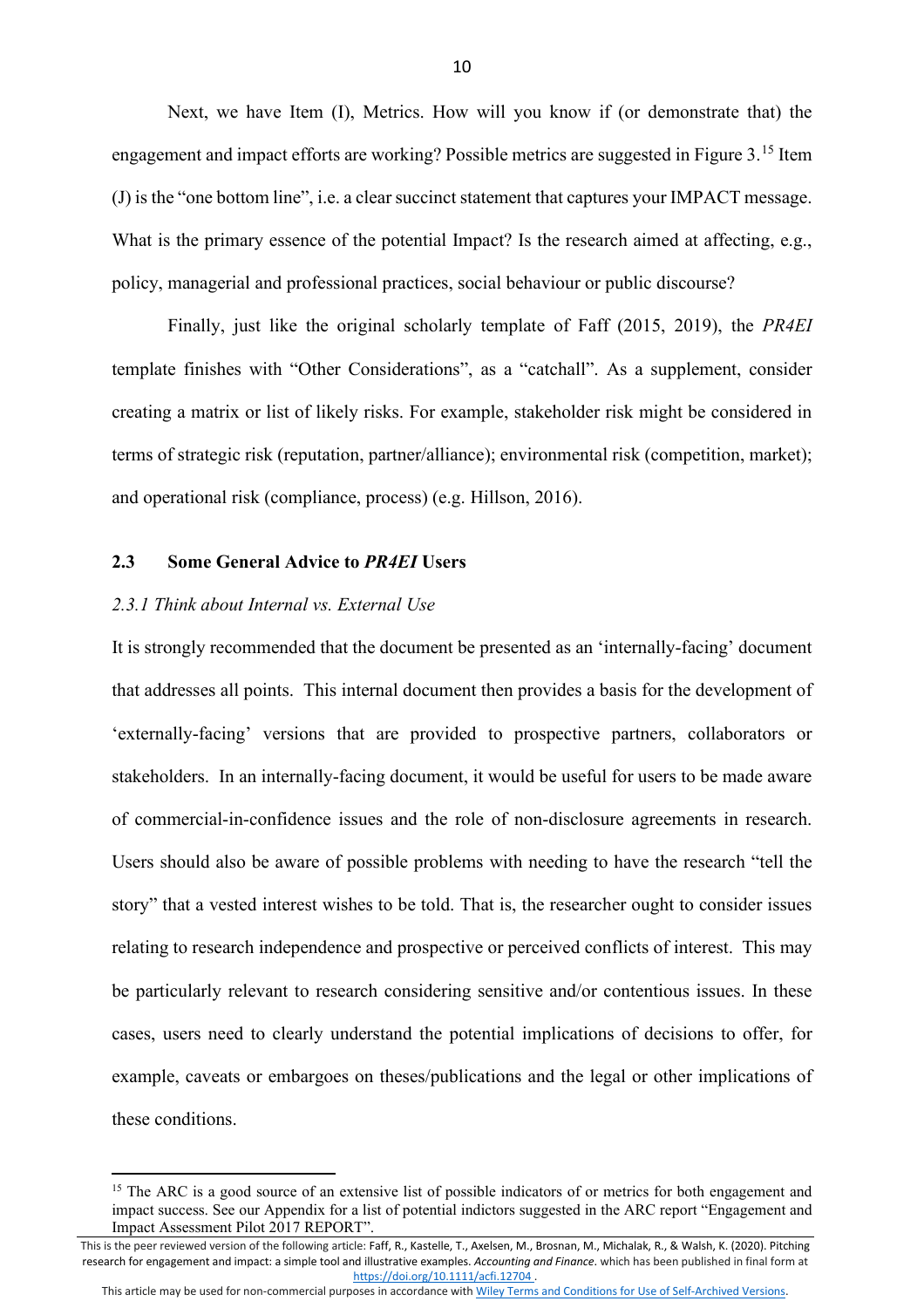## *2.3.2 Need for a Process*

Both template tools are primarily designed to be simple, concise starting points for developing research strategies. Downstream, after the *PR4EI* framework has served its main purpose, and assuming the plans look promising – and worth pursuing – researchers will need create a process to surround the artefact. This process would take the tool to more of an 'action research' or 'design science' perspective.

#### *2.3.3 Apply an Iterative Process*

The template needs to be paired with an iteration process to get the most value from it (e.g. first draft, discuss with project team, revise, test with stakeholders, revise …). Pairing this process with other tools to produce the template would be very valuable without increasing the complexity of the template itself.

#### *2.3.4 Means to an End – "What's Next?"*

The process needs to answer the question "What's next?" That is, what purpose does this template serve? For example, having drafted the template, does the researcher use it to engage in initial or ongoing discussions with industry partner(s), for key discussions with senior researchers within the research group (especially those familiar with ARC Linkage and Discovery grant processes), for promotion purposes where industry linkages/applied research form part of the criteria, or for external/post PhD *non-academic* (e.g., consulting) purposes. It is likely that more than one of these possible "what's next" applications should be considered.

# *2.3.5 Practical Challenges for those with Limited Real World Experience*

Identifying the key industry triggers and the motivation/problem were fairly straightforward for users who come from practice. It is not unlikely that early stage "pure stream" academics or PhDs coming straight through the Honours to PhD programs would struggle to articulate what are triggers/motivations/problems. For example, engaging with political agendas, contributing at an expert level on industry-based issues, or addressing issues affecting 'big

This is the peer reviewed version of the following article: Faff, R., Kastelle, T., Axelsen, M., Brosnan, M., Michalak, R., & Walsh, K. (2020). Pitching research for engagement and impact: a simple tool and illustrative examples. *Accounting and Finance*. which has been published in final form at <https://doi.org/10.1111/acfi.12704> .

This article may be used for non-commercial purposes in accordance wit[h Wiley Terms and Conditions for Use of Self-Archived Versions.](https://authorservices.wiley.com/author-resources/Journal-Authors/licensing/self-archiving.html)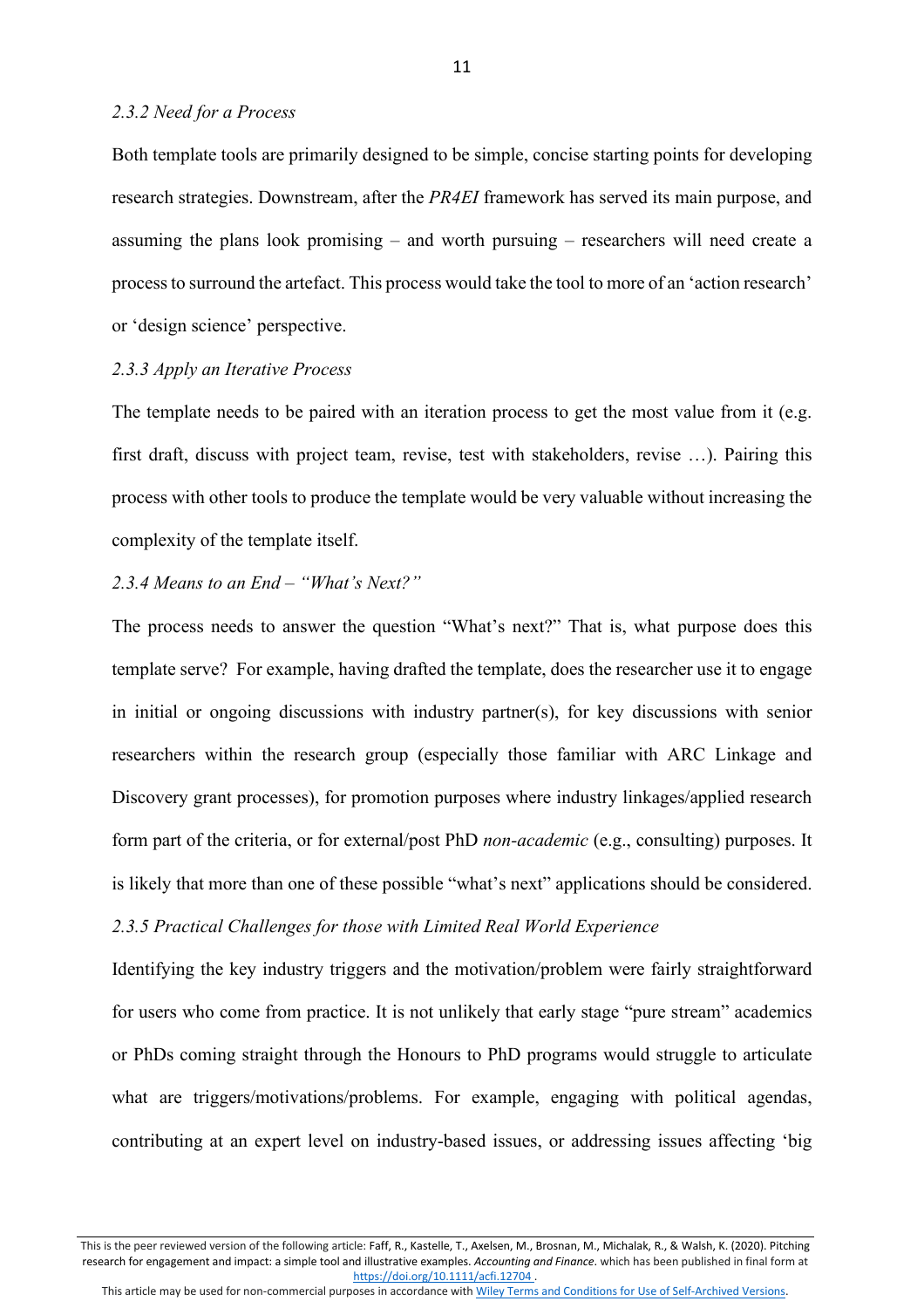business' or national economy and productivity aspects is not usually a developed part of the repertoire of a student lacking in industry experience. Training would likely be recommended. *2.3.6 Staged Approach to Modelling Stakeholders/End Users*

Downstream, think of more mature tool(s) to identify stakeholders and rank them or select the *key* stakeholder(s) as per the identified purpose of the template. For example, a stakeholder analysis matrix (influence and importance) would identify stakeholders more completely. Such a tool would likely complicate the use of the template. Nevertheless, such a complementary tool ensures that all stakeholders are identified, and the user then selects only one for "fleshing out". Some training might be needed to guide the prioritisation of stakeholders – and which might see (some) stakeholders turn into critical end users of any research outcomes.

## *2.3.7 Complementary Analysis to Assist Identifying the "Value Proposition"*

Regarding the value proposition, e.g., for an industry partner, the cues can be enhanced, for example, by identifying likely sources of value and perhaps ranking them by stakeholder. A clear WIIFM ('what's in it for me' as e.g. an employee, a practitioner, a business person) and or WIIFB (what's in it for business) could be helpful. There might be value in looking at other variations as well, such as WIIFP (for politics), WIIFA (for Australia / another nation), and so on. The "what does a win look like for them?" question essentially provides the value proposition.<sup>[16](#page-12-0)</sup> Capacity to identify and communicate value beyond academic purposes, again, is likely to be a skills/knowledge gap among users – suggesting the need for training.

## **2.4** *PR4EI* **Template Example: Economic–Research Commercialisation**

The worked example, displayed in Figure 4, taken from Faff and Kastelle (2016), is one that only shows the *PR4EI* template – in this case a "reverse-engineered" pitch for "Economic– Research Commercialisation". This example is based on an actual experience of the second

<sup>&</sup>lt;sup>16</sup> WIIFM / WIIFB could replace the Value Proposition. Value may be broadly considered in terms of efficiency and effectiveness benefits (i.e. does the prospective business partner achieve the same things faster or do new things), cost savings (i.e. achieve the same things more cheaply), or reducing stakeholder risk (e.g. compliance risk, organisational risk, operational risk, risk of obsolescence).

<span id="page-12-0"></span>This is the peer reviewed version of the following article: Faff, R., Kastelle, T., Axelsen, M., Brosnan, M., Michalak, R., & Walsh, K. (2020). Pitching research for engagement and impact: a simple tool and illustrative examples. *Accounting and Finance*. which has been published in final form at <https://doi.org/10.1111/acfi.12704> .

This article may be used for non-commercial purposes in accordance wit[h Wiley Terms and Conditions for Use of Self-Archived Versions.](https://authorservices.wiley.com/author-resources/Journal-Authors/licensing/self-archiving.html)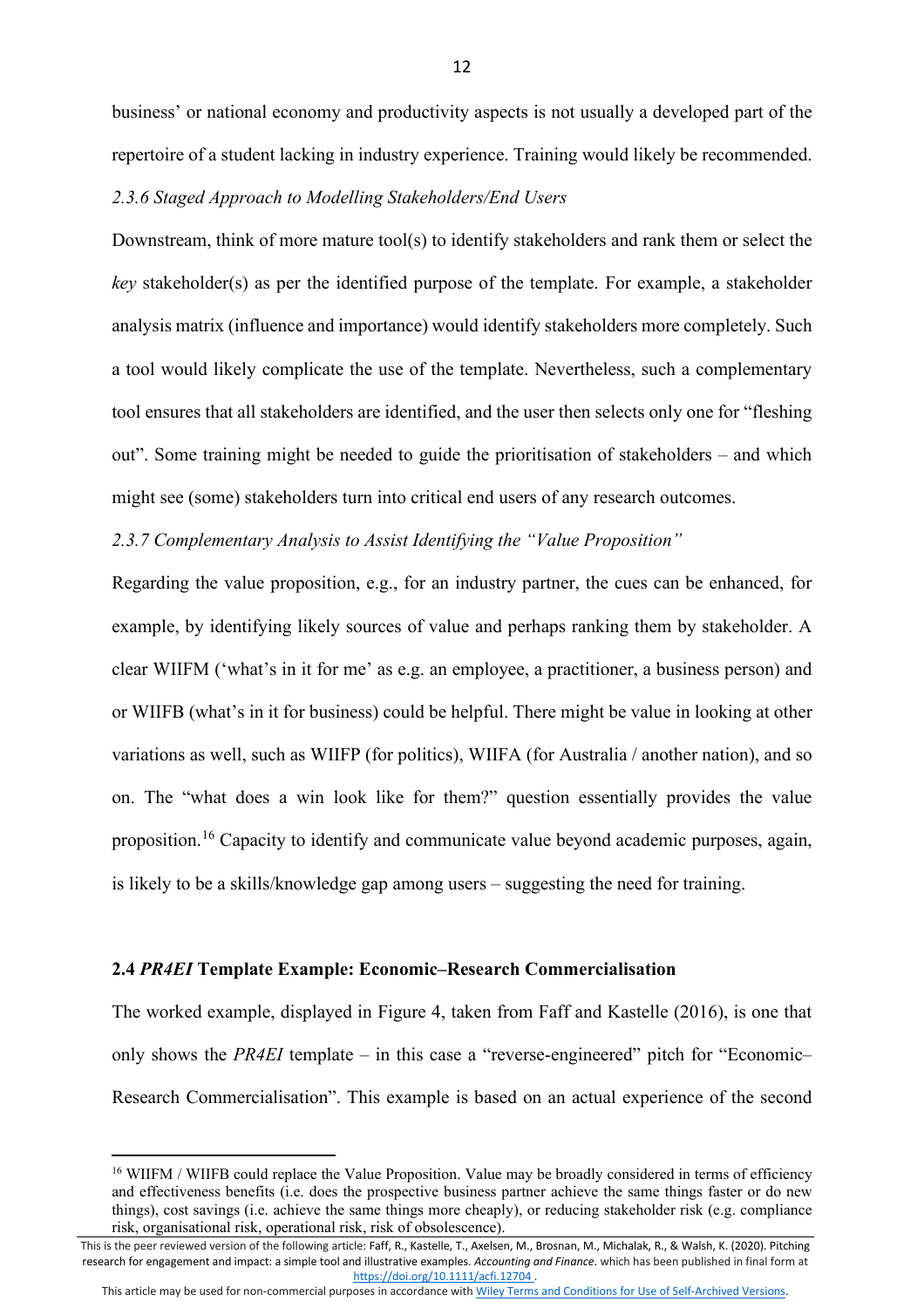author of the current paper. Notably, this example accords with the recommended 1,000 word limit. A sequential discussion of each element contained in this worked example now follows.

As reflected by the *working title*, the focus is on "using the Lean LaunchPad for researchers to maximise research impact" (Item (A)), somewhat ironic given the very nature of the current paper. As shown in Item (B), the *basic impact goal* states that while we "research to try to change the world, a lack of engagement can make it impossible to realise the impact we are aiming for – our approach can help you maximise the impact of your research." Regarding the *industry/external triggers* (Item (C)), attention is first drawn to numerous national reviews of innovation in Australia, implying a degree of frustration with the lack of meaningful action/success coming from them. The core trigger is then linked to the, US-based, National Science Foundation's specific program: Lean LaunchPad (LLP), aimed at increasing the impact of research. The brief statement of *motivation/problem* (Item (D)) essentially argues that too often our (academic) research is too self-serving – that our research doesn't align well with the problems of those we are ostensibly trying to serve. The clear message conveyed in the worked example is that, from an "impact" and/or "engagement" point of view, the quality of our research must be measured by the value that we create for our stakeholders. AND, that is what the LLP for Researchers program is designed to address.

So who then are the key *stakeholders* (Item (E))? In this case, all levels of government, as well as a diverse set of research organisations (e.g. Universities, CSIRO, Industry groups) and researchers. The *PR4EI* pitch argues that these stakeholders should all be working together to solve this problem, but they often do not. A further complication is that the funder/fundee relationship creates competition among the research organisations, so best practice often doesn't spread, unless it's promoted by the funding bodies. Item (F) asks for the key *value proposition*. As stated in the worked template, LLP is the best way to promote researchers desired economic outcomes from innovation. Moreover, the example asserts that LLP is now the international standard for creating research impact, and one of the only programs that has

This is the peer reviewed version of the following article: Faff, R., Kastelle, T., Axelsen, M., Brosnan, M., Michalak, R., & Walsh, K. (2020). Pitching research for engagement and impact: a simple tool and illustrative examples. *Accounting and Finance*. which has been published in final form at <https://doi.org/10.1111/acfi.12704> .

This article may be used for non-commercial purposes in accordance wit[h Wiley Terms and Conditions for Use of Self-Archived Versions.](https://authorservices.wiley.com/author-resources/Journal-Authors/licensing/self-archiving.html)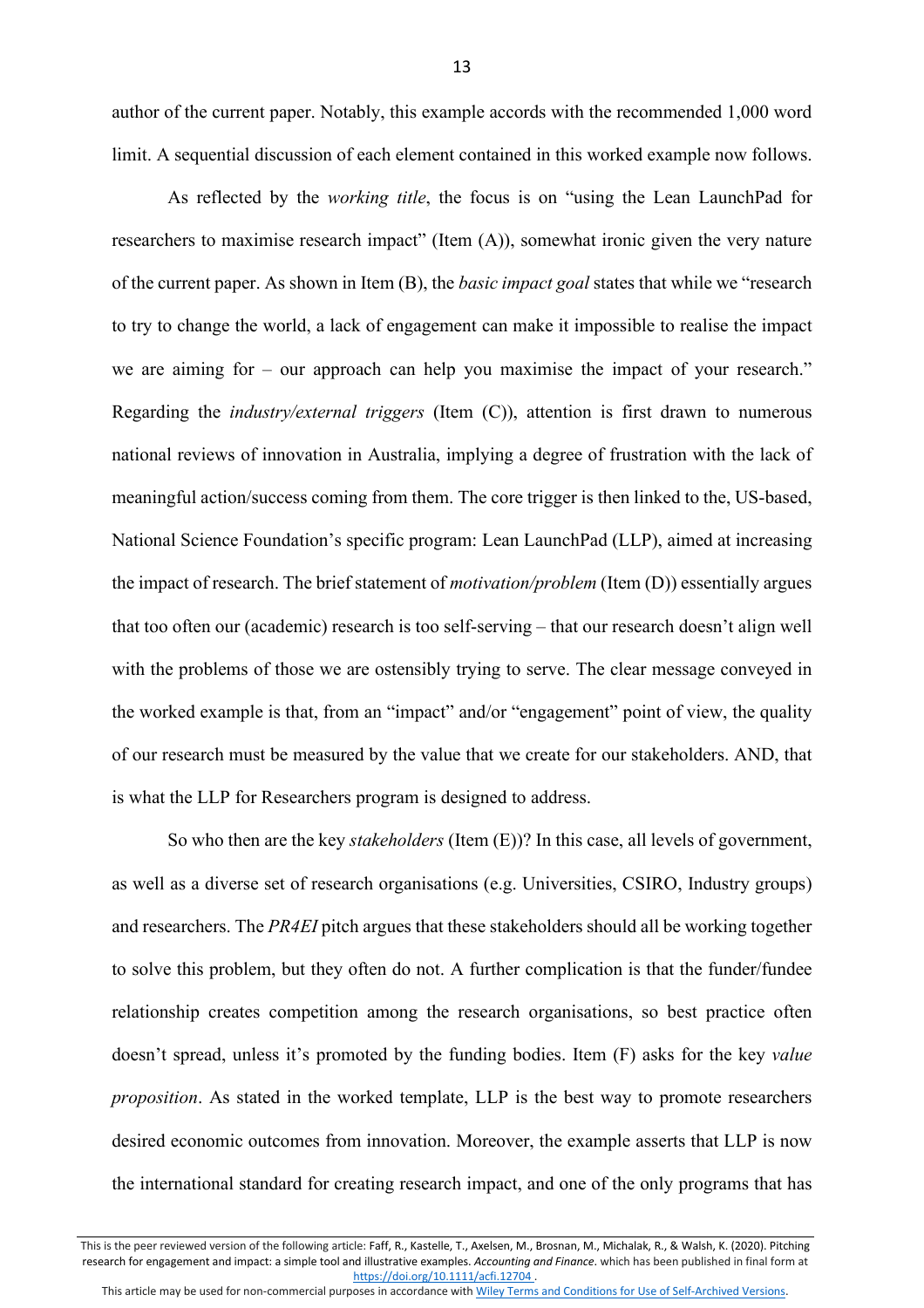an explicit focus on generating innovation **outcomes**, not just inputs. And what about *resources*, Item (G)? As indicated against this item in Figure 4, the second author has already realised this dimension of impact through collaboration with the CSIRO (Kastelle, King, Verreynne, and Kambouris, 2018). This has enabled the creation of a small team of people that can facilitate LLP for researchers programs, which subsequently expanded to become a national program available to all research organisations in Australia. [17](#page-14-0) Other resource-related issues highlighted in the template example are: sourcing/training more facilitators; funding sustainability; administration; and program effectiveness assessment.

We now reach that part of the template, labelled "Two key engagement and impact signals". Item (H) is the first one, *communication strategy*. The worked template identifies a diverse strategy including through/via: partnerships (e.g. CSIRO); social media (e.g. blogs); public talks. The second form of "signalling" is captured by item (I), *metrics*. Here we need to be careful as different metrics are likely to apply to the engagement versus the impact goals. For example, the short-term impact metrics identified in this example include: (a) number of research organisations adopting this approach; (b) executive education or consulting revenue; (c) research publications. The bottom line for this *PR4EI* example – item (J), *impact* is simply/succinctly stated: the primary impact is Australian research commercialisation performance – an ambitious goal!

The final item (K), is *other considerations*. For this example, the core "other" issue identified is IP. The core tools originate in the US under Creative Commons Licenses. Our local knowledge is embedded in know-how – how to implement this program, particularly with researchers, as adapted for the Australia context. So there is not much of a defendable legal IP position. However, there are significant network effects, so getting to national scale fast is important.

<sup>17</sup> See https://oninnovation.com.au/ for details.

<span id="page-14-0"></span>This is the peer reviewed version of the following article: Faff, R., Kastelle, T., Axelsen, M., Brosnan, M., Michalak, R., & Walsh, K. (2020). Pitching research for engagement and impact: a simple tool and illustrative examples. *Accounting and Finance*. which has been published in final form at <https://doi.org/10.1111/acfi.12704> .

This article may be used for non-commercial purposes in accordance wit[h Wiley Terms and Conditions for Use of Self-Archived Versions.](https://authorservices.wiley.com/author-resources/Journal-Authors/licensing/self-archiving.html)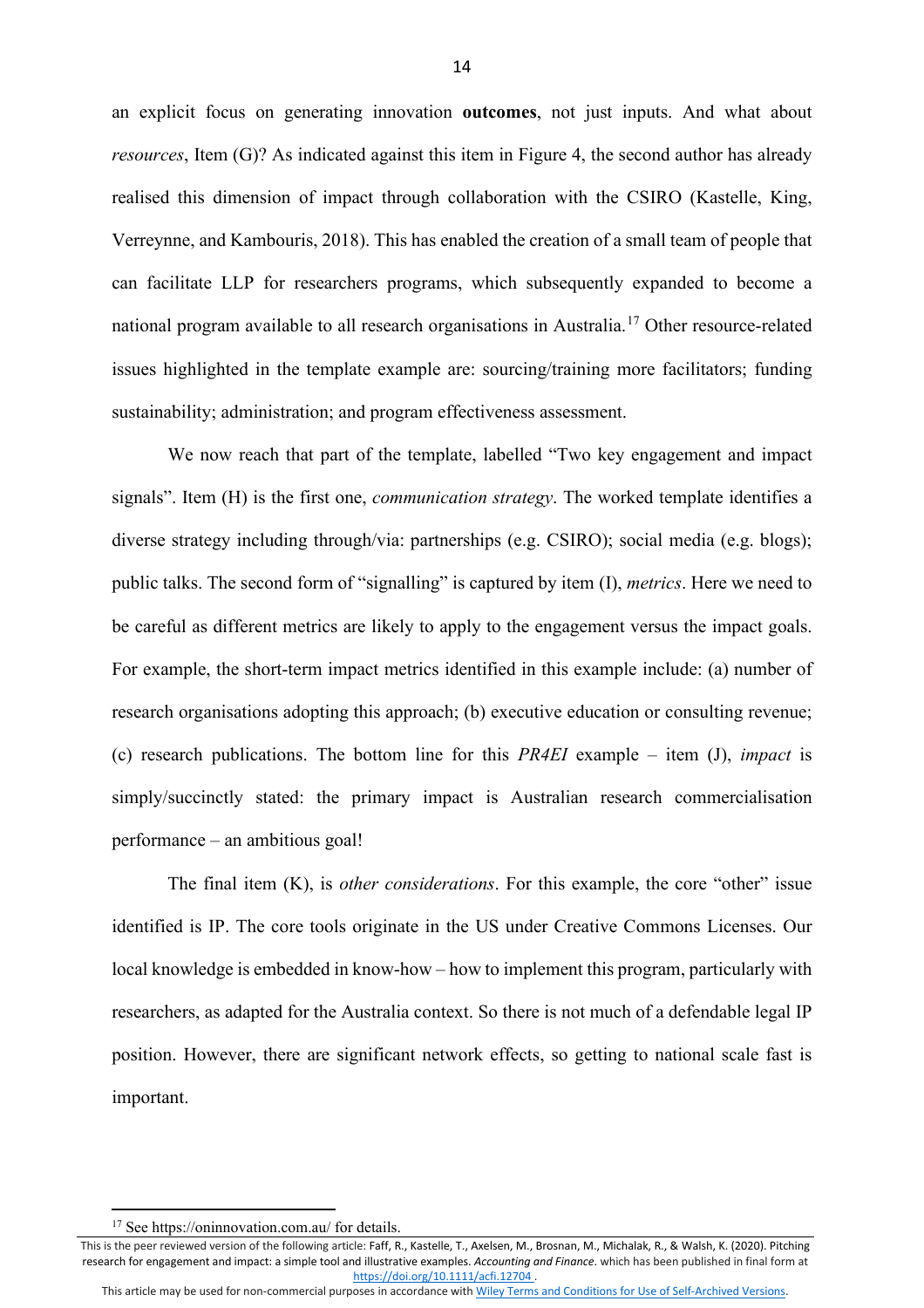## **3. Worked Paired Examples of the** *PR4EI* **Pitching Template[18](#page-15-0)**

#### **3.1** *PR4EI* **Example 1: International Finance (Walsh)**

This paired example considers an international finance application and Figure 5 shows the scholarly pitch, while Figure 6 displays the *PR4EI* pitch.<sup>[19](#page-15-1)</sup> The specific focus of this research project is the internationalisation of the Renminbi (RMB) and the implications and opportunities for Australian Financial Markets. [20](#page-15-2)

As stated early in the scholarly pitch, the rapid pace of reform in China associated with the objective of internationalising the RMB has seen major financial centres around the world vying to be involved. While trading in RMB has been possible in Australia for a number of years, the establishment of an official RMB settlement facility in Sydney piqued interest in Australia becoming a more fully developed RMB business centre. However, Australia (i.e. Sydney) needs a clearer understanding of where the main opportunities lie and how it could best interact with existing offshore centres and hubs in the region and beyond.

While China is the world's biggest trading nation its financial links with the rest of the world are still limited, due primarily to capital controls. China is looking to the development of offshore RMB markets to progress the internationalisation of the RMB. This has led to financial centres around the world jostling for status as an RMB offshore hub. Do the centres compete with each other for the same business or do they specialise? What is the nature of the financial links between these centres? How can Australia best take advantage of and fit into this existing network? And what role will offshore centres play once Chinese capital controls are fully removed?

<span id="page-15-0"></span> $18$  The text discussion in this section does not work through any of the pitches in detail – such information can be gleaned directly from the relevant pitch exhibits. Rather our goal here is to give some relevant context to each example, which allows readers to decide whether they wish to look more closely at the full details in the pitches. <sup>19</sup> A recorded video version of the oral PowerPoint presentation of this pitch example, is available on YouTube at: <https://youtu.be/fLHWHj1pdeI> (scholarly pitch) and <https://youtu.be/tg2vnmLBJPI> (*PR4EI* Pitch).

<span id="page-15-2"></span><span id="page-15-1"></span> $20$  For full disclosure, the paired pitches were created as a reverse engineering exercise based on a commissioned research project – in which Kathy Walsh was a team member – for the NSW State government (Walsh and Weir, 2015). As such, it is not surprising that this example comes across very much as an "industry-led" endeavour, to which a scholarly base is created.

This is the peer reviewed version of the following article: Faff, R., Kastelle, T., Axelsen, M., Brosnan, M., Michalak, R., & Walsh, K. (2020). Pitching research for engagement and impact: a simple tool and illustrative examples. *Accounting and Finance*. which has been published in final form at <https://doi.org/10.1111/acfi.12704> .

This article may be used for non-commercial purposes in accordance wit[h Wiley Terms and Conditions for Use of Self-Archived Versions.](https://authorservices.wiley.com/author-resources/Journal-Authors/licensing/self-archiving.html)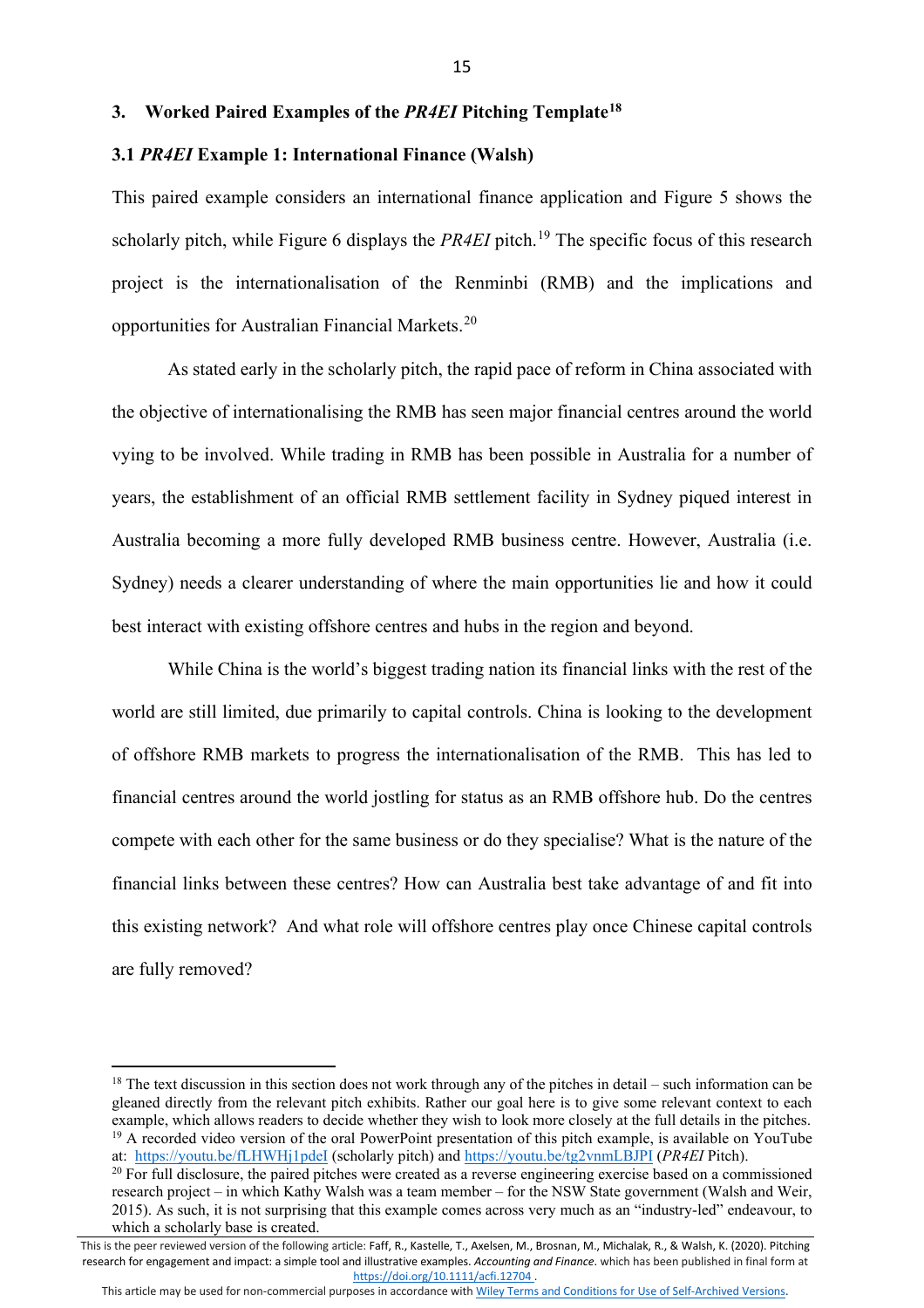As described in the pitch exhibit, the key idea of the project is to execute a qualitative study. That is, to conduct in-depth interviews with officials and practitioners in RMB centres around the world including Singapore, Hong Kong, Seoul, Shanghai, Frankfurt, Luxembourg, London and Paris. Then these data are benchmarked against interviews with domestic participants and determine scope for RMB business in Australia.

The NSW Government is the central stakeholder/end user. It is committed to establishing Sydney's position as a regional financial hub and (at the time of this activity) was looking to grow Sydney as an RMB hub. While state governments can establish official level relationships with China, the establishment of a hub needs to be market driven and independent research outlining the business case for RMB transactions and the scope for growth is required. The government will need clear policy recommendations and targets to ensure the framework is in place to allow growth in RMB business. However, as noted in the *PR4EI* pitch, the Federal Government is also a critical player. It is the Federal Government who is responsible for ensuring that Australia's tax and regulatory frameworks do not unnecessarily discourage crossborder financial relations and that ongoing negotiations with China on market access issues are productive. The pitch claims that his research will provide financial market policy recommendations to enable Australia to benefit from the opening up of China's capital markets and the internationalisation of the RMB.

# **3.2** *PR4EI* **Example 2: Business Model Evolution (Brosnan)**

This paired example considers a business model evaluation application and Figure 7 shows the scholarly pitch, while Figure 8 displays the *PR4EI* pitch. The specific focus of this research project is the creation of shareholder value through business model evolution, with a specific focus on retail shopping centres.<sup>[21](#page-16-0)</sup> As the scholarly pitch states, the basic question asks: "Is the

<sup>&</sup>lt;sup>21</sup> For full disclosure, the paired pitches were created by Mark Brosnan, as part of an assessment task in the PhD course in 2016, run by the lead author: "Research Process in Business", at the University of Queensland.

<span id="page-16-0"></span>This is the peer reviewed version of the following article: Faff, R., Kastelle, T., Axelsen, M., Brosnan, M., Michalak, R., & Walsh, K. (2020). Pitching research for engagement and impact: a simple tool and illustrative examples. *Accounting and Finance*. which has been published in final form at <https://doi.org/10.1111/acfi.12704> .

This article may be used for non-commercial purposes in accordance wit[h Wiley Terms and Conditions for Use of Self-Archived Versions.](https://authorservices.wiley.com/author-resources/Journal-Authors/licensing/self-archiving.html)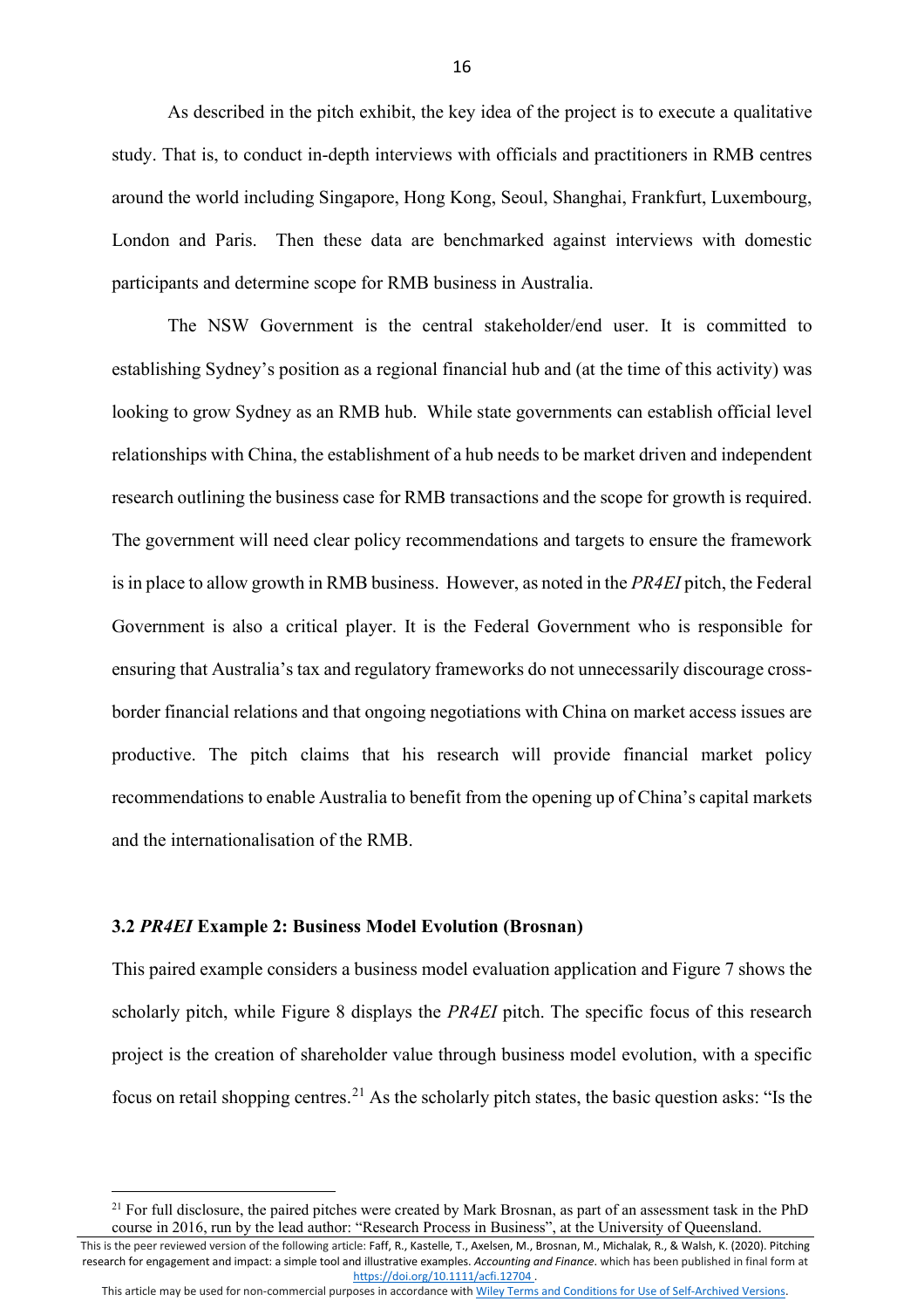business model evolution, towards entertainment destinations, creating shareholder value for retail shopping centre owners?"

Globalisation of capital markets makes competition for capital increasingly fierce. Economic theory suggests capital will flow to those organisations that utilise it most efficiently, to create shareholder value. Internal and external forces act on businesses, products and industries causing them to move through life cycles. In response to these life cycle forces, organisations need to adapt and evolve their business models and processes in order to continue to create shareholder value. This pitch uses the retail shopping industry to examine if those businesses adapting and evolving their business models, in response to technological pressures (the rise in popularity of online shopping), are creating more shareholder value than those business models stagnating.

The scholarly pitch briefly outlines the plan, suggesting the data comes from the owner of multiple retail shopping centres (10 shopping complexes for approximately 8-10 years). This data includes shopping centre tenancy turnovers, leased area and floor plans (present and historical) with a mix of monthly and annual observations. The shopping centres are located in Australia and the US. The proprietary data are commercially sensitive, hence the need for nondisclosure and other usage agreements.

# **3.3** *PR4EI* **Example 3: Intelligent Decision Aids in Auditing (Axelsen)**

This paired example considers an Auditing application and Figure 9 shows the scholarly pitch, while Figure 10 displays the *PR4EI* pitch. The specific focus of this research project is the effects of continued use of intelligent decision aids (IDAs) on auditor knowledge.<sup>[22](#page-17-0)</sup> IDAs are expert systems that help the user to make better decisions. More specifically, the pitch poses

<sup>&</sup>lt;sup>22</sup> For full disclosure, the paired pitches were created by Micheal Axelsen, as part of a semi-formal session held by the Business Information Systems discipline group at The University of Queensland: 'PhD round table' for doctoral student networking during the PhD.

<span id="page-17-0"></span>This is the peer reviewed version of the following article: Faff, R., Kastelle, T., Axelsen, M., Brosnan, M., Michalak, R., & Walsh, K. (2020). Pitching research for engagement and impact: a simple tool and illustrative examples. *Accounting and Finance*. which has been published in final form at <https://doi.org/10.1111/acfi.12704> .

This article may be used for non-commercial purposes in accordance wit[h Wiley Terms and Conditions for Use of Self-Archived Versions.](https://authorservices.wiley.com/author-resources/Journal-Authors/licensing/self-archiving.html)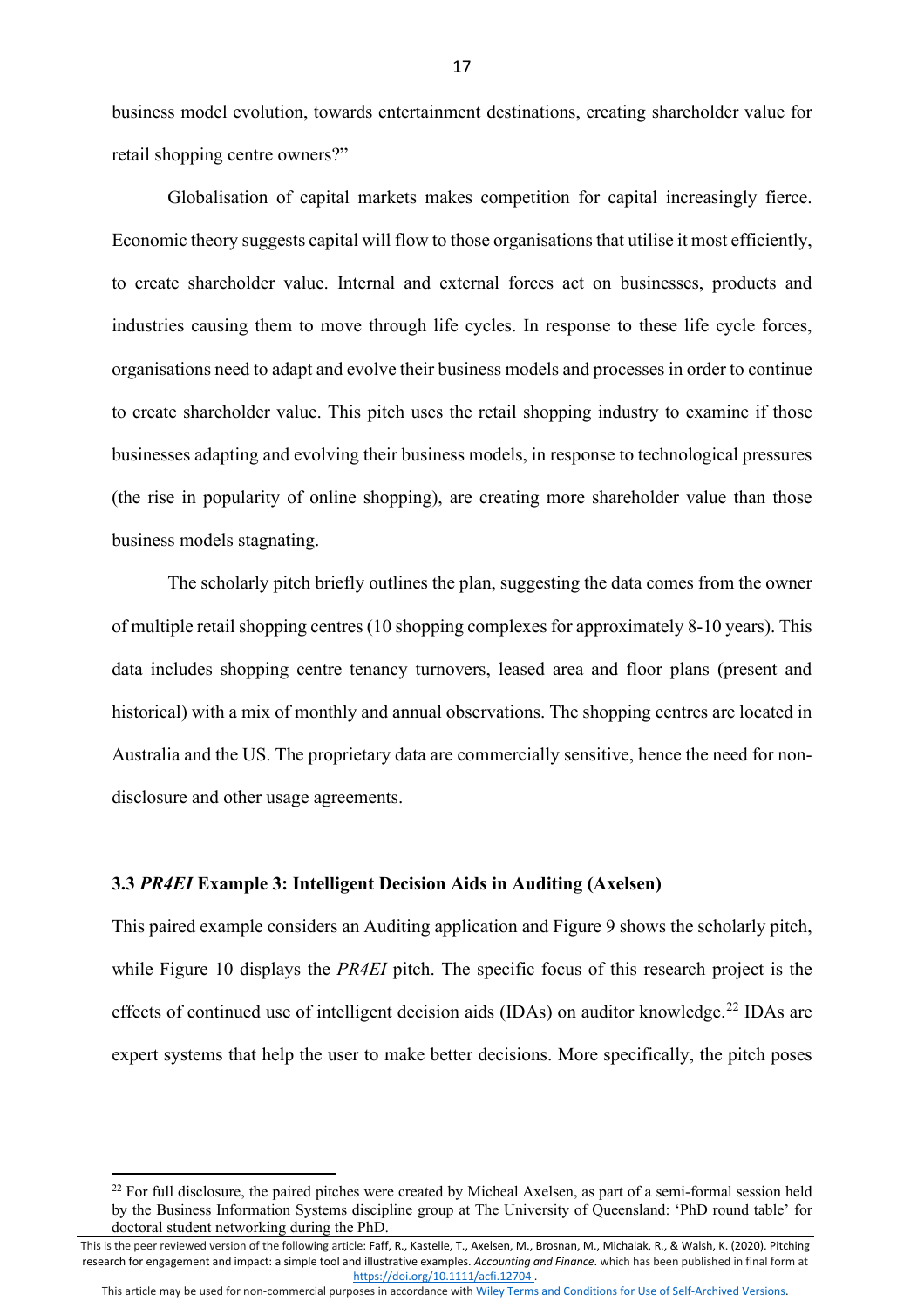the question: does the continued use of IDAs reduce the auditor's professional skills in terms of their ability to form their own professional judgment?

The issue is that many contemporary audits are undertaken according to strict methodologies delivered according to rules set out in an IDA, and the auditor may be restricted to using the methodology contained in the IDA. However, there are concerns however that these methodologies, and the advice and options 'baked into' the IDA dictated by these methodologies, reduce the auditor's skill levels. Previous research indicates the potential loss of 'declarative' knowledge, such as knowing which auditing standard to apply – i.e. 'knowwhat'. However, no studies have considered loss of 'procedural' knowledge or how to run an audit  $-$  i.e. 'know-how'. The puzzle here is, does the long-term use of an IDA de-skill the auditor user in the ways that matter – for example, their ability to run audits effectively, with or without an IDA?

#### **3.4** *PR4EI* **Example 4: Workplace Management (Michalak)**

This paired example considers a Workplace Management application and Figure 11 shows the scholarly pitch, while Figure 12 displays the *PR4EI* pitch. The specific focus of this research project is the research question: what causes workplace mistreatment, and how and why does it lead to negative individual and organisational outcomes?

A plethora of studies indicate interpersonal deviance in the workplace (e.g., bullying, sexual harassment) leads to several negative outcomes both for individual targets, and their organisations. These outcomes not only reduce organisational effectiveness and are directly financially costly, but also have several ripple effects extending from individuals into the wider community and the nation as whole. However, very little is known as to what causes mistreatment, nor how and why these negative outcomes manifest  $-$  i.e. the processes that underpin or factors that influence what happens between incident and outcome. These various unknowns, from cause and outcome, represent a puzzle that, if solved, provides opportunity

This is the peer reviewed version of the following article: Faff, R., Kastelle, T., Axelsen, M., Brosnan, M., Michalak, R., & Walsh, K. (2020). Pitching research for engagement and impact: a simple tool and illustrative examples. *Accounting and Finance*. which has been published in final form at <https://doi.org/10.1111/acfi.12704> .

This article may be used for non-commercial purposes in accordance wit[h Wiley Terms and Conditions for Use of Self-Archived Versions.](https://authorservices.wiley.com/author-resources/Journal-Authors/licensing/self-archiving.html)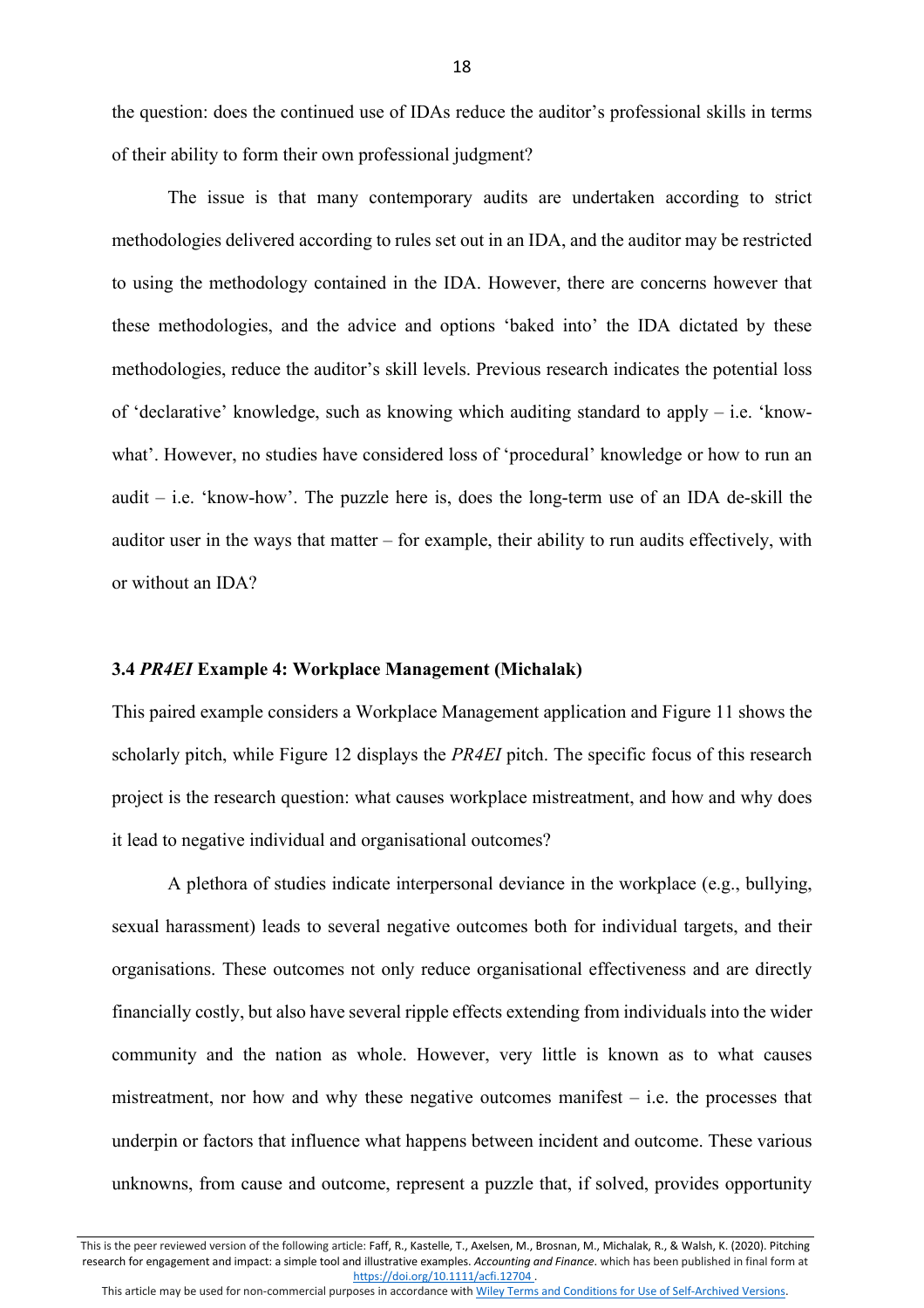for evidence-based strategies interventions that may prevent mistreatment's occurrence, and/or reduce its negative effects.

This is the peer reviewed version of the following article: Faff, R., Kastelle, T., Axelsen, M., Brosnan, M., Michalak, R., & Walsh, K. (2020). Pitching research for engagement and impact: a simple tool and illustrative examples. *Accounting and Finance*. which has been published in final form at <https://doi.org/10.1111/acfi.12704> .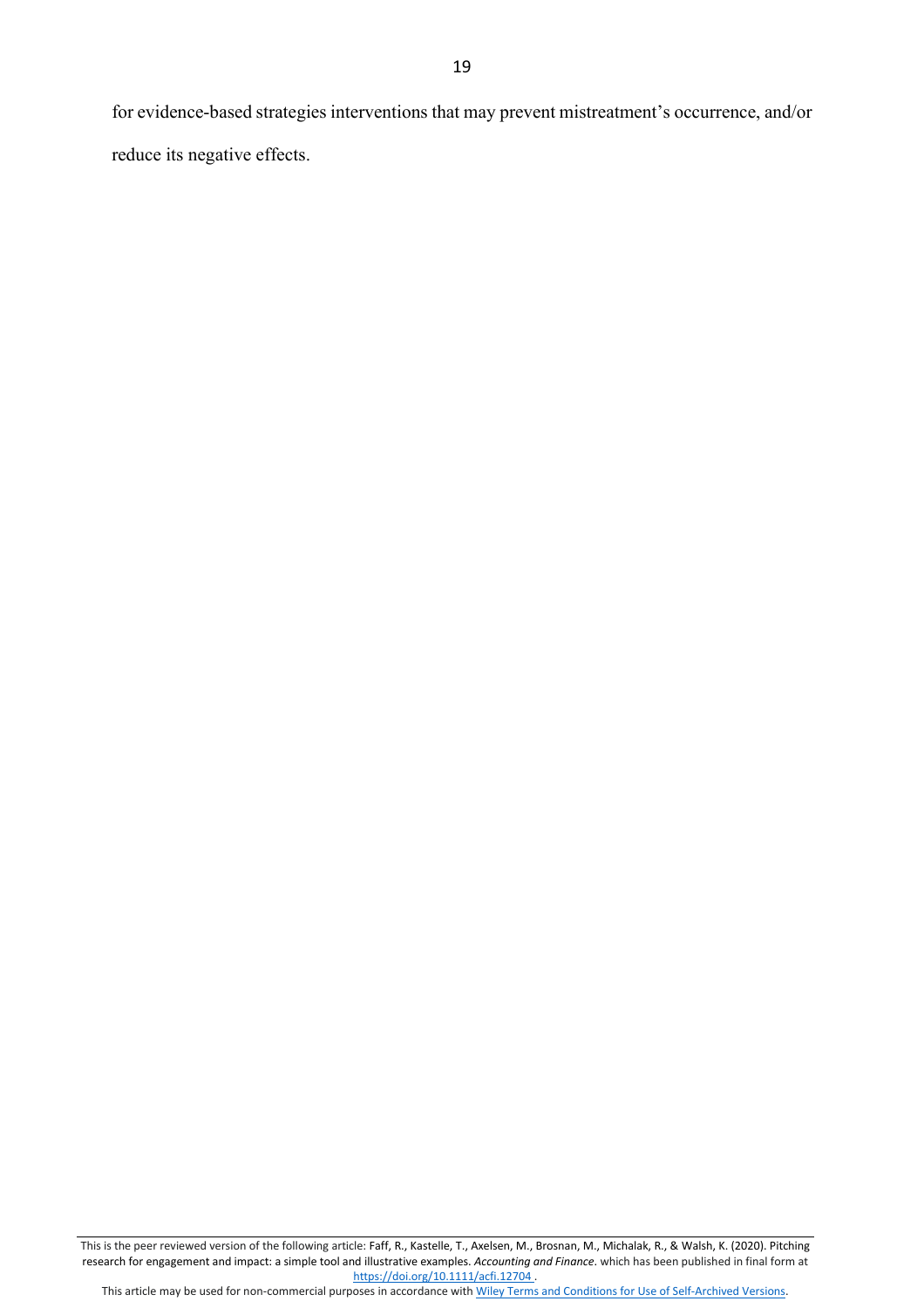#### **4. Discussion: How did** *PR4EI* **Influence the Strategies Employed by the Pitchers?**

This section illustrates how the use of the *PR4EI* has positively affected the authors of the pitch examples shown in sub-sections 3.1 to 3.4, in terms of their strategies on engagement and impact.<sup>[23](#page-20-0)</sup> While we emphasise actual engagement and actions, in some cases, due to the more hypothetical nature of the example, the discussion is more of a prospective reflection of going forward – either with the project itself or with a similar/related research activity. Also, as with all things in the "engagement and impact" space, we caution readers that any claims of causal links are fraught / potentially spurious due to the multiplicity of simultaneous factors (known or unknown) that inevitably occur. "Causal" impact is even more challenging in this regard, and is complicated further by the typically much longer horizons required to observe demonstrable changes in industry/stakeholder practice brought about by any given researcherend user interaction.

# **4.1 CSIRO Antecedents (Kastelle)**

Before moving to the four examples, as background, it is worthwhile adding a brief commentary on some highly relevant antecedent activity by co-author Kastelle in his relationship with CSIRO (referred to in Section 2.4). As mentioned above, the program with the CSIRO had a direct influence on the development and content of the *PR4EI* Template, and the outcomes from that program provide some insight into the potential impact of using this kind of approach.

Between 2014 and 2020, the CSIRO Lean LaunchPad and ON accelerator programs<sup>[24](#page-20-1)</sup> ran more than 80 cohorts, with an average of 10 research projects per cohort, consisting of teams of 3-8 researchers and business development people per team. Collectively, these teams conducted over 40,000 stakeholder interviews, constituting a substantial investment in research engagement. To date, over 50 research-based spinouts have been created from these projects. Within the CSIRO, this represents an 8-fold increase in annual spinout rate, a 200% increase –

<sup>&</sup>lt;sup>23</sup> We thank an anonymous referee for pushing us to elaborate on this important perspective.

<sup>24</sup> https://oninnovation.com.au/Programs/ON-Accelerate

<span id="page-20-1"></span><span id="page-20-0"></span>This is the peer reviewed version of the following article: Faff, R., Kastelle, T., Axelsen, M., Brosnan, M., Michalak, R., & Walsh, K. (2020). Pitching research for engagement and impact: a simple tool and illustrative examples. *Accounting and Finance*. which has been published in final form at <https://doi.org/10.1111/acfi.12704> .

This article may be used for non-commercial purposes in accordance wit[h Wiley Terms and Conditions for Use of Self-Archived Versions.](https://authorservices.wiley.com/author-resources/Journal-Authors/licensing/self-archiving.html)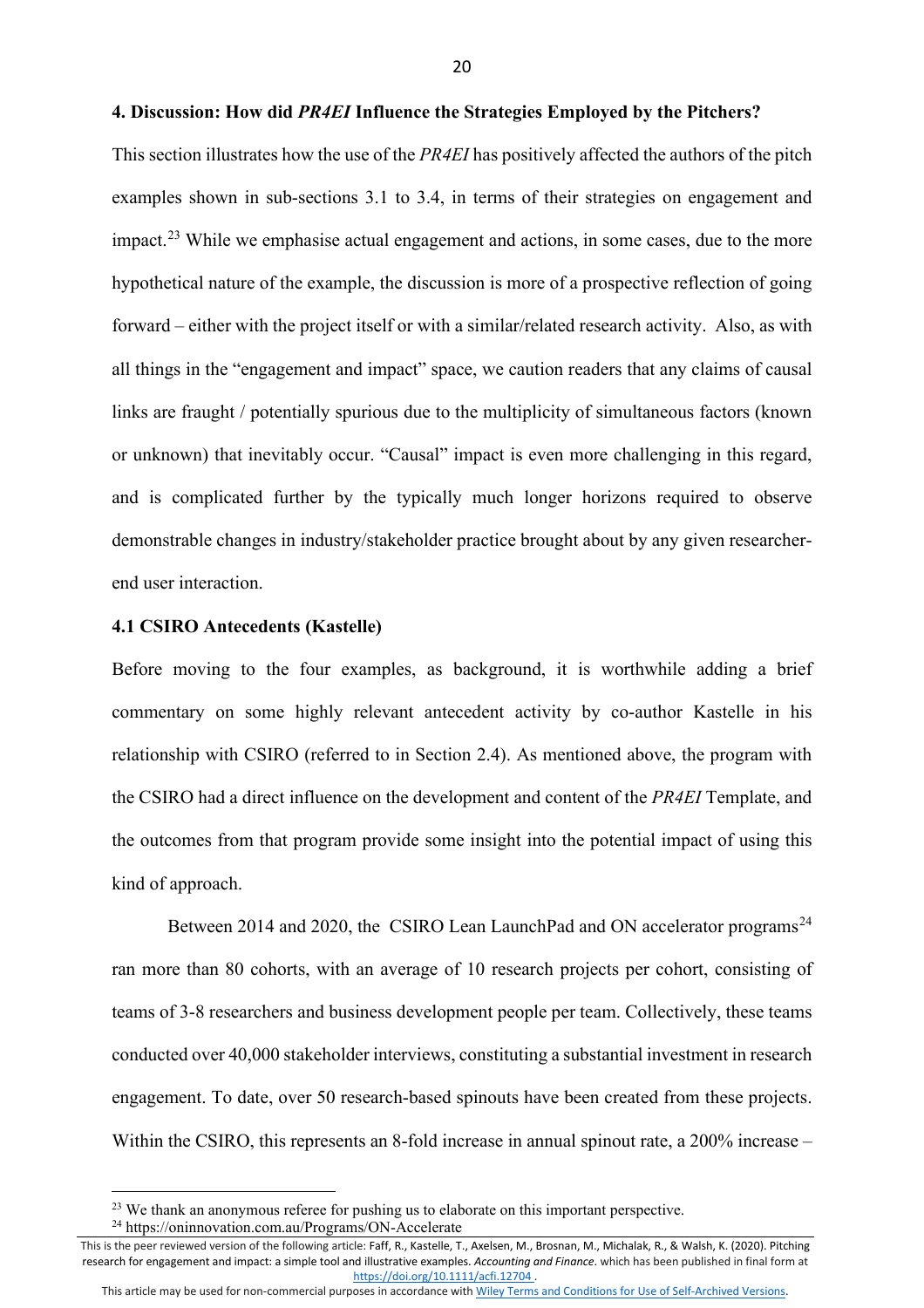both in the percentage of spinouts that receive venture capital funding and in average funding amount (Burt, 2020).<sup>[25](#page-21-0)</sup>

#### **4.2 International Finance (Walsh)**

A prime example of an engagement outcome in Walsh's use of the *PR4EI* pitch (Figure 6), relates to a keynote address she delivered at a conference on Financial Liberalisation and the Renminbi in Auckland, New Zealand in October 2017.<sup>26</sup> The presentation required a distinct focus on the regulatory framework and contemporary outcomes as the audience was predominantly official sector and market practitioners. The keynote drew heavily on the value proposition in *PR4EI* noting Sydney's competition with other RMB hubs around the world. While there is only one percent of Australia's Trade with China settled in RMB there is considerable scope for growth. Walsh is quoted in the New Zealand financial press as saying "While many Chinese and Australian corporates were not using Renminbi for trade invoicing, some had begun to test the water with corporates trialling a small number of trades, with firms seeing it as a trial or a leap of faith".<sup>[27](#page-21-2)</sup>

#### **4.3 Business Model Evolution (Brosnan)**

In the case of Brosnan's *PR4EI* pitch (Figure 8), engagement with the industry partner was deepened via the pitching process. The industry partner is a large, government-owned investment company with a significant focus on the ownership and management of infrastructure assets.<sup>[28](#page-21-3)</sup> Interacting with the industry partner, with regard to the current project, has created other research project opportunities. Although the original project is in an early stage of development, a pipeline of future projects is already under discussion. The *PR4EI* tool helps facilitate these discussions by distilling clarity of the research question from the

<sup>&</sup>lt;sup>25</sup> Personal communication with David Burt David, Manager of CSIRO's ON accelerator program.

<sup>26</sup> See<https://bit.ly/3cxjWEP>

<sup>27</sup> See<https://bit.ly/32MEdBO>

<sup>&</sup>lt;sup>28</sup> For confidentiality reasons, the identity of the organisation is kept anonymous.

<span id="page-21-3"></span><span id="page-21-2"></span><span id="page-21-1"></span><span id="page-21-0"></span>This is the peer reviewed version of the following article: Faff, R., Kastelle, T., Axelsen, M., Brosnan, M., Michalak, R., & Walsh, K. (2020). Pitching research for engagement and impact: a simple tool and illustrative examples. *Accounting and Finance*. which has been published in final form at <https://doi.org/10.1111/acfi.12704> .

This article may be used for non-commercial purposes in accordance wit[h Wiley Terms and Conditions for Use of Self-Archived Versions.](https://authorservices.wiley.com/author-resources/Journal-Authors/licensing/self-archiving.html)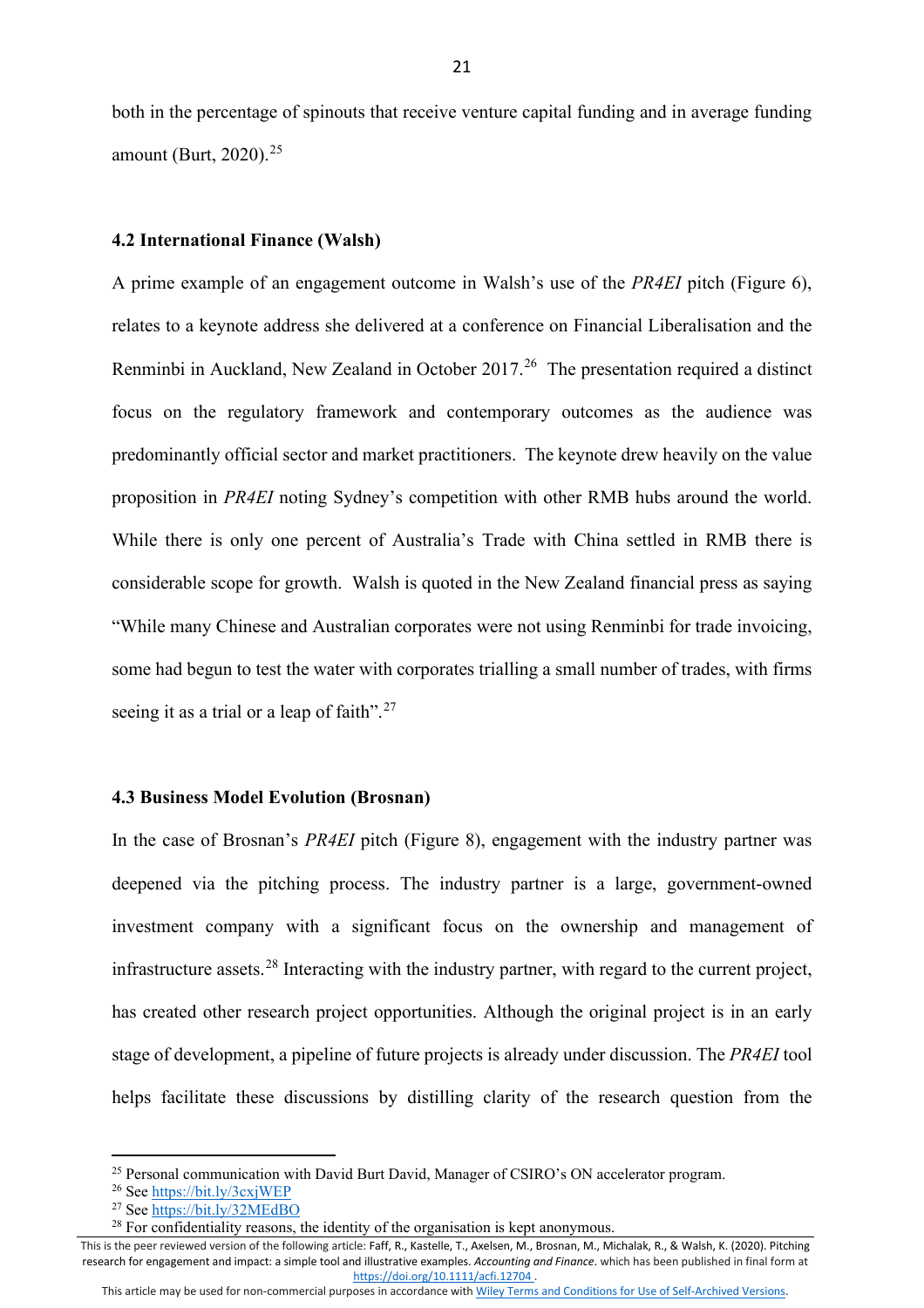perspective of the industry partner. Viewing the retail shopping issue from an industry perspective was extremely helpful in distilling clarity and engaging with the real-world problem facing the prospective partner. In the current climate where academic research is increasingly expected to fund itself, strengthening industry engagement by creating long-term relationships is seen as a valuable means to the (funding) end.

## **4.4 Intelligent Decision Aids in Auditing (Axelsen)**

In the case of Axelsen's *PR4EI* pitch (Figure 10), the project addressed whether and how intelligent technologies might dominate an auditor and constrain the development of their professional knowledge. The industry partners are all stakeholders in the domain of public sector auditing. At the outset of the project, the pitching process assisted with understanding the needs of the industry partners and refining the pitch for obtaining stakeholder's willing and informed consent. For the project team, the pitching process ensured deeper consideration of the potential practical contributions both during the project and at its completion.

The pitching process also encouraged industry partner engagement such that during the project, presentations were made to some stakeholders and relevant professional bodies (e.g., ISACA) of preliminary findings. Practically, this level of engagement led, in part, to changes in how some stakeholders used their intelligent decision aids.

Toward the completion of the project, the pitching process provided guidance in identifying dissemination opportunities in practitioner-oriented forums such as professional journals and conferences. Lastly, the pitching process helped to 'close the loop' in support of future research. That is, the pitching process provided a basis for considering future research with the original industry partners (as a long-term research project) and new industry partners (from non-audit professional domains).

This is the peer reviewed version of the following article: Faff, R., Kastelle, T., Axelsen, M., Brosnan, M., Michalak, R., & Walsh, K. (2020). Pitching research for engagement and impact: a simple tool and illustrative examples. *Accounting and Finance*. which has been published in final form at <https://doi.org/10.1111/acfi.12704> .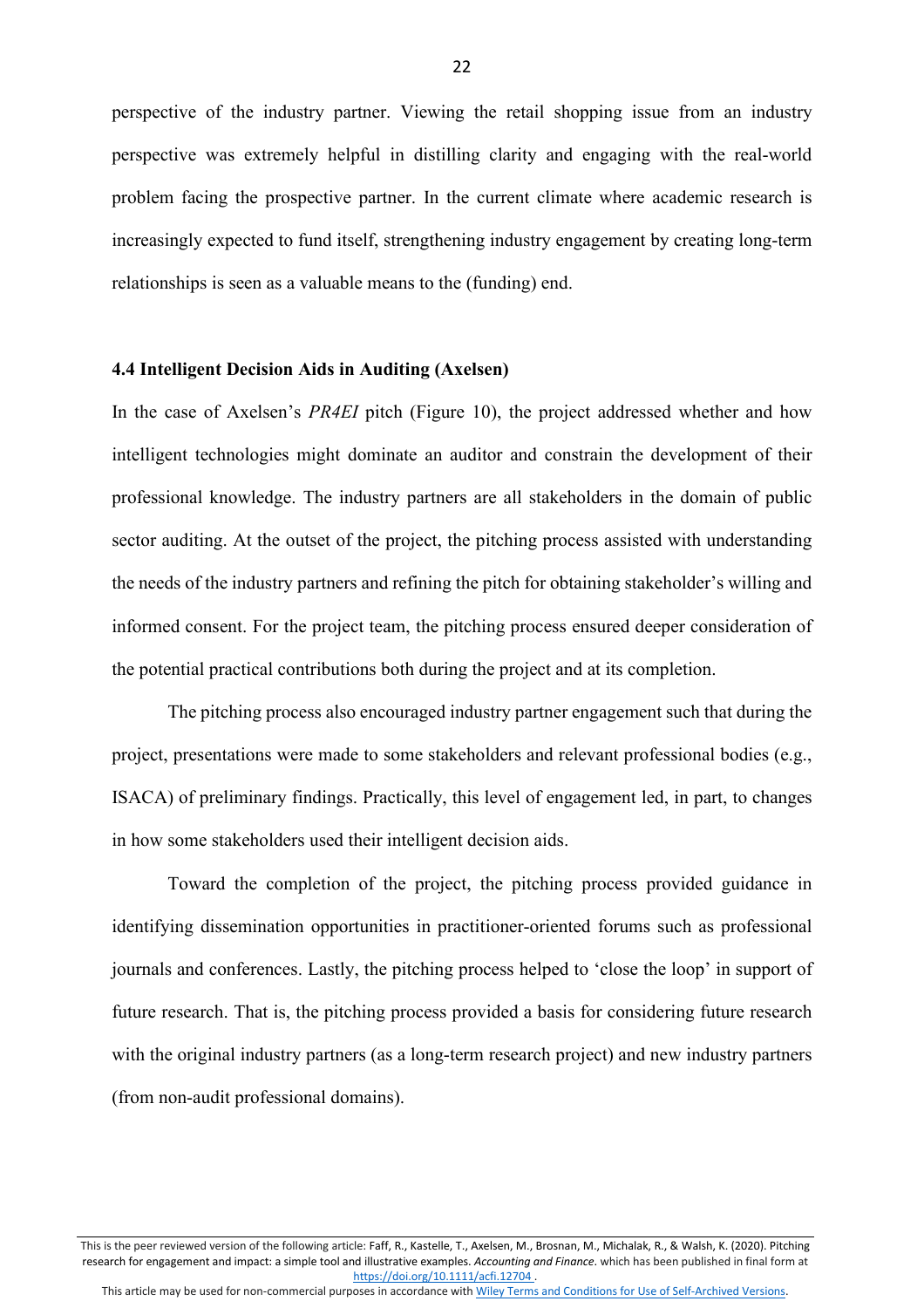## **4.5 Workplace Management (Michalak)**

Finally, in the case of Michalak's *PR4EI* pitch (Figure 12), engagement and impact outcomes are more easily defined. In line with her *PR4EI* strategy, Michalak leveraged two specific engagement tools – 1) an industry report communicating her research findings that incorporated implications for policy and practice not only for her industry partners, but for individuals, businesses, and government, and 2) speaking engagements, to help achieve her engagement and impact objectives. As a direct outcome of the first tool, her research was featured in more than 40 non-academic outlets (including the Australian Financial Review<sup>[29](#page-23-0)</sup> and other news media, industry magazines, blogs, and trade publications) in several different countries, indicating global reach and impact. Two such media references related to special taskforce policy announcements and reports - one legal profession specific, in the  $UK^{30}$  $UK^{30}$  $UK^{30}$ , and one relating to national mental health, in Canada.<sup>[31](#page-23-2)</sup> As an example of cross-industry engagement and impact, Michalak's research featured in a top business media outlet piece announcing the development of a national code of behavioural conduct - for the entertainment industry.[32](#page-23-3) In addition, Michalak was invited to, and delivered a number of industry keynotes, presentations, and workshops, as well as participated in several expert panels both domestically and internationally, with audience numbers reaching the thousands.

Four notable, discrete impact examples can be directly attributed to these engagement tools. First, Michalak was interviewed about her applied research on prime-time breakfast radio in the USA, reaching hundreds of thousands of listeners. Second, Michalak was requested and subsequently appeared as a subject matter expert in a documentary mini-series on the international #MeToo and TimesUp movements produced by the Australian National Broadcaster, ABC.<sup>[33](#page-23-4)</sup> Third, and consistent with a strengthening and expansion of her original

<span id="page-23-0"></span><sup>29</sup> <https://bit.ly/2XDYWHz>

<sup>30</sup> <https://bit.ly/2z6hyG3>

<sup>&</sup>lt;sup>31</sup>https://bit.ly/2RHLn63, and [https://bit.ly/2XCFM4U.](https://bit.ly/2XCFM4U)

<sup>32</sup> <https://bit.ly/2VAcuRB> (6 April, 2018)

<sup>&</sup>lt;sup>33</sup> Series viewership: 1 million plus; series rating: second place nationally, for all three episodes.

<span id="page-23-4"></span><span id="page-23-3"></span><span id="page-23-2"></span><span id="page-23-1"></span>This is the peer reviewed version of the following article: Faff, R., Kastelle, T., Axelsen, M., Brosnan, M., Michalak, R., & Walsh, K. (2020). Pitching research for engagement and impact: a simple tool and illustrative examples. *Accounting and Finance*. which has been published in final form at <https://doi.org/10.1111/acfi.12704> .

This article may be used for non-commercial purposes in accordance wit[h Wiley Terms and Conditions for Use of Self-Archived Versions.](https://authorservices.wiley.com/author-resources/Journal-Authors/licensing/self-archiving.html)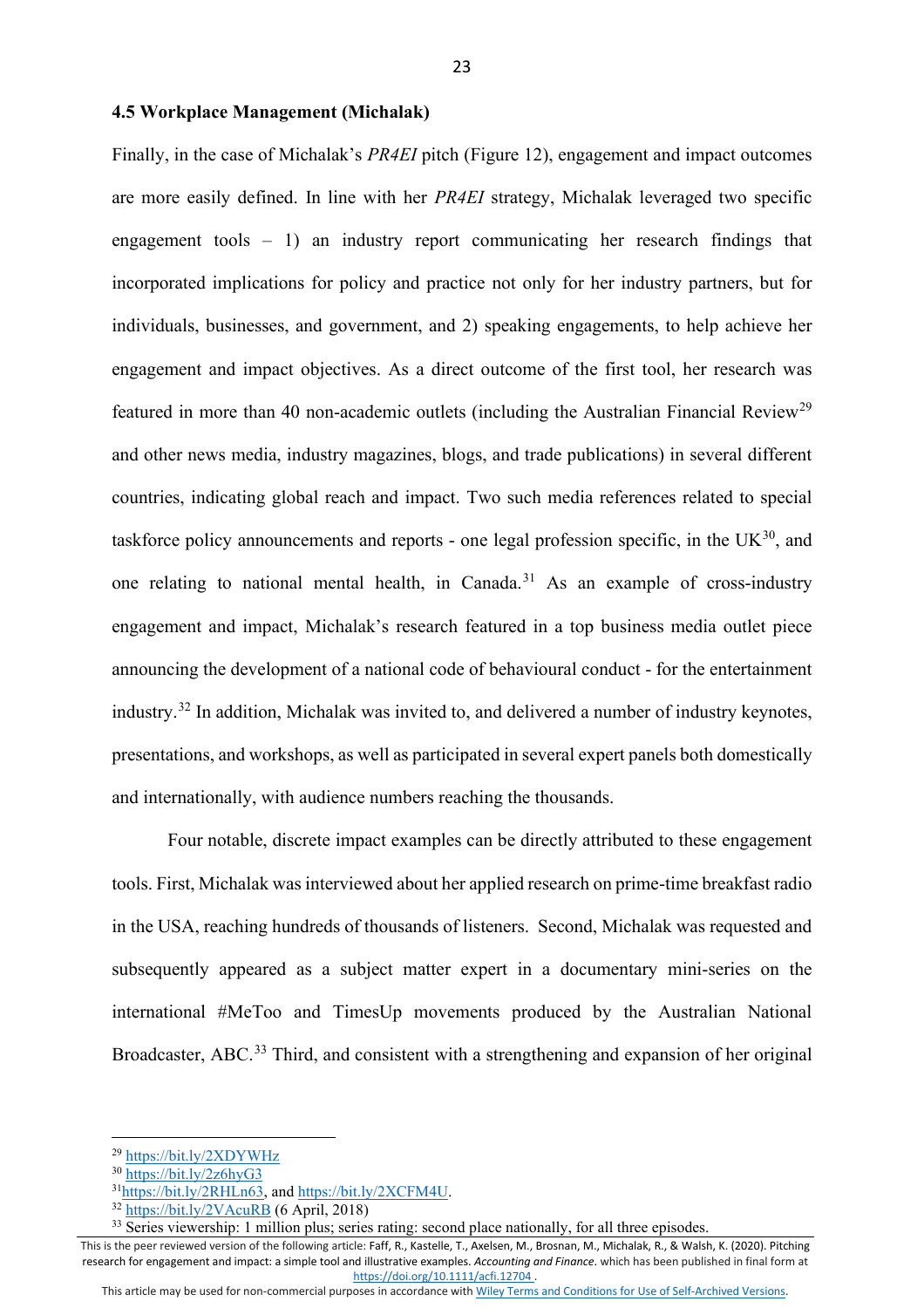industry partnerships, Michalak was engaged by the lead legal profession regulator in NSW to design and assist in implementing an evidence-based, state-wide behavioural cultural change program, incorporating her research findings and recommendations for practice. [34](#page-24-0) Fourth, the NSW regulator project, directly affecting 33,000 lawyers and 7,000 legal practices, was then featured as a positive case study example in "Respect@Work - Sexual Harassment National Inquiry Report (2020)" [35,](#page-24-1) with the potential to trigger a further wave of research engagement and impacts.

# **5. Conclusion**

We present and illustrate, through four diverse examples, Faff and Kastelle's (2016) *PR4EI* tool. The tool delivers a simple but effective engagement and impact approach, to scholarly research projects. We motivate this effort in the context of the ever-growing expectations and demands on university-based researchers to choose scholarly projects with more real-world problem solving relevance. In so doing, over time, academics should become better placed to achieve more broadly useful research – research that appropriately engages stakeholders and research that is impactful both for the scholarly and non-scholarly communities.

<sup>34</sup> <https://bit.ly/2XLGfSa>

<sup>35</sup> <https://bit.ly/34LEnKP>

<span id="page-24-1"></span><span id="page-24-0"></span>This is the peer reviewed version of the following article: Faff, R., Kastelle, T., Axelsen, M., Brosnan, M., Michalak, R., & Walsh, K. (2020). Pitching research for engagement and impact: a simple tool and illustrative examples. *Accounting and Finance*. which has been published in final form at <https://doi.org/10.1111/acfi.12704> .

This article may be used for non-commercial purposes in accordance wit[h Wiley Terms and Conditions for Use of Self-Archived Versions.](https://authorservices.wiley.com/author-resources/Journal-Authors/licensing/self-archiving.html)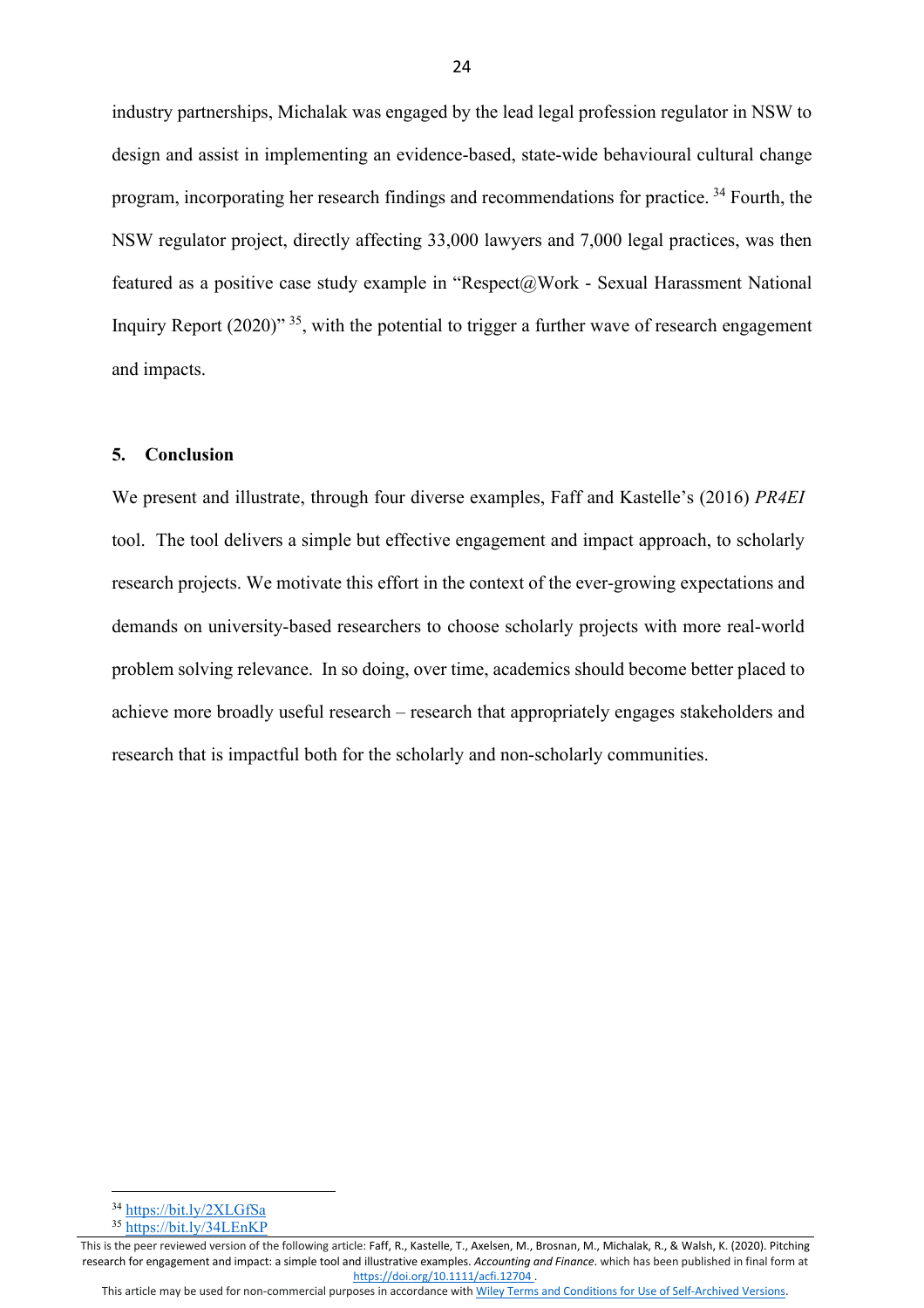#### **References**

- Aman, H., et al. (2019a), "Responsible Science: Celebrating the 50-year Legacy of Ball and Brown (1968) using a Registration-based Framework", *Pacific-Basin Finance Journal*  56, 129-150.
- Aman, H., W. Beekes, M. Chang, and M. Wee, (2019b), The role of credibility in the relation between management forecasts and analyst forecasts in Japan, *Pacific-Basin Finance Journal* 55, 29-45.
- Anderson, J. R. (1993). *Rules of the Mind*. Hillsdale, New Jersey: Erlbaum.
- Anderson, J. R., Fincham, J. M., & Douglass, S. (1997). The role of examples and rules in the acquisition of a cognitive skill. *Journal of Experimental Psychology: Learning, Memory, and Cognition, 23*(4), 932-945. Retrieved from <http://psycnet.apa.org/journals/xlm/23/4/932.pdf>
- Arnold, V., & Sutton, S. G. (1998). The Theory of Technology Dominance: Understanding The Impact Of Intelligent Decision Aids On Decision Makers' Judgments. *Advances in Accounting Behavioral Research, 1*(1), 175-194.
- Asbi, A., Ramiah, V., Yu, X., Wallace, D., Moosa, N., and Reddy, K., (2020) "The determinants of recovery from the Black Saturday bushfire: demographic factors, behavioural characteristics and financial literacy", *Accounting and Finance*, forthcoming.
- Baldauf-Cunnington, M., (2014), "The Rise of Retailtainment: Convergence of Leisure Entertainment and Retail". Retrieved June 2019, Retrieved from <http://www.iqpc.com/media/1001491/42546.pdf>
- Ball, R., and P. Brown, (1968), An Empirical Evaluation of Accounting Income Numbers, *Journal of Accounting Research* 6, 159-178. Available from [http://www.jstor.org/stable/2490232.](http://www.jstor.org/stable/2490232)
- Ball, R. and P. Brown, (2019), Ball and Brown (1968) after fifty years, *Pacific-Basin Finance Journal* 53, 410-431.
- Bennett, G. B., & Hatfield, R. C. (2016). Staff Auditors' Proclivity for Computer Mediated Communication with Clients and its Effect on Skeptical Behavior. Retrieved from https://business.lsu.edu/Accounting/Documents/Bennett%20and%20Hatfield.pdf
- Berkman, H., J. Jona, and N. Soderstrom, 2019, Firm value and government commitment to combating climate change, *Pacific-Basin Finance Journal* 53, 297-307.
- Bohmann, M., D. Michayluk, V. Patel, and K. Walsh, 2019, Liquidity and earnings in event studies: Does data granularity matter?, *Pacific-Basin Finance Journal* 54, 118-131.
- cRRBM, 2017, A Vision of Responsible Research in Business and Management: Striving for Useful and Credible Knowledge. Available from [https://rrbm.network/wp](https://rrbm.network/wp-content/uploads/2017/11/Position_-Paper.pdf)[content/uploads/2017/11/Position\\_-Paper.pdf.](https://rrbm.network/wp-content/uploads/2017/11/Position_-Paper.pdf)
- Carr, N. (2008). Is Google Making Us Stupid? *The Atlantic Monthly*, 302, 56-58,60,62-63.
- Clinch, G., J. D. Lyon, and M. Pinnuck, 2019, A review of the impact of Ball and Brown (1968) on research in the Asia-Pacific Basin, *Pacific-Basin Finance Journal* 53, 268-277.
- Dowling, C., Leech, S. A., & Moroney, R. (2008). Audit Support System Design and the Declarative Knowledge of Long-Term Users. *Journal of Emerging Technologies in Accounting*, 5(1), 99-108.
- Eichengreen, B., Walsh K., and G. Weir, (2014) "Internationalisation of the Renminbi:Pathways, Implications and Opportunities", CIFR Research Report, March
- Faff, R., (2015), "A Simple Template for Pitching Research", Accounting and Finance 55, 311- 336.
- Faff, R.., (2016a), "Pitching Research", Available at SSRN: http://ssrn.com/abstract=2462059 or http://dx.doi.org/10.2139/ssrn.2462059
- Faff, R., (2016b), "Mapping "Pitching Research" Tasks into the RSD7 Framework: A Pedagogic Perspective". Available at SSRN: http://ssrn.com/abstract=2724451

This is the peer reviewed version of the following article: Faff, R., Kastelle, T., Axelsen, M., Brosnan, M., Michalak, R., & Walsh, K. (2020). Pitching research for engagement and impact: a simple tool and illustrative examples. *Accounting and Finance*. which has been published in final form at <https://doi.org/10.1111/acfi.12704> .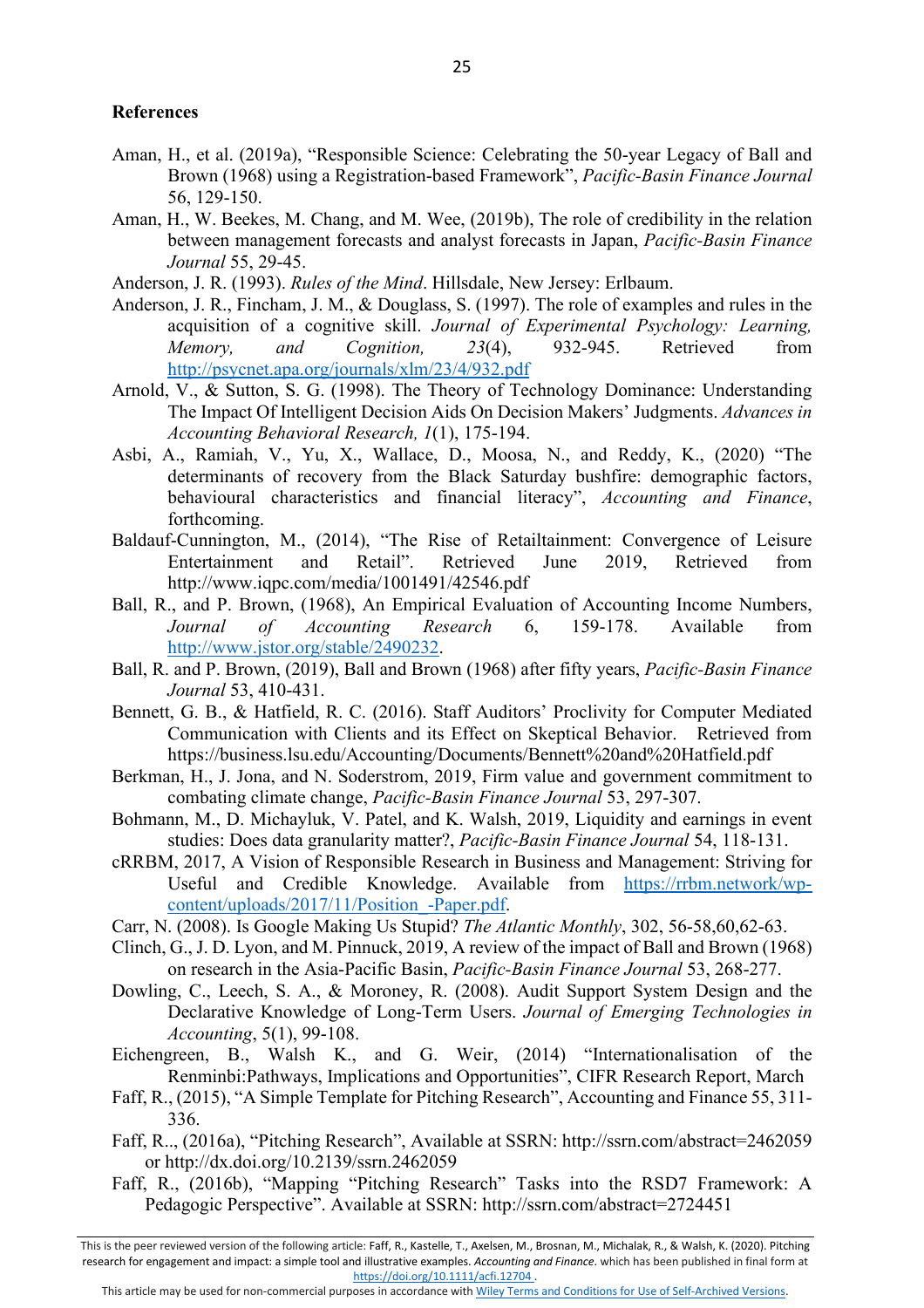- Faff, R., (2016c), "The "Pitching Research" Concept: 2015, a Year in Review", Available at SSRN: http://ssrn.com/abstract=2721528 or http://dx.doi.org/10.2139/ssrn.2721528
- Faff, R. and Kastelle, T., (2016), "Pitching Research for Engagement and Impact" (July 22, 2016). Available at SSRN:<http://ssrn.com/abstract=2813096>
- Fargher, N., and M. Wee, 2019, The impact of Ball and Brown (1968) on generations of research, *Pacific-Basin Finance Journal* 54, 55-72.
- Gregor, S. (2006). The nature of theory in Information Systems. *MIS Quarterly*, 30(3), 611- 642.
- Groen, M., (2019), "Zero growth: A grand challenge for the Asia-Pacific region", *Australian Journal of Management* 44, 632–647
- Han, J., M. K. Linnenluecke, Z. Pan, and T. Smith, 2019, The wealth effects of the announcement of the Australian carbon pricing scheme, *Pacific-Basin Finance Journal* 53, 399-409.
- Hanbury, M., (2018), "50 Haunting Photos of Abandoned Shopping Malls across America", *Business Insider Australia.* Retrieved June 2019, Retrieved from [https://www.businessinsider.com.au/american-retail-apocalypse-in-photos-2018-](https://www.businessinsider.com.au/american-retail-apocalypse-in-photos-2018-1?r=US&IR=T) [1?r=US&IR=T](https://www.businessinsider.com.au/american-retail-apocalypse-in-photos-2018-1?r=US&IR=T)
- Hatzvi, E., Nixon, W. and M. Wright, (2014) "The Offshore Renminbi Market and Australia" RBA Bulletin, December.
- Hillier, D., and T. Loncan, (2019), Political uncertainty and Stock returns: Evidence from the Brazilian Political Crisis, *Pacific-Basin Finance Journal* 54, 1-12.
- Hillson, D. (2016). Introducing risk 01. The Risk Management Handbook: A Practical Guide to Managing the Multiple Dimensions of Risk, 1.
- Howieson, B., 2019, Frankenstein's Monster or the Birth of Venus? Perceptions of the Impact and Contributions of Ball and Brown 1968, *Pacific-Basin Finance Journal* 55, 299-328.
- Kastelle, T., King, S., Verreynne, M.-L. and P. Kambouris, (2018), "Experiences Using a Science-Based Lean LaunchPad Program and its Impact on National Innovation System Evolution", *International Journal of Entrepeneurship and Small Business* 35(3), 356-370.
- IIRC. (2013). The International Framework: Integrated Reporting <IR>. Retrieved from [http://www.theiirc.org](http://www.theiirc.org/)
- Karniouchina, E. V., Carson, S. J., Short, J. C., and Ketchen, D. J., (2013). "Extending the firm vs. industry debate: Does industry life cycle stage matter?", *Strategic Management Journal* 34(8), 1010-1018.
- Lazarus, R. S. (2006). Emotions and interpersonal relationships: Towards a person-centred conceptualization of emotions and coping. *Journal of Personality, 74*(1), 9-46.
- Lillis, A. M. (1999). A framework for the analysis of interview data from multiple field research sites. *Accounting and Finance, 39*(1), 79-105.
- Locke, K., & Golden-Biddle, K. (1997). Constructing opportunities for contribution: Structuring intertextual coherence and "problematizing" in organizational studies. *Academy of Management Journal, 40*(5), 1023-1062. doi:10.2307/256926
- McCall, H., Arnold, V., & Sutton, S. G. (2008). Use of Knowledge Management Systems and the Impact on the Acquisition of Explicit Knowledge. *Journal of Information Systems, 22*(2), 77-101.
- Michalak, R. and Ashkanasy, N., (2020, forthcoming), "Working with monsters: Counting the costs of workplace psychopaths and other toxic employees", *Accounting and Finance*, forthcoming.
- Quayle, A., Grosvold, J. and Chapple, L., (2019), "New modes of managing grand challenges: Cross-sector collaboration and the refugee crisis of the Asia Pacific", *Australian Journal of Management* 44, 665-686.
- Robinson, S. L., & Bennett, R. J. (1995). A typology of deviant workplace behaviours: A multidimensional scaling study. *Academy of Management Journal, 38*(2), 555-572.

This is the peer reviewed version of the following article: Faff, R., Kastelle, T., Axelsen, M., Brosnan, M., Michalak, R., & Walsh, K. (2020). Pitching research for engagement and impact: a simple tool and illustrative examples. *Accounting and Finance*. which has been published in final form at <https://doi.org/10.1111/acfi.12704> .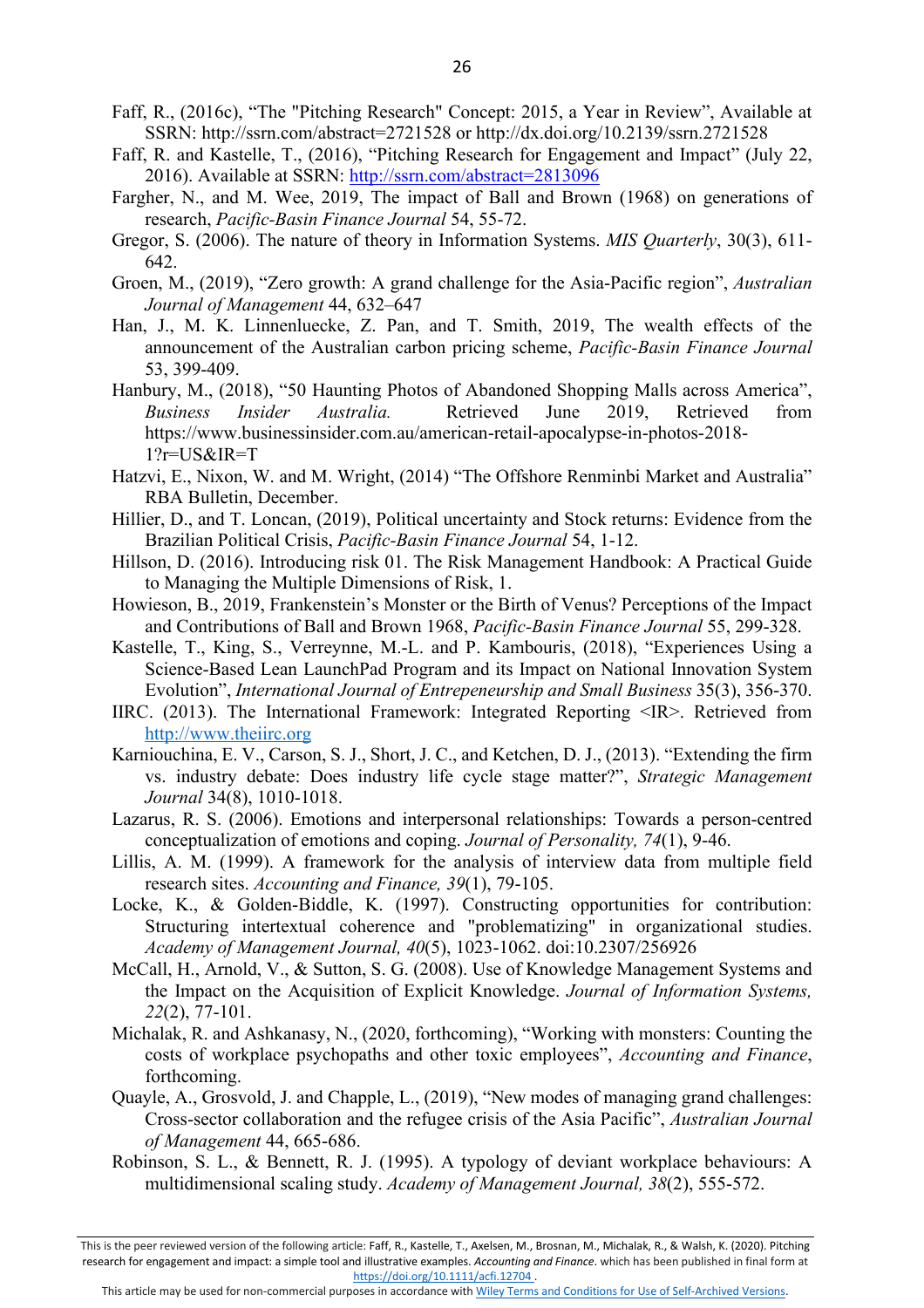- Sweller, J. (1988). Cognitive Load During Problem Solving: Effects on Learning. *Cognitive Science, 12*(2), 257-285.
- Whittemore, R., Chase, S. K., & Mandle, C. L. (2001). Validity in qualitative research. *Qualitative Health Research, 11*(4), 522-538.
- Teece, D. J., Pisano, G., and Shuen, A., (1997). "Dynamic capabilities and strategic management", *Strategic Management Journa*l 18(7), 509-533.
- Walsh, K. and Weir, G., (2015) "Renminbi Internationalisation and the Evolution of Offshore RMB Centres: Opportunities for Sydney" Industry Research Report, November.
- Weiss, H. M., & Cropanzano, R. (1996). Affective Events Theory: A theoretical discussion of the structure, causes and consequences of affective experiences at work. *Research in Organizational Behavior, 18*, 1-74.
- White, R., (2010), "Retail-Tainment; the Next Big Thing for Retail and Shopping Centers?",<br>Retrieved June 2019. Retrieved from Retrieved June 2019, Retrieved from <https://www.whitehutchinson.com/leisure/articles/downloads/retail-tainment.pdf>
- Xue, R., Gepp, A., O'Neill, T., Stern, S. and Vanstone, B., (2020, forthcoming) "Financial well‐ being amongst elderly Australians: The role of consumption patterns and financial literacy", *Accounting and Finance*, forthcoming.

This is the peer reviewed version of the following article: Faff, R., Kastelle, T., Axelsen, M., Brosnan, M., Michalak, R., & Walsh, K. (2020). Pitching research for engagement and impact: a simple tool and illustrative examples. *Accounting and Finance*. which has been published in final form at <https://doi.org/10.1111/acfi.12704>.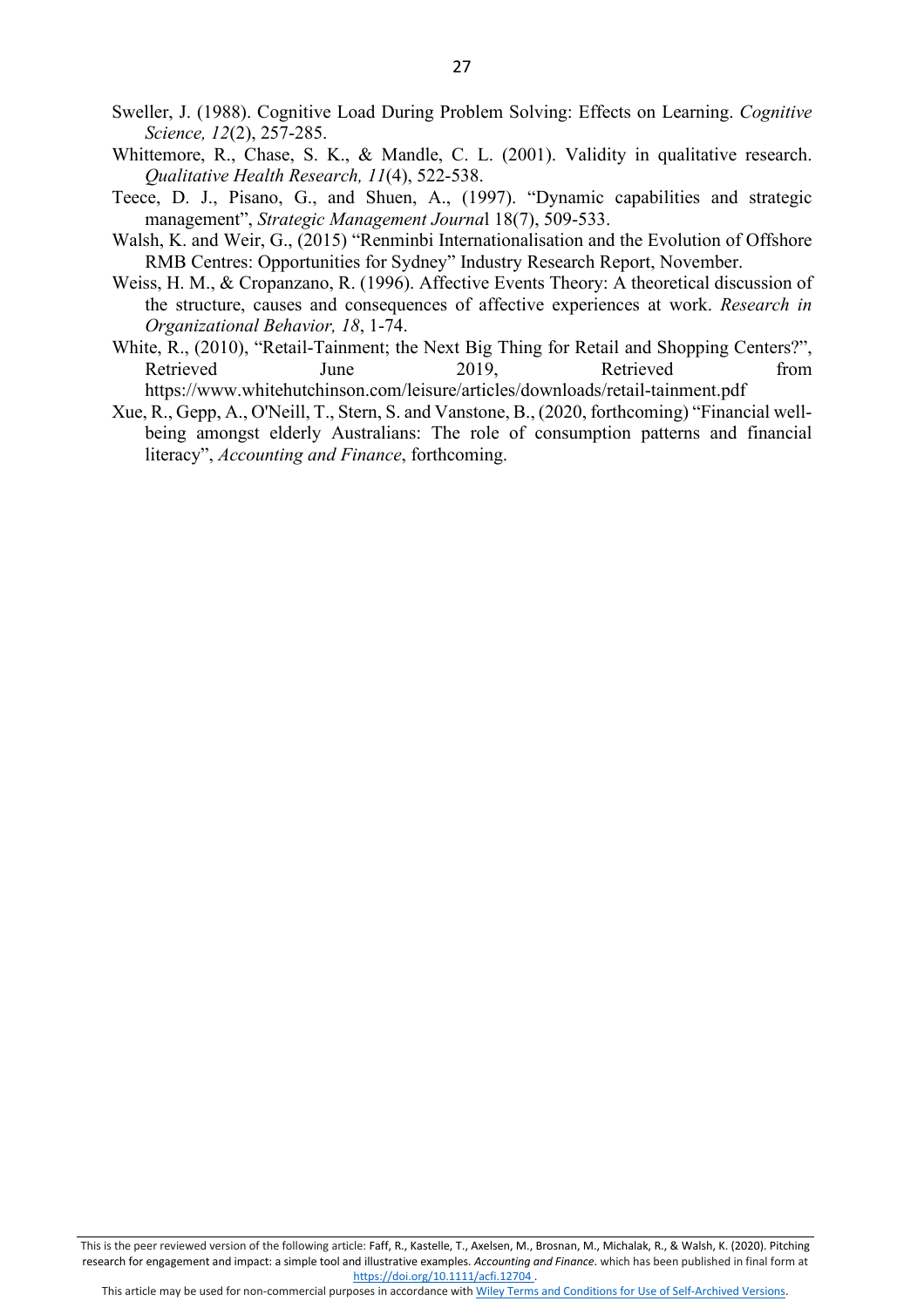## **Appendix: Some Possible Indicators of Engagement**

The indictors listed below come from page 45 of the ARC report "Engagement and Impact Assessment Pilot 2017 REPORT", under the heading of potential indicators for optional use in the engagement narrative:

- Co-authorship of research outputs with research end-users
- Co-funding of research outputs with research end-users
- Patents granted, PCT applications, triadic patents
- Citations in patents to traditional research outputs
- In-kind support from end-users
- Licencing agreements
- Confidentiality agreements
- Number of contracts for research, consulting, expert witness and testing
- Number of licences, assignments and options
- Number of different clients with contracts worth greater than a threshold value
- Philanthropy linked to research support and in-kind support
- Book sales
- Repeat business with industry
- Start-up/spin-out companies
- Serving on external advisory boards
- Consultations with community groups, professional/practice organisations, government bodies
- Consultation with/advice to Government
- Expert witness in court cases
- Contributions/submissions to public enquiries on industry-research related issues
- Public lectures, seminars, open days, school visits
- Presentations to practitioner communities
- Connections to cultural institutions, seminars/workshops, internships and engagement with the public
- HDR students in internships/placements
- HDR student destinations
- Support for cultural events/institutions—e.g. Writers' Festivals, Film Festivals, Vivid Sydney, etc.
- Evidence of significant institutional partnerships—e.g. Sydney Health Partners; various global research consortia, OECD, World Bank, World Health Organisation, UN, UNESCO
- Co-designing and collaborating on performances and exhibitions
- Mobility of researchers (i.e. researchers employed or placed outside academia, for example embedded with research end-user partners, and/or research end-user employees that are employed or placed within academia)
- Mentoring external research partners
- Established networks and relationships with research users
- Involving users at all stages of the research, including working with user stakeholder and participatory groups
- Memoranda of Understanding (MOU)/Agreements
- Collect data around performance and the different types of public activities in which researchers generally report their work to the community or use their research capacity to further the work of community organisations
- Event participation statistics (public lectures, cultural events, exhibitions, etc.)
- Outreach activities (public lectures, policy engagements, media engagements, community events)
- Media coverage of exhibitions and new works
- Modification of traditional 'commercialisation' metrics such as 'spin-offs' to capture arts entrepreneurship such as setting up galleries, ensembles, groups and other professional practice entities
- Metrics which capture social media activity

This is the peer reviewed version of the following article: Faff, R., Kastelle, T., Axelsen, M., Brosnan, M., Michalak, R., & Walsh, K. (2020). Pitching research for engagement and impact: a simple tool and illustrative examples. *Accounting and Finance*. which has been published in final form at <https://doi.org/10.1111/acfi.12704> .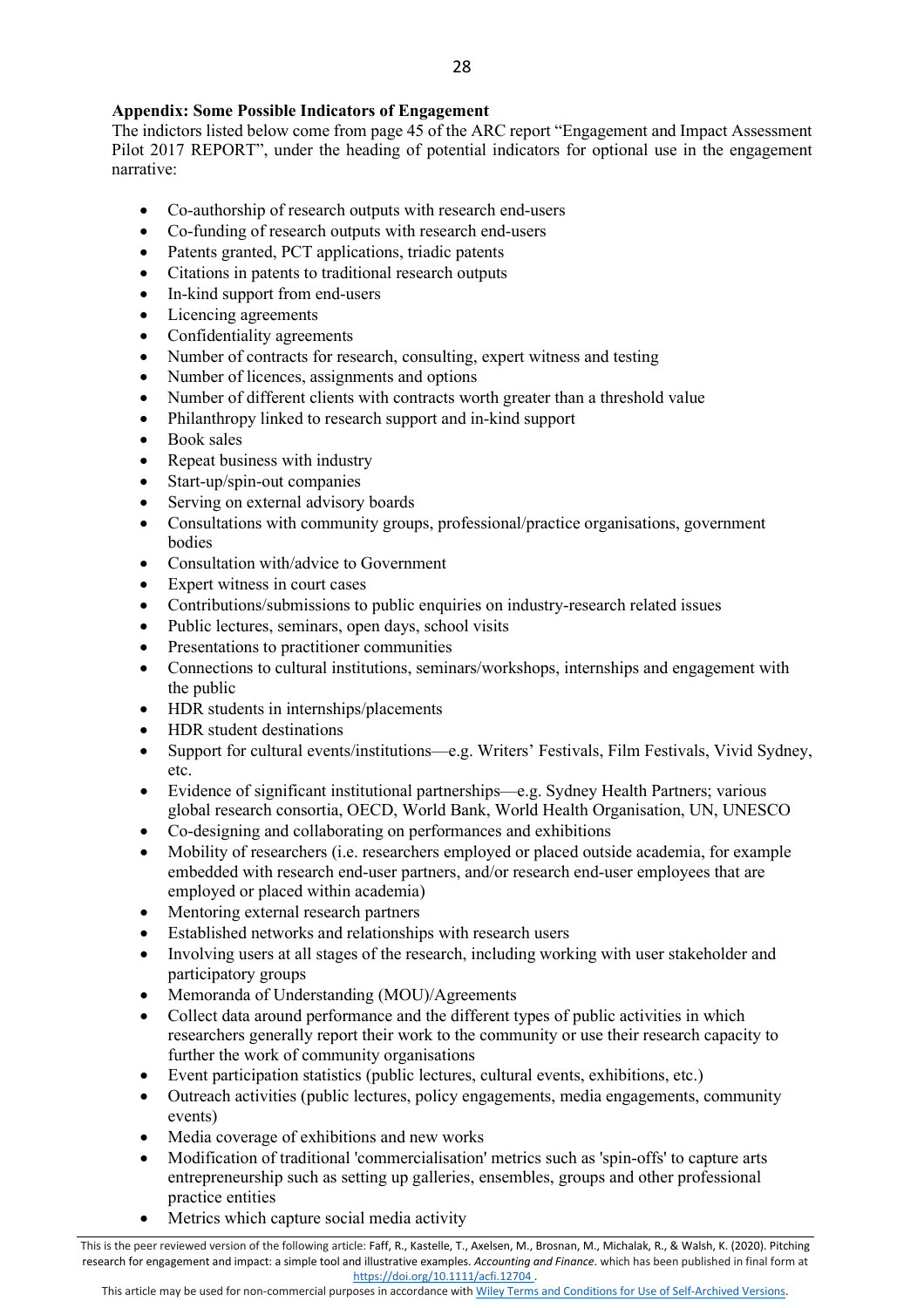# **Figure 1: Faff's (2015, 2019) Pitching Research "Scholarly" Focus Template**

| <b>FOUR</b>                 | <b>Four</b> aspects of BIG picture scholarly framing |
|-----------------------------|------------------------------------------------------|
| (A) Working Title           |                                                      |
| (B) Basic Research Question |                                                      |
| $(C)$ Key paper(s)          |                                                      |
| (D) Motivation/Puzzle       |                                                      |
| <b>THREE</b>                | Three core aspects of any empirical research project |
| $(E)$ Idea?                 |                                                      |
| (F) Data?                   |                                                      |
| (G) Tools?                  |                                                      |
| <b>TWO</b>                  | Two key questions                                    |
| (H) What's New?             |                                                      |
| $\sqrt{(I) So What?}$       |                                                      |
| <b>ONE</b>                  | <b>One</b> bottom line                               |
| $(J)$ Contribution?         |                                                      |
| (K) Other Considerations    |                                                      |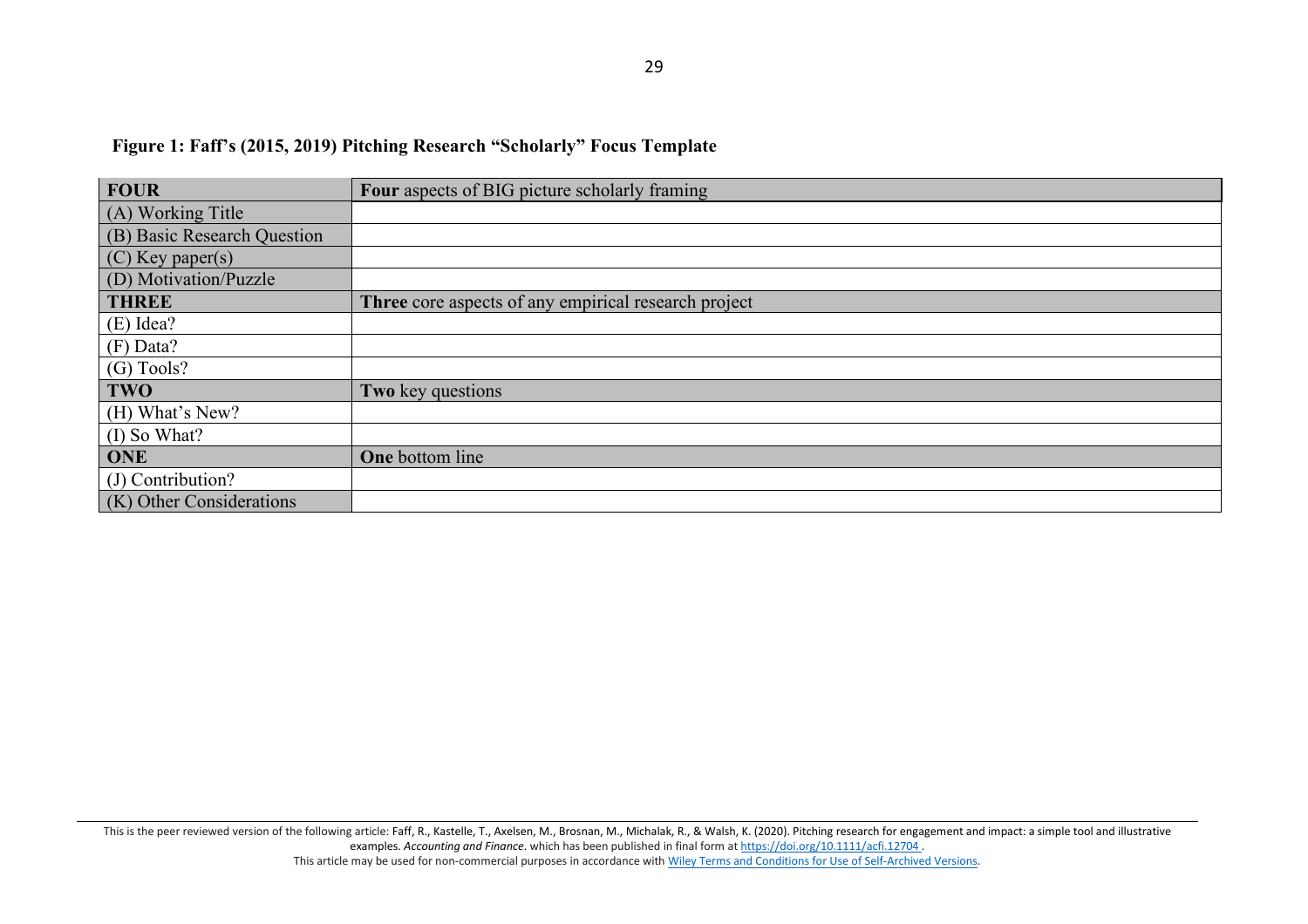# **Figure 2: Pitching Research for Engagement and Impact (***PR4EI***) Template**

| <b>FOUR</b>                        | <b>Four</b> aspects of BIG picture non-scholarly framing |
|------------------------------------|----------------------------------------------------------|
| (A) Working Title                  |                                                          |
| (B) Basic Engagement and Impact    |                                                          |
| Goal                               |                                                          |
| (C) Key Industry/External Triggers |                                                          |
| (D) Motivation/Problem             |                                                          |
| <b>THREE</b>                       | Three core engagement and impact dimensions              |
| (E) Stakeholders/ End Users?       |                                                          |
| (F) Value Proposition?             |                                                          |
| (G) Resources?                     |                                                          |
| <b>TWO</b>                         | Two key engagement and impact signals                    |
| (H) Communication Strategy?        |                                                          |
| (I) Metrics?                       |                                                          |
| <b>ONE</b>                         | <b>One</b> bottom line                                   |
| $(J)$ IMPACT?                      |                                                          |
| (K) Other Considerations           |                                                          |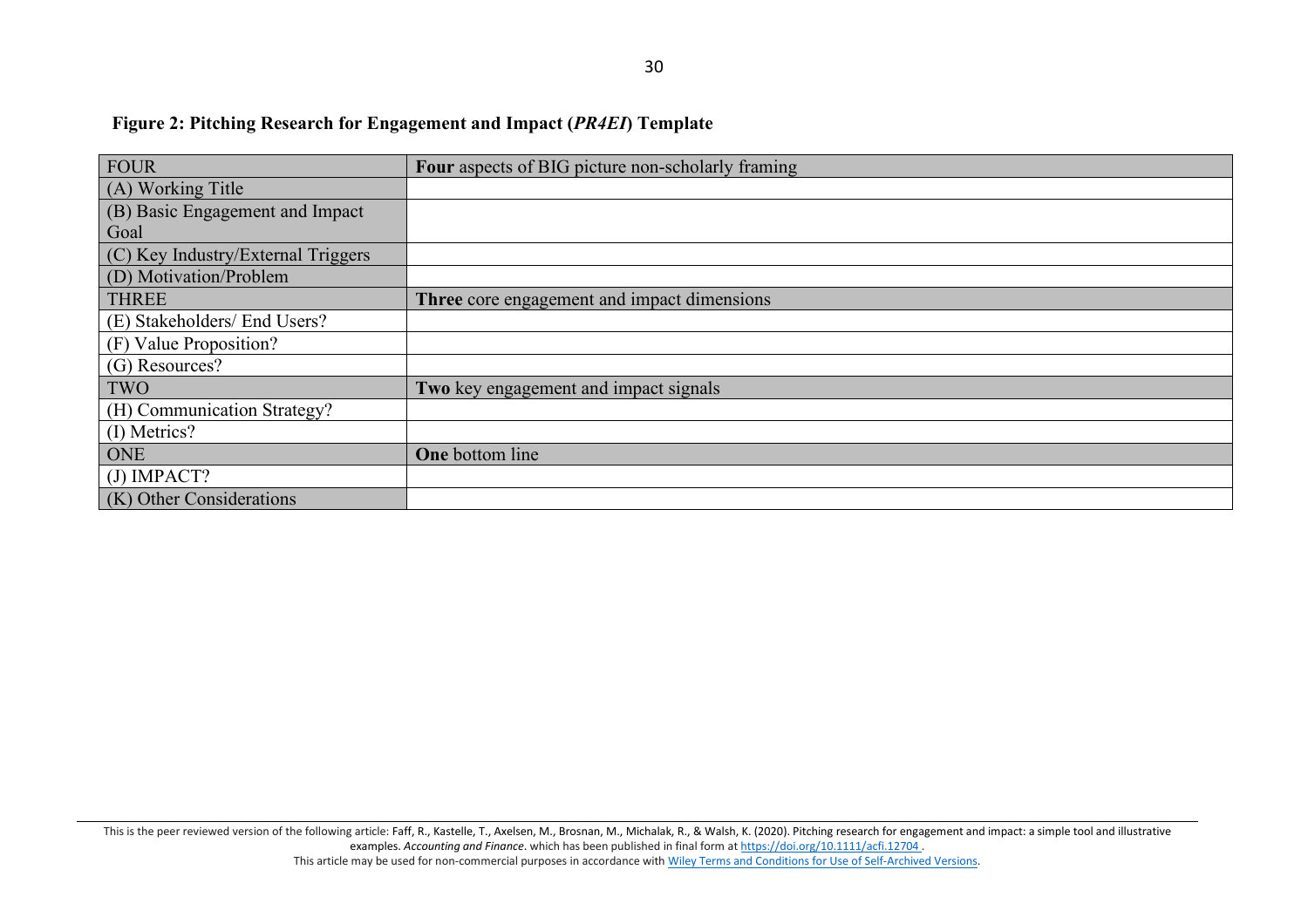| <b>Pitcher's Name</b>     | Your name                                                                                                                                                                                                 | Area of                                                                                                                                                | eg regulatory, governmental, community, social, environmental,                                                                                       | <b>Date</b> | Insert date here |
|---------------------------|-----------------------------------------------------------------------------------------------------------------------------------------------------------------------------------------------------------|--------------------------------------------------------------------------------------------------------------------------------------------------------|------------------------------------------------------------------------------------------------------------------------------------------------------|-------------|------------------|
|                           | here                                                                                                                                                                                                      | Impact                                                                                                                                                 | economic                                                                                                                                             | Completed   |                  |
| <b>FOUR</b>               |                                                                                                                                                                                                           | Four aspects of BIG picture non-scholarly framing                                                                                                      |                                                                                                                                                      |             |                  |
| (A) Working Title         |                                                                                                                                                                                                           | Succinct/informative title here $-$ a title that emphasises the impact agenda in mind (but in a way that is fully compatible with the academic working |                                                                                                                                                      |             |                  |
|                           | title).                                                                                                                                                                                                   |                                                                                                                                                        |                                                                                                                                                      |             |                  |
| (B) Basic Engagement $\&$ |                                                                                                                                                                                                           | IN one sentence, describe the way in which your research will "change the world" – clearly identifying the relevant part of the world most affected.   |                                                                                                                                                      |             |                  |
| <b>Impact Goal</b>        |                                                                                                                                                                                                           |                                                                                                                                                        |                                                                                                                                                      |             |                  |
| $(C)$ Key                 |                                                                                                                                                                                                           |                                                                                                                                                        | Identify up to THREE key industry or "external" triggers" which most critically underpin the topic – for example, highly relevant                    |             |                  |
| <b>Industry/External</b>  |                                                                                                                                                                                                           |                                                                                                                                                        | credible/influential industry reports; government inquiries/publications/reports; controversial/attention grabbing events,                           |             |                  |
| <b>Triggers</b>           |                                                                                                                                                                                                           |                                                                                                                                                        |                                                                                                                                                      |             |                  |
| (D) Motivation/Problem    |                                                                                                                                                                                                           | IN one short paragraph (say a max of 100 words), describe the "real world" problem that you are trying to address. In most cases, there will be        |                                                                                                                                                      |             |                  |
|                           |                                                                                                                                                                                                           |                                                                                                                                                        | several – but give emphasis to the "signature" one. It is likely that this motivation/problem picks up on ONE of the items listed in (C) above – and |             |                  |
|                           |                                                                                                                                                                                                           | elaborates on it a bit more.                                                                                                                           |                                                                                                                                                      |             |                  |
| <b>THREE</b>              |                                                                                                                                                                                                           | Three core engagement and impact dimensions                                                                                                            |                                                                                                                                                      |             |                  |
| (E) Stakeholders? End     |                                                                                                                                                                                                           | Identify the key stakeholders/ end users that have an interest in the problem that you are trying to address. Choose a maximum of THREE to             |                                                                                                                                                      |             |                  |
| Users?                    | highlight.                                                                                                                                                                                                |                                                                                                                                                        |                                                                                                                                                      |             |                  |
|                           | For each key stakeholder (or at least for the NUMBER ONE stakeholder), answer these questions:                                                                                                            |                                                                                                                                                        |                                                                                                                                                      |             |                  |
|                           | What is their interest in the problem?                                                                                                                                                                    |                                                                                                                                                        |                                                                                                                                                      |             |                  |
|                           | What steps are they currently taking to try to solve it?                                                                                                                                                  |                                                                                                                                                        |                                                                                                                                                      |             |                  |
|                           | What does a win look like for them?                                                                                                                                                                       |                                                                                                                                                        |                                                                                                                                                      |             |                  |
|                           | What knowledge/expertise gaps do they currently have?                                                                                                                                                     |                                                                                                                                                        |                                                                                                                                                      |             |                  |
|                           | Are they willing to invest money into solving this problem? What are the parameters for this?                                                                                                             |                                                                                                                                                        |                                                                                                                                                      |             |                  |
|                           | Can they block a solution?                                                                                                                                                                                |                                                                                                                                                        |                                                                                                                                                      |             |                  |
|                           | How do all of the stakeholders relate/interact with each other? Cooperatively or competitively? As partners or through market transactions?                                                               |                                                                                                                                                        |                                                                                                                                                      |             |                  |
| (F) Value Proposition?    | Can you map out the interrelationships between the stakeholders?<br>For each key stakeholder (or at least for the NUMBER ONE stakeholder), identify the value that your research/work can provide them.   |                                                                                                                                                        |                                                                                                                                                      |             |                  |
|                           |                                                                                                                                                                                                           |                                                                                                                                                        |                                                                                                                                                      |             |                  |
|                           | Frame this in terms of their needs, and the problems that they are actively trying to solve – what relieves a pain for them? What creates a gain? What<br>can they do differently to achieve their goals? |                                                                                                                                                        |                                                                                                                                                      |             |                  |
| (G) Resources?            |                                                                                                                                                                                                           |                                                                                                                                                        |                                                                                                                                                      |             |                  |
|                           | skills, etc.                                                                                                                                                                                              |                                                                                                                                                        | What resources do you need access to in order to realise this impact? This includes time, money, people, intellectual property, commercialisation    |             |                  |
|                           |                                                                                                                                                                                                           |                                                                                                                                                        |                                                                                                                                                      |             |                  |
|                           | How will you access these resources? Grants, partnerships, philanthropy, internal University capabilities, commercialisation revenue?                                                                     |                                                                                                                                                        |                                                                                                                                                      |             |                  |

This is the peer reviewed version of the following article: Faff, R., Kastelle, T., Axelsen, M., Brosnan, M., Michalak, R., & Walsh, K. (2020). Pitching research for engagement and impact: a simple tool and illustrative examples. *Accounting and Finance*. which has been published in final form a[t https://doi.org/10.1111/acfi.12704](https://doi.org/10.1111/acfi.12704) .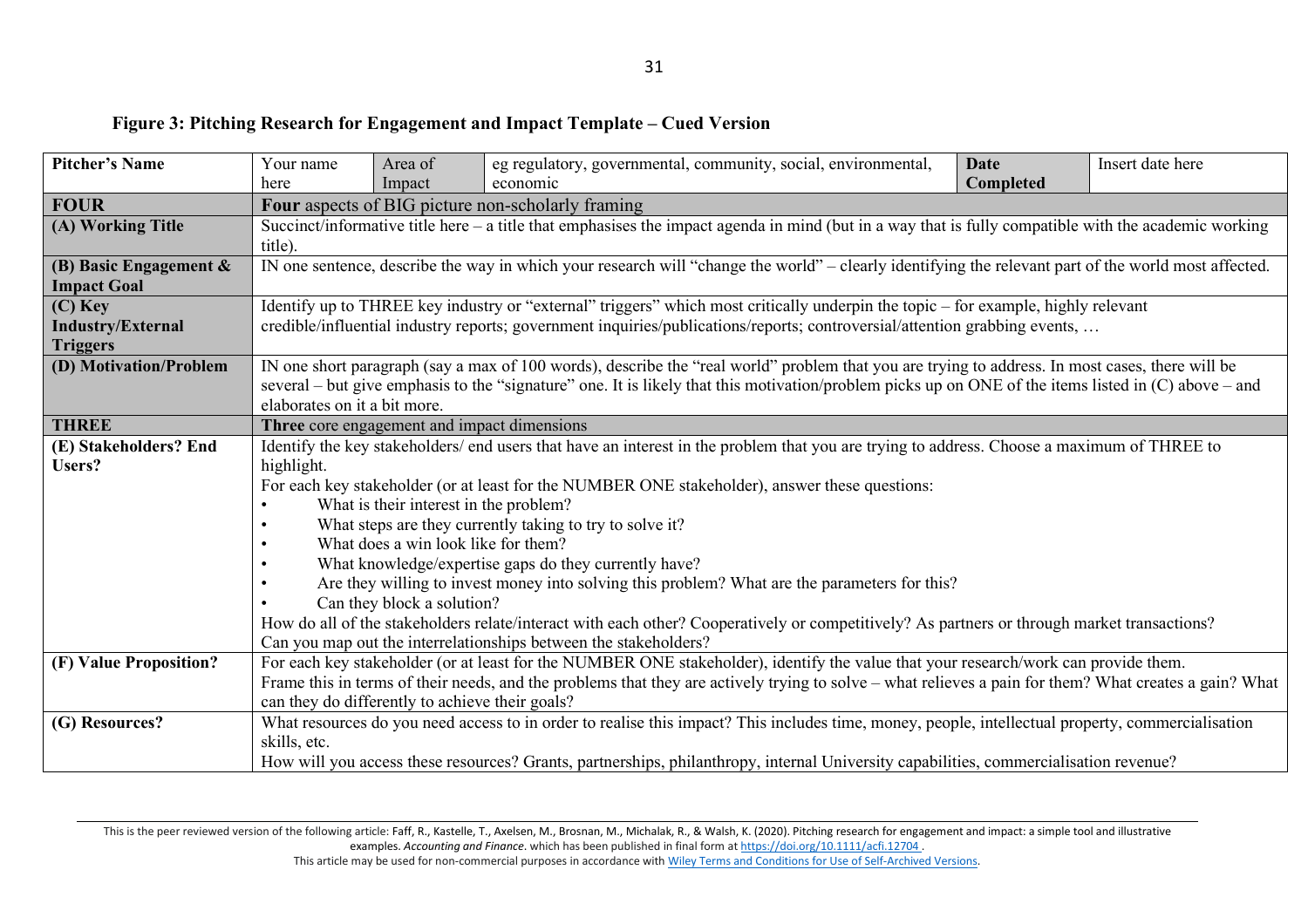| <b>TWO</b>               | Two key engagement and impact signals                                                                                                                   |
|--------------------------|---------------------------------------------------------------------------------------------------------------------------------------------------------|
| (H) Communication        | How will the stakeholders find out about your work? Which of these channels will you use:                                                               |
| Strategy?                | Industry publications                                                                                                                                   |
|                          | Social media<br>$\bullet$                                                                                                                               |
|                          | General publishing (newspapers, The Conversation, etc.)<br>$\bullet$                                                                                    |
|                          | Public talks and presentations<br>$\bullet$                                                                                                             |
|                          | Mentoring stakeholders<br>$\bullet$                                                                                                                     |
|                          | Advisory group participation                                                                                                                            |
|                          | Consulting                                                                                                                                              |
|                          | Partnerships or joint ventures                                                                                                                          |
|                          | Collaborative problem solving                                                                                                                           |
|                          | Face to face meeting (formal and informal) – this has the highest impact; Conference; Phone call; Email<br>$\bullet$                                    |
|                          | Note that impact and effort are closely related here, and the choices here also determine the depth and nature of the relationships that you will have  |
|                          | with stakeholders.                                                                                                                                      |
| (I) Metrics?             | How will you know if it's working?                                                                                                                      |
|                          | Possible metrics include:                                                                                                                               |
|                          | Publication reach<br>$\bullet$                                                                                                                          |
|                          | Social shares                                                                                                                                           |
|                          | People directly spoken to                                                                                                                               |
|                          | Consulting or commercialisation revenue                                                                                                                 |
|                          | Direct impacts on people/organisations                                                                                                                  |
| <b>ONE</b>               | <b>One</b> bottom line                                                                                                                                  |
| (J) IMPACT?              | What is the primary essence of the IMPACT? State this in one or two focused sentences. Is the research aimed at affecting, e.g., policy, managerial     |
|                          | and professional practices, social behaviour or public discourse?                                                                                       |
| (K) Other Considerations | Does the impact perspective, meaningfully, adequately, articulate with academic objectives? Is there threshold compatibility eg in time horizons,       |
|                          | independence, ?                                                                                                                                         |
|                          | Is Collaboration needed/desirable? – what type of collaboration? What about IP ownership? Check out your rights – per your university policy.           |
|                          | What expectations will/does any industry partner have regarding IP ownership? Can this be negotiated? Are there any aspects of potential                |
|                          | commercialisation that are not fully covered earlier in the template?                                                                                   |
|                          | "Risk" assessment from an impact perspective ["low" vs. "moderate" vs. "high": "no result" risk]; "competitor" risk (ie being beaten by a               |
|                          | competitor); risk of "obsolescence"; other risks? Are there any serious challenge(s) that you face in executing this plan? What are they? Are they      |
|                          | related to the Stakeholders? The Value Proposition? Resources? Are there confidentiality considerations? Embargo? As a supplement, consider             |
|                          | creating a matrix or list of likely risks. For example, stakeholder risk might be considered in terms of strategic risk (reputation, partner/alliance), |
|                          | environmental risk (competition, market), and operational risk (compliance, process).                                                                   |

This is the peer reviewed version of the following article: Faff, R., Kastelle, T., Axelsen, M., Brosnan, M., Michalak, R., & Walsh, K. (2020). Pitching research for engagement and impact: a simple tool and illustrative examples. *Accounting and Finance*. which has been published in final form a[t https://doi.org/10.1111/acfi.12704](https://doi.org/10.1111/acfi.12704). This article may be used for non-commercial purposes in accordance wit[h Wiley Terms and Conditions for Use of Self-Archived Versions.](https://authorservices.wiley.com/author-resources/Journal-Authors/licensing/self-archiving.html)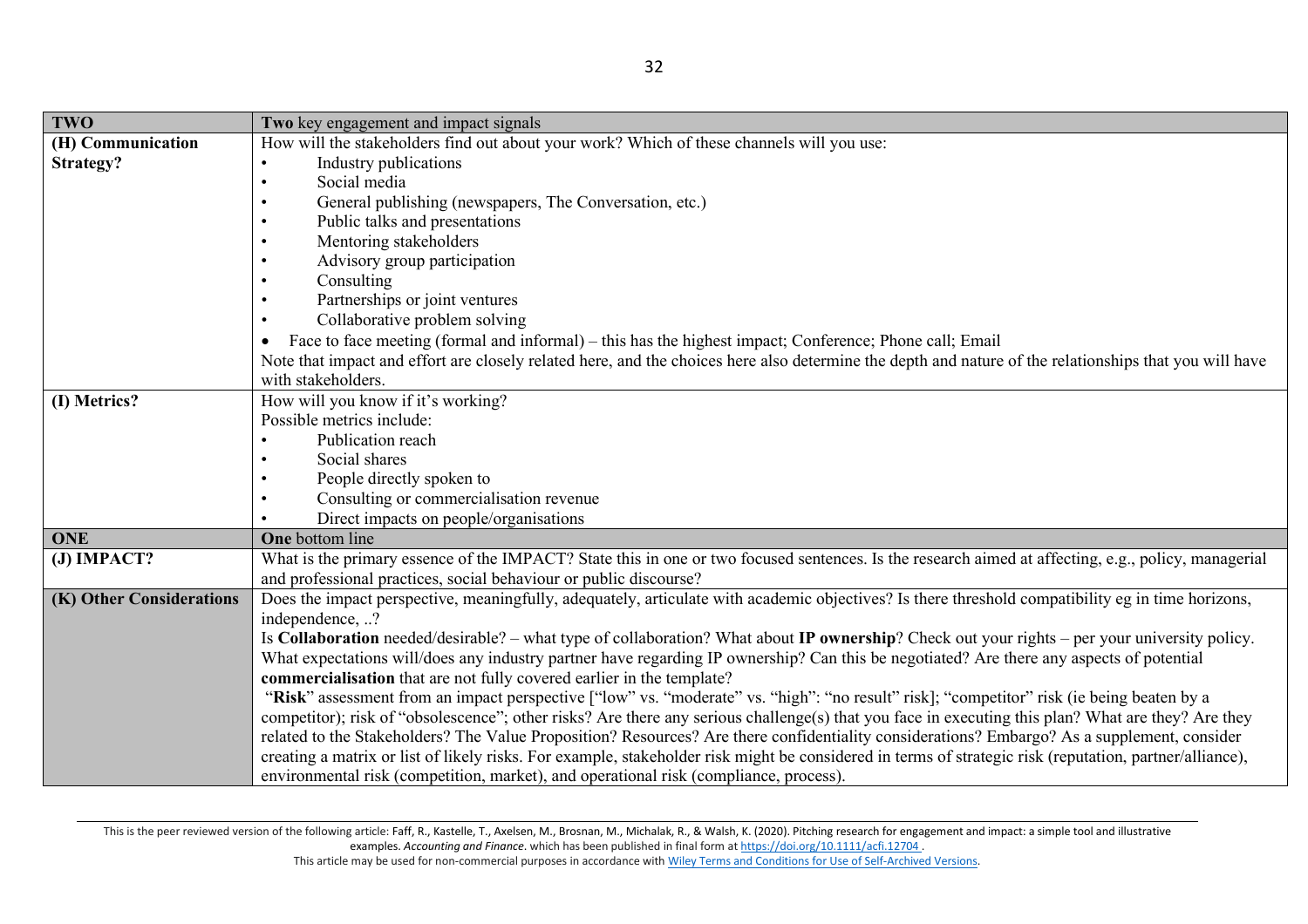This is the peer reviewed version of the following article: Faff, R., Kastelle, T., Axelsen, M., Brosnan, M., Michalak, R., & Walsh, K. (2020). Pitching research for engagement and impact: a simple tool and illustrative examples. *Accounting and Finance*. which has been published in final form a[t https://doi.org/10.1111/acfi.12704](https://doi.org/10.1111/acfi.12704). This article may be used for non-commercial purposes in accordance wit[h Wiley Terms and Conditions for Use of Self-Archived Versions.](https://authorservices.wiley.com/author-resources/Journal-Authors/licensing/self-archiving.html)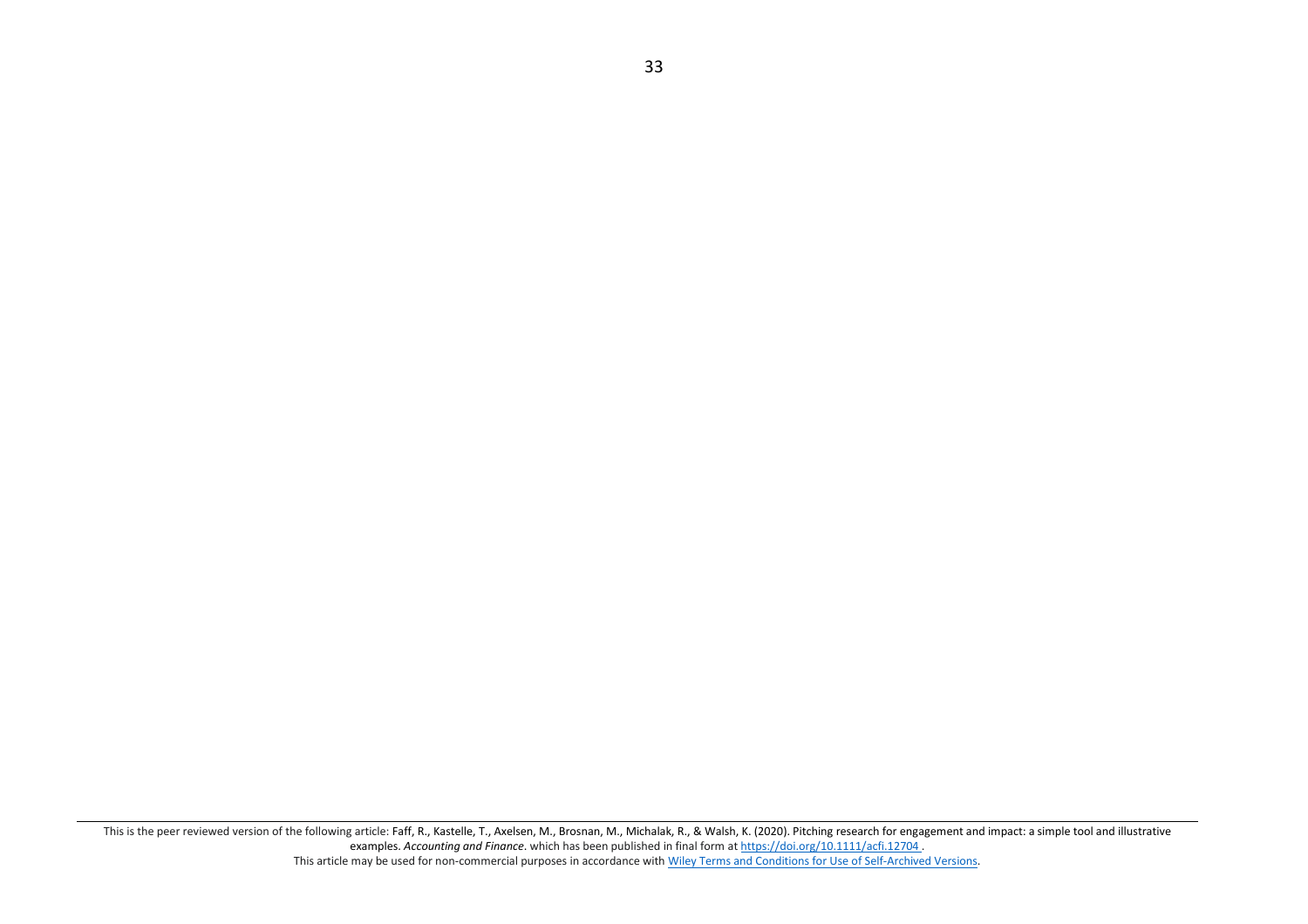# **Figure 4: Worked Example of Pitching Research for Engagement and Impact: Economic – Research Commercialisation (Kastelle)**

| <b>FOUR</b>                                  | <b>Four</b> aspects of non-scholarly BIG picture framing                                                                                                                                                                                                                                                                                                                                                                                                                                                                                                                                                                                                                                                                                                                                                                                                                                                                                                                                                                                                                                                                                                                                                                                                                                                                                                                                                                                                                                                                                                                                                                                                                                                                                                             |
|----------------------------------------------|----------------------------------------------------------------------------------------------------------------------------------------------------------------------------------------------------------------------------------------------------------------------------------------------------------------------------------------------------------------------------------------------------------------------------------------------------------------------------------------------------------------------------------------------------------------------------------------------------------------------------------------------------------------------------------------------------------------------------------------------------------------------------------------------------------------------------------------------------------------------------------------------------------------------------------------------------------------------------------------------------------------------------------------------------------------------------------------------------------------------------------------------------------------------------------------------------------------------------------------------------------------------------------------------------------------------------------------------------------------------------------------------------------------------------------------------------------------------------------------------------------------------------------------------------------------------------------------------------------------------------------------------------------------------------------------------------------------------------------------------------------------------|
| (A) Working Title                            | Using Lean LaunchPad for Researchers to Maximise Research Impact                                                                                                                                                                                                                                                                                                                                                                                                                                                                                                                                                                                                                                                                                                                                                                                                                                                                                                                                                                                                                                                                                                                                                                                                                                                                                                                                                                                                                                                                                                                                                                                                                                                                                                     |
| (B) Basic Engagement and                     | We research to try to change the world, but a lack of engagement can make it impossible to realise the impact we are aiming for – our approach can help you maximise                                                                                                                                                                                                                                                                                                                                                                                                                                                                                                                                                                                                                                                                                                                                                                                                                                                                                                                                                                                                                                                                                                                                                                                                                                                                                                                                                                                                                                                                                                                                                                                                 |
| <b>Impact Goal</b>                           | the impact of your research.                                                                                                                                                                                                                                                                                                                                                                                                                                                                                                                                                                                                                                                                                                                                                                                                                                                                                                                                                                                                                                                                                                                                                                                                                                                                                                                                                                                                                                                                                                                                                                                                                                                                                                                                         |
| (C) Key Industry/External<br><b>Triggers</b> | Over the past 15 years, there have been 15 different national reviews of the Australian National Innovation. One finding that is consistent among all of<br>them is that we are great at discovery, and terrible at research commercialistaion. This is an important issue for economic health and well-being.<br>The issue isn't just in Australia - in the US the National Science Foundation has formed an organisation called Innovation Corps which uses lean startup<br>methods (the specific program is called Lean LaunchPad, or LLP) on research projects to increase the impact of the research.<br>The NSF has now made completing an LLP program through I Corps a requirement for all research teams that are applying for an NSF Commercialisation<br>Grant, which suggests that this is an effective method.                                                                                                                                                                                                                                                                                                                                                                                                                                                                                                                                                                                                                                                                                                                                                                                                                                                                                                                                          |
| (D) Motivation/Problem                       | The issue underlying all of trigger points is that too often our research is based on what interests us, and the problems that we are capable of addressing. However,<br>these problems often don't line up with the problems of those we are ostensibly trying to serve. Too often, researchers believe that the quality of research is measured<br>by the quality of the idea. If we care about impact, this is untrue. The quality of our research must be measured by the value that we create for our stakeholders. In<br>order to create this value, we must be in closer touch with the problems that are important to them, and solve those. That is what the LLP for Researchers program is<br>designed to address.                                                                                                                                                                                                                                                                                                                                                                                                                                                                                                                                                                                                                                                                                                                                                                                                                                                                                                                                                                                                                                         |
| <b>THREE</b>                                 | Three core engagement and impact dimensions                                                                                                                                                                                                                                                                                                                                                                                                                                                                                                                                                                                                                                                                                                                                                                                                                                                                                                                                                                                                                                                                                                                                                                                                                                                                                                                                                                                                                                                                                                                                                                                                                                                                                                                          |
| (E) Stakeholders? /                          | Key Stakeholders:                                                                                                                                                                                                                                                                                                                                                                                                                                                                                                                                                                                                                                                                                                                                                                                                                                                                                                                                                                                                                                                                                                                                                                                                                                                                                                                                                                                                                                                                                                                                                                                                                                                                                                                                                    |
| <b>End Users?</b>                            | 1. Governments: Federal, State and Local governments all want to encourage innovation in order to spur economic growth. They currently support many<br>programs designed to support innovation. Most of these focus on innovation inputs – e.g. R&D spending, research grants, startups formed, etc. There are<br>few programs aimed at outcomes – e.g value created through innovation, new industry growth, etc. and, ironically, these are all the things that represent<br>wins for this group. They invest a lot of money into this problem, but the 15 reports in 15 years mentioned above show that there are still significant issues<br>with outcomes. One of the biggest information gaps is in metrics for outcomes.<br>Research Organisations (Universities, CSIRO, Industry groups) and Researchers: they do the research funded by the governmental groups. Their interests<br>2.<br>include maintaining that funding, increasing external impact and engagement (often as another form of funding, but this time via industry), and increasing<br>profile. A win for this group is a breakthrough innovation that has a big impact (e.g. Gardasil for UQ, Wifi for CSIRO). This group also has a metrics<br>problem, which is inherited in part from the funding bodies. They also invest substantial money in this problem. Researchers are mostly affiliated with<br>these organisations. They aim for impact, but are often constrained by working to the success measures<br>These stakeholders should all be working together to solve this problem, but often don't. The funder/fundee relationship creates competition among the Research<br>Organisations, so best practice often doesn't spread, unless it's promoted by the funding bodies. |
| (F) Value Proposition?                       | Value Propositions:<br>1. For Governments: LLP for Researchers is the best way to promote their desired economic outcomes from innovation. It is now the international standard<br>for creating research impact, and one of the only programs that has an explicit focus on generating innovation outcomes, not just inputs.<br>For Research Organisations and Researchers: LLP for Researchers is the best way to maximise the impact of research. This in turn leads to desired outcomes<br>in terms of profile and income.                                                                                                                                                                                                                                                                                                                                                                                                                                                                                                                                                                                                                                                                                                                                                                                                                                                                                                                                                                                                                                                                                                                                                                                                                                        |
| (G) Resources?                               | We've already started to realise this impact through our collaboration with the CSIRO. This has enabled us to build a small team of people that can facilitate LLP for<br>Researchers programs. Things we need in order to expand further include:<br>More facilitators – this requires a relatively unique skill set, which is not widespread.                                                                                                                                                                                                                                                                                                                                                                                                                                                                                                                                                                                                                                                                                                                                                                                                                                                                                                                                                                                                                                                                                                                                                                                                                                                                                                                                                                                                                      |

This is the peer reviewed version of the following article: Faff, R., Kastelle, T., Axelsen, M., Brosnan, M., Michalak, R., & Walsh, K. (2020). Pitching research for engagement and impact: a simple tool and illustrative examples. *Accounting and Finance*. which has been published in final form a[t https://doi.org/10.1111/acfi.12704](https://doi.org/10.1111/acfi.12704) .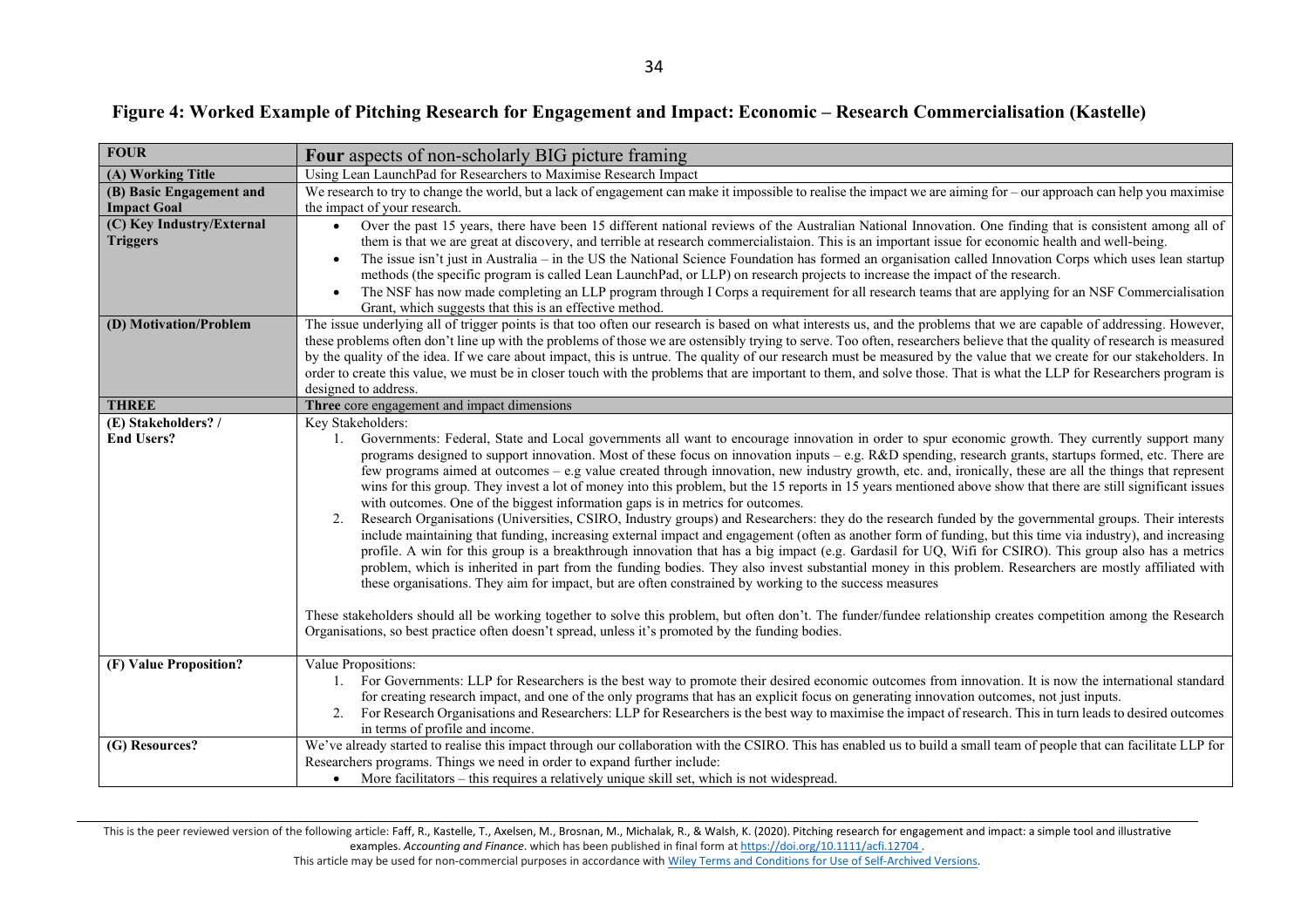|                             | Sufficient income to develop and pay the facilitators – this will most likely come through further commercialisation revenue. It could also come through a<br>partnership with the Australian Research Council if we want to integrate this program with ARC Linkage Grants as per the NSF Commercialization Grants<br>in the US.<br>Time, or additional resources to help with program administration.                                                                                                                                                                                                                                                                                                                                                                                                                                                                 |
|-----------------------------|-------------------------------------------------------------------------------------------------------------------------------------------------------------------------------------------------------------------------------------------------------------------------------------------------------------------------------------------------------------------------------------------------------------------------------------------------------------------------------------------------------------------------------------------------------------------------------------------------------------------------------------------------------------------------------------------------------------------------------------------------------------------------------------------------------------------------------------------------------------------------|
|                             | More research on the effectiveness of the program. We are currently working on publications based on the initial work with the CSIRO.                                                                                                                                                                                                                                                                                                                                                                                                                                                                                                                                                                                                                                                                                                                                   |
| <b>TWO</b>                  | Two key engagement and impact signals                                                                                                                                                                                                                                                                                                                                                                                                                                                                                                                                                                                                                                                                                                                                                                                                                                   |
| (H) Communication Strategy? | We will communicate to stakeholders through:<br>Partnerships – the collaboration with the CSIRO has already led to further opportunities with Universities, including UQ itself!<br>Social media - especially blogs. Communication through my blog has already helped generate new opportunities<br>(see:<br>http://timkastelle.org/blog/category/lean-startup/), and further publications on Harvard Business Review Blogs and possibly The Conversation are being<br>planned. All of these are supported by social media sharing via Twitter, Facebook and LinkedIn.<br>Public talks: already happening, lower impact than the blogging to date.<br>This program would also benefit from formal Business Development activity - so far I have done all of that myself, when time has been available, which<br>has limited growth (although so has delivery capacity). |
| (I) Metrics?                | The short-term impact metrics include:<br>Number of Research Organisations adopting this approach. Right now, there is one (CSIRO), with several further prospects.<br>Executive Education or consulting revenue provides a good measure of value being created.<br>Research publications through the data generated (secondary to the other two)<br>Long term metrics:<br>Australian research commercialisation performance (e.g. OECD rankings)                                                                                                                                                                                                                                                                                                                                                                                                                       |
| <b>ONE</b>                  | <b>One</b> bottom line                                                                                                                                                                                                                                                                                                                                                                                                                                                                                                                                                                                                                                                                                                                                                                                                                                                  |
| (J) IMPACT?                 | The primary impact is Australian research commercialisation performance - an ambitious goal!                                                                                                                                                                                                                                                                                                                                                                                                                                                                                                                                                                                                                                                                                                                                                                            |
| (K) Other Considerations    | This is an interesting program from an IP perspective. The core tools originate in the US under Creative Commons Licenses. Our local knowledge is embedded in<br>know-how - how to implement this program, particularly with researchers, as adapted for the Australia context. So there is not much of a defendable legal IP position.<br>However, there are significant network effects, so getting to national scale fast is important.                                                                                                                                                                                                                                                                                                                                                                                                                              |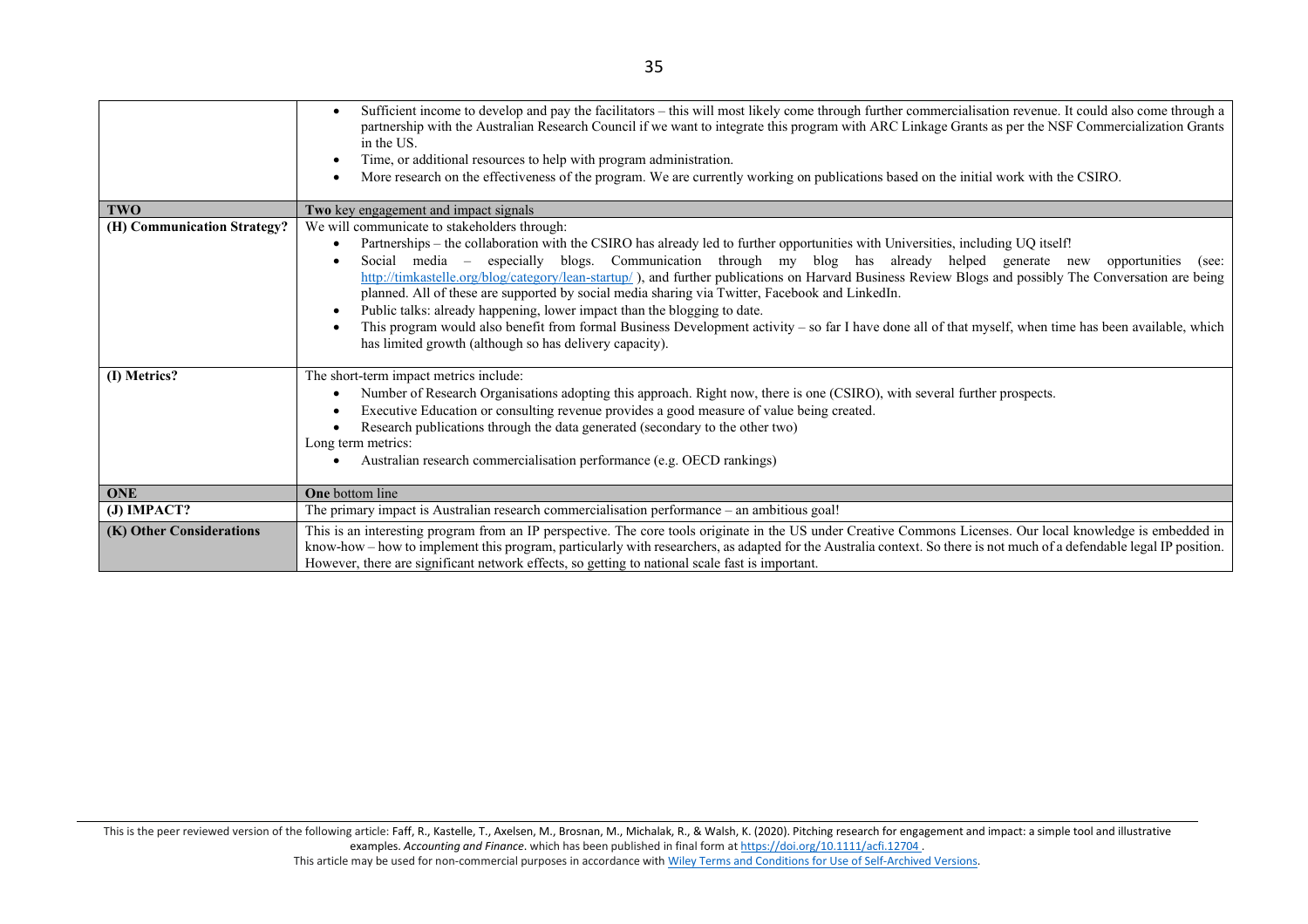# **Figure 5: Worked Example of Pitching Research for a Scholarly Expert: International Finance (Walsh)**

| <b>FOUR</b>              | Four aspects of scholarly BIG picture framing                                                                                                                                                                                                                                                          |
|--------------------------|--------------------------------------------------------------------------------------------------------------------------------------------------------------------------------------------------------------------------------------------------------------------------------------------------------|
| (A) Working Title        | Internationalisation of the Renminbi (RMB): Implications and opportunities for Australian Financial Markets                                                                                                                                                                                            |
| (B) Basic Research       | The rapid pace of reform in China associated with the objective of internationalising the RMB has seen major financial centres around the world                                                                                                                                                        |
| <b>Question</b>          | vying for a piece of the action. While trading in RMB has been possible in Australia for a number of years, the recent establishment of an official                                                                                                                                                    |
|                          | RMB settlement facility in Sydney has piqued interest in Australia becoming a more fully developed RMB business centre. However, Australia                                                                                                                                                             |
|                          | needs a clearer understanding of where the main opportunities lie and how it could best interact with existing offshore centres and hubs in the                                                                                                                                                        |
|                          | region and beyond.<br>Eichengreen, Walsh and Weir (2014 CIFR Report) provides a broad overview of the internationalisation of the RMB and its implications for                                                                                                                                         |
| (C) Key paper(s)         |                                                                                                                                                                                                                                                                                                        |
|                          | Australia.                                                                                                                                                                                                                                                                                             |
|                          | Hatzvi, Nixon and Wright (2014 RBA Bulletin) notes that the proportion of Australian trade with China that is invoiced and settled in RMB is very<br>small – less than 1%. This could mean that the opportunities for RMB business in Australia are very small or that there is considerable scope for |
|                          | growth.                                                                                                                                                                                                                                                                                                |
| (D) Motivation/Puzzle    | While China is the world's biggest trading nation its financial links with the rest of the world are still limited, due primarily to capital controls.                                                                                                                                                 |
|                          | China is looking to the development of offshore RMB markets to progress the internationalisation of the RMB. This has led to financial centres                                                                                                                                                         |
|                          | around the world jostling for status as an RMB offshore hub. Do the centres compete with each other for the same business or do they specialise?                                                                                                                                                       |
|                          | What is the nature of the financial links between these centres? How can Australia best take advantage of and fit into this existing network? And                                                                                                                                                      |
|                          | what role will offshore centres play once Chinese capital controls are fully removed?                                                                                                                                                                                                                  |
| <b>THREE</b>             | Three core aspects of any empirical research project                                                                                                                                                                                                                                                   |
| (E) Idea?                | RMB internationalisation is moving at a fast pace and is without precedent so quantitative investigation techniques are not applicable. Instead we                                                                                                                                                     |
|                          | will conduct in depth interviews with officials and practitioners in RMB centres around the world including Singapore, Hong Kong, Seoul,                                                                                                                                                               |
|                          | Shanghai, Frankfurt, Luxembourg, London and Paris. We will then benchmark this data against interviews with domestic participants and<br>determine scope for RMB business in Australia.                                                                                                                |
| (F) Data?                | Data will be drawn primarily from interviews and will be supplemented with official data in Australia from the Reserve Bank, the Treasury and                                                                                                                                                          |
|                          | official sources in China. Market data will be sourced from ANZ, CBA, HSBC and Standard Chartered.                                                                                                                                                                                                     |
| (G) Tools?               | Content analysis of interview data triangulated with official data and subsequent interviews.                                                                                                                                                                                                          |
| <b>TWO</b>               | Two key questions                                                                                                                                                                                                                                                                                      |
| (H) What's New?          | Eichengreen, Walsh and Weir (2014) and Hatzvi, Nixon and Wright (2014) are the only papers to put RMB internationalisation in an Australian                                                                                                                                                            |
|                          | context but neither look at the competition with other RMB centres. Having the infrastructure in Australia to conduct RMB business is not sufficient                                                                                                                                                   |
|                          | to ensure that RMB business will gravitate here.                                                                                                                                                                                                                                                       |
| (I) So What?             | The NSW Government is committing considerable resources to developing Sydney as an RMB centre but needs a clear economic justification for                                                                                                                                                             |
|                          | why RMB business in Sydney would be viable.                                                                                                                                                                                                                                                            |
| <b>ONE</b>               | <b>One</b> bottom line                                                                                                                                                                                                                                                                                 |
| (J) Contribution?        | The Chinese Government remains committed to financial market reform and liberalisation. This report is about what Australia needs to do to                                                                                                                                                             |
|                          | benefit from it.                                                                                                                                                                                                                                                                                       |
| (K) Other Considerations | Any research on China is coupled with some political sensitivities. Trying to get Chinese officials to talk freely in interviews will be a challenge.                                                                                                                                                  |

This is the peer reviewed version of the following article: Faff, R., Kastelle, T., Axelsen, M., Brosnan, M., Michalak, R., & Walsh, K. (2020). Pitching research for engagement and impact: a simple tool and illustrative examples. *Accounting and Finance*. which has been published in final form a[t https://doi.org/10.1111/acfi.12704](https://doi.org/10.1111/acfi.12704) .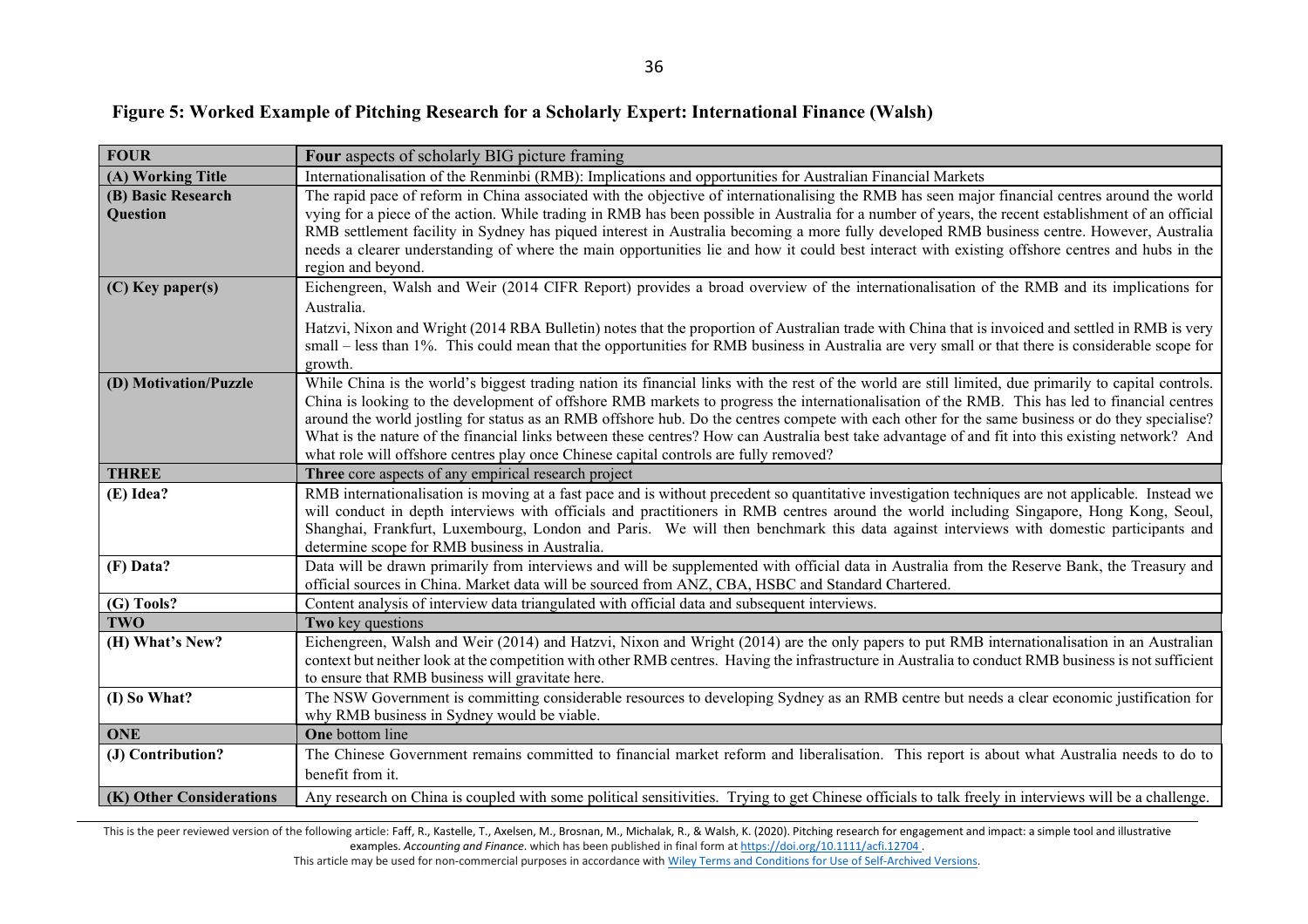This is the peer reviewed version of the following article: Faff, R., Kastelle, T., Axelsen, M., Brosnan, M., Michalak, R., & Walsh, K. (2020). Pitching research for engagement and impact: a simple tool and illustrative examples. *Accounting and Finance*. which has been published in final form a[t https://doi.org/10.1111/acfi.12704](https://doi.org/10.1111/acfi.12704). This article may be used for non-commercial purposes in accordance wit[h Wiley Terms and Conditions for Use of Self-Archived Versions.](https://authorservices.wiley.com/author-resources/Journal-Authors/licensing/self-archiving.html)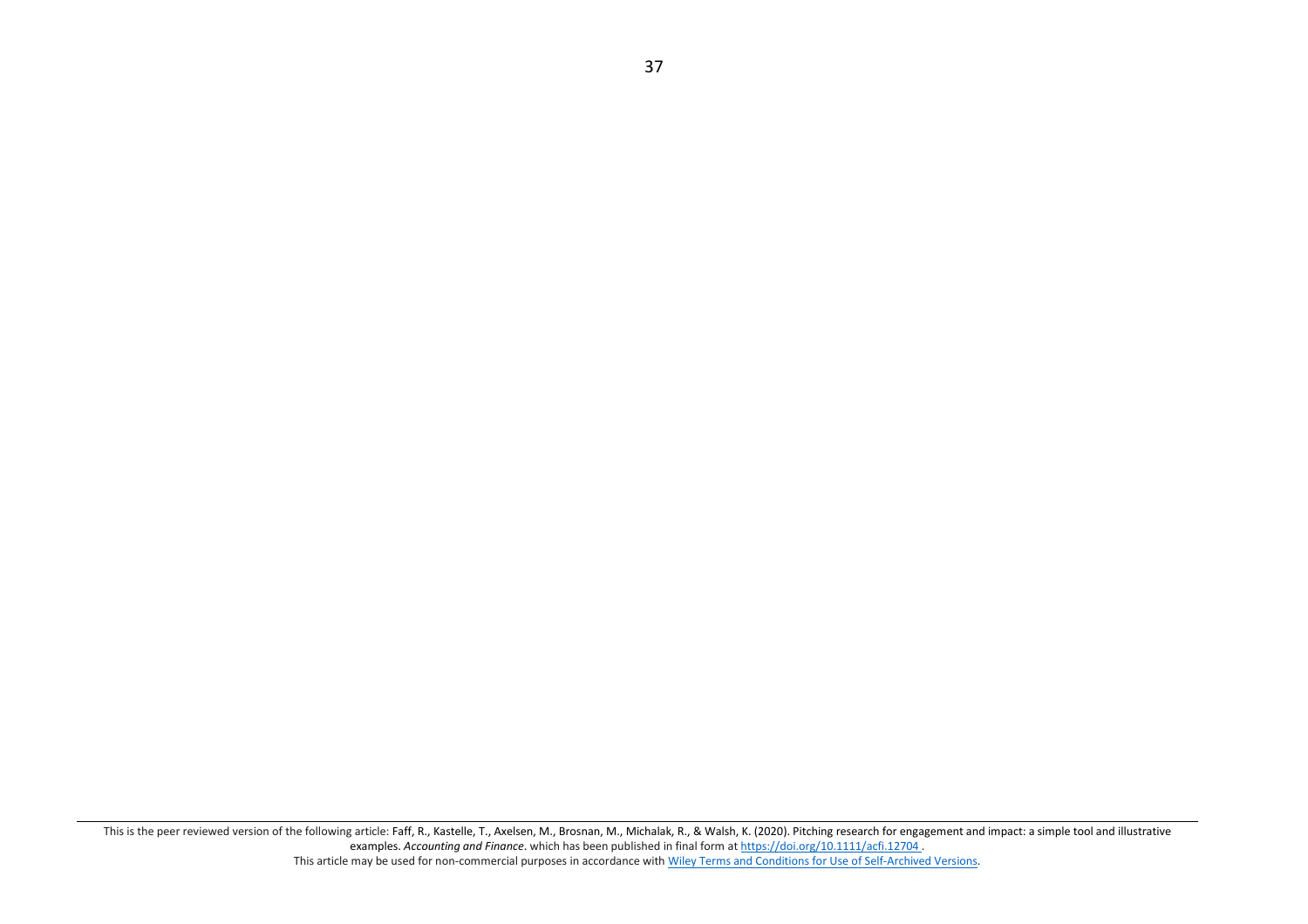| <b>FOUR</b>                 | Four aspects of non-scholarly BIG picture framing                                                                                                                                                                                                                                                                                |
|-----------------------------|----------------------------------------------------------------------------------------------------------------------------------------------------------------------------------------------------------------------------------------------------------------------------------------------------------------------------------|
| (A) Working Title           | Internationalisation of the Renminbi (RMB): Opportunities and Implications for Australian Financial Markets                                                                                                                                                                                                                      |
| (B) Basic Engagement and    | This research will provide financial market policy recommendations to enable Australia to benefit from the opening up of China's capital markets and the                                                                                                                                                                         |
| <b>Impact Goal</b>          | internationalisation of the RMB.                                                                                                                                                                                                                                                                                                 |
| (C) Key Industry/External   | The Reserve Bank of Australia has published several bulletin articles looking on the offshore Renminbi Market and Australia's use of RMB in cross border trade                                                                                                                                                                   |
| <b>Triggers</b>             | settlement. They note the use of RMB in Australia is increasing from a very low base and there is considerable scope for growth.                                                                                                                                                                                                 |
|                             | The offshore RMB market is now one of the fastest growing currency markets in the world. Global bank, HSBC, commissioned several comprehensive studies<br>surveying more than a thousand businesses and corporates across 14 markets and provide key insights into how businesses worldwide are preparing for China's            |
|                             | changing financial landscape.                                                                                                                                                                                                                                                                                                    |
|                             | Hong Kong and Australia have held three RMB Trade and Investment Dialogues facilitated by the Hong Kong Monetary Authority (HKMA), Australian Treasury                                                                                                                                                                           |
|                             | and the Reserve Bank of Australia (RBA). The dialogues focus on the investment and funding opportunities associated with the internationalisation of the RMB.                                                                                                                                                                    |
| (D) Motivation/Problem      | There is an imbalance between Australia's trade and financial relationships with China. While China is Australia's number one trading partner our financial                                                                                                                                                                      |
|                             | relationships remain with the US and Europe. However, as history shows, finance follows trade and as the trade relationship with China deepens trading firms                                                                                                                                                                     |
|                             | will require an increasing number of financial contracts and more substantial levels of two-way investment. China's trading partners could benefit substantially                                                                                                                                                                 |
|                             | from the opening up of China's capital markets however they will need to have the necessary policy setting and financial architecture in place.                                                                                                                                                                                  |
| <b>THREE</b>                | Three core engagement and impact dimensions                                                                                                                                                                                                                                                                                      |
| (E) Stakeholders/End Users? | The NSW Government is committed to establishing Sydney's position as a regional financial hub and is therefore looking to grow Sydney as an RMB hub. While                                                                                                                                                                       |
|                             | they can establish official level relationships with China the establishment of a hub needs to be market driven and independent research outlining the business                                                                                                                                                                  |
|                             | case for RMB transactions and the scope for growth is required. The government will need clear policy recommendations and targets to ensure the framework is                                                                                                                                                                     |
|                             | in place to allow growth in RMB business. However it is the Federal Government who is responsible for ensuring that Australia's tax and regulatory frameworks<br>do not unnecessarily discourage cross-border financial relations and that ongoing negotiations with China on market access issues are productive. This research |
|                             | will provide financial market policy recommendations to enable Australia to benefit from the opening up of China's capital markets and the internationalisation                                                                                                                                                                  |
|                             | of the RMB.                                                                                                                                                                                                                                                                                                                      |
| (F) Value Proposition?      | It's estimated 30 per cent of China's total trade will be settled in RMB by the end of 2015, so today's announcement ensures Australia can take advantage of this                                                                                                                                                                |
|                             | major opportunity. The NSW Government had been a major driver behind the push for Sydney to become an RMB hub and had previously established the                                                                                                                                                                                 |
|                             | Sydney for Renminbi initiative. While Sydney is a natural home for an Australian RMB hub it is in competition with 17 other hubs around the world. Business                                                                                                                                                                      |
|                             | will not naturally flow to Sydney unless the right policies are in place. Only one per cent of Australian trade with China is currently settled in RMB so there is                                                                                                                                                               |
|                             | considerable scope for growth.                                                                                                                                                                                                                                                                                                   |
| (G) Resources?              | The report will take 12 months to complete but two researchers using 30% of their FTE time. They will need to undertake interviews with official and market<br>sector people in several hubs around the world and therefore a substantial travel budget is needed. The research will need to be verified by RMB committees in    |
|                             | each of the hubs and checked for government sensitivities. A full time bilingual (Mandarin/English) research assistant is also required. A combination of grant                                                                                                                                                                  |
|                             | funding and ANU resources is required.                                                                                                                                                                                                                                                                                           |
| <b>TWO</b>                  | Two key engagement and impact signals                                                                                                                                                                                                                                                                                            |
| (H) Communication           | Stakeholder communication will be managed through:                                                                                                                                                                                                                                                                               |
| Strategy?                   | RMB Committees have been formed in each of the hubs and are eager to engage with research on RMB growth                                                                                                                                                                                                                          |
|                             | We have maintained a database over the past 4 years and have a list of 300 people who are interested in reading our research.                                                                                                                                                                                                    |
|                             | A PR firm will be employed to handle the launch of the project and will ensure that media releases in English and Mandarin are widely distributed.                                                                                                                                                                               |
|                             |                                                                                                                                                                                                                                                                                                                                  |

**Figure 6: Worked Example of Pitching Research for Engagement and Impact: International Finance (Walsh)**

This is the peer reviewed version of the following article: Faff, R., Kastelle, T., Axelsen, M., Brosnan, M., Michalak, R., & Walsh, K. (2020). Pitching research for engagement and impact: a simple tool and illustrative examples. *Accounting and Finance*. which has been published in final form a[t https://doi.org/10.1111/acfi.12704](https://doi.org/10.1111/acfi.12704) .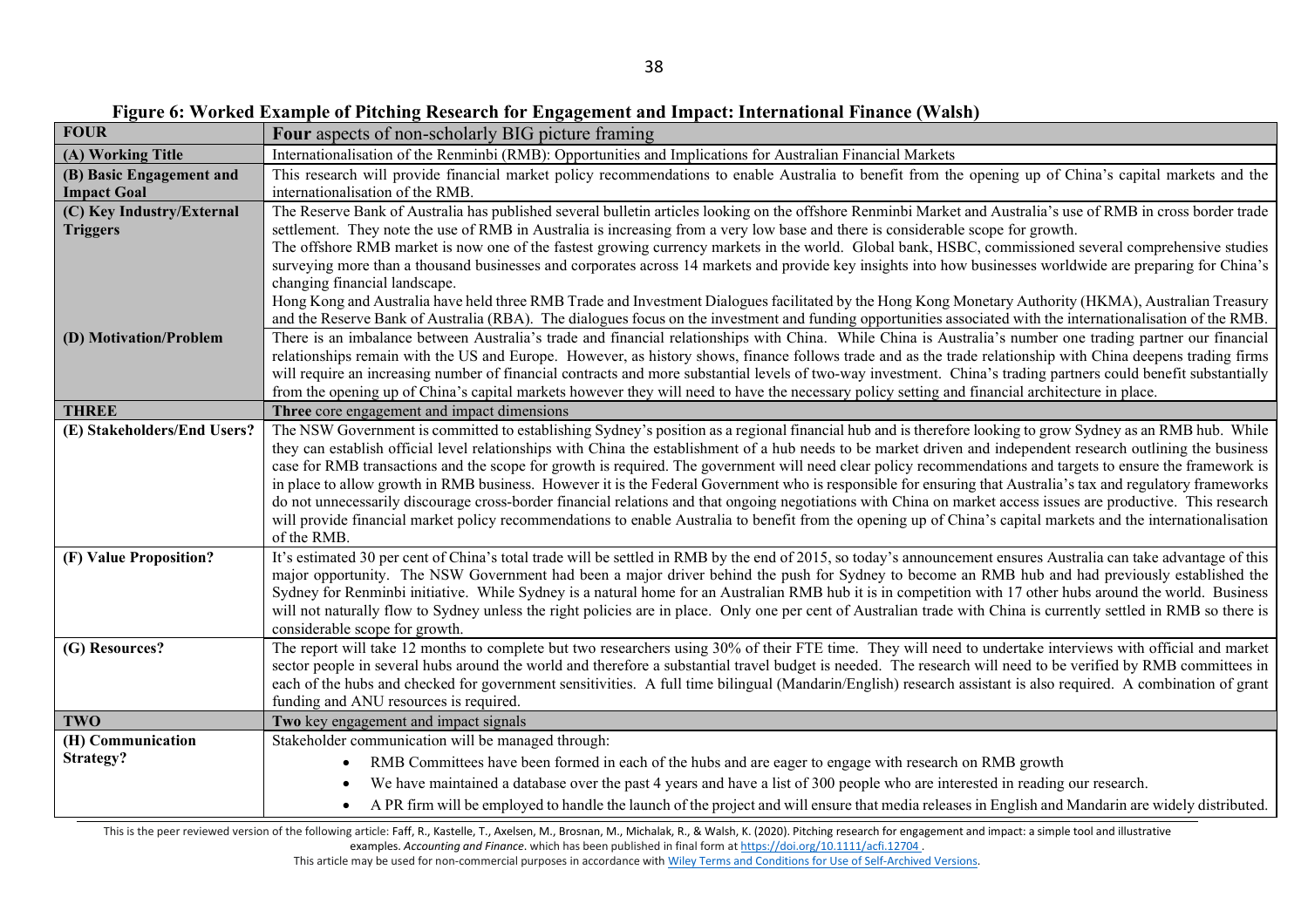|                          | We have been invited to talk on this issue at government level dialogues and industry conferences. We will also continue our involvement with banking led  |
|--------------------------|------------------------------------------------------------------------------------------------------------------------------------------------------------|
|                          | roadshows.                                                                                                                                                 |
| (I) Metrics?             | Policy adoption at the state and federal level                                                                                                             |
|                          | Government adoption of targets                                                                                                                             |
|                          | Incorporation in government led Dialogues                                                                                                                  |
|                          | Media reach measure by total viewer readership and number of words in leading publications                                                                 |
|                          | Citations in financial markets publications                                                                                                                |
| <b>ONE</b>               | <b>One</b> bottom line                                                                                                                                     |
| (J) IMPACT?              | Recommendations stemming from this research will allow Australia to fully benefit from China's financial development. The implementation of policy changes |
|                          | at the state and federal level will signal the deepest impact of this research.                                                                            |
| (K) Other Considerations | One drawback of this research is that China-Australia policy research is highly unlikely to be published in $A^*$ journals.                                |
|                          | In addition some of the policy recommendations will be unpopular (politically) or expensive so communication management is key.                            |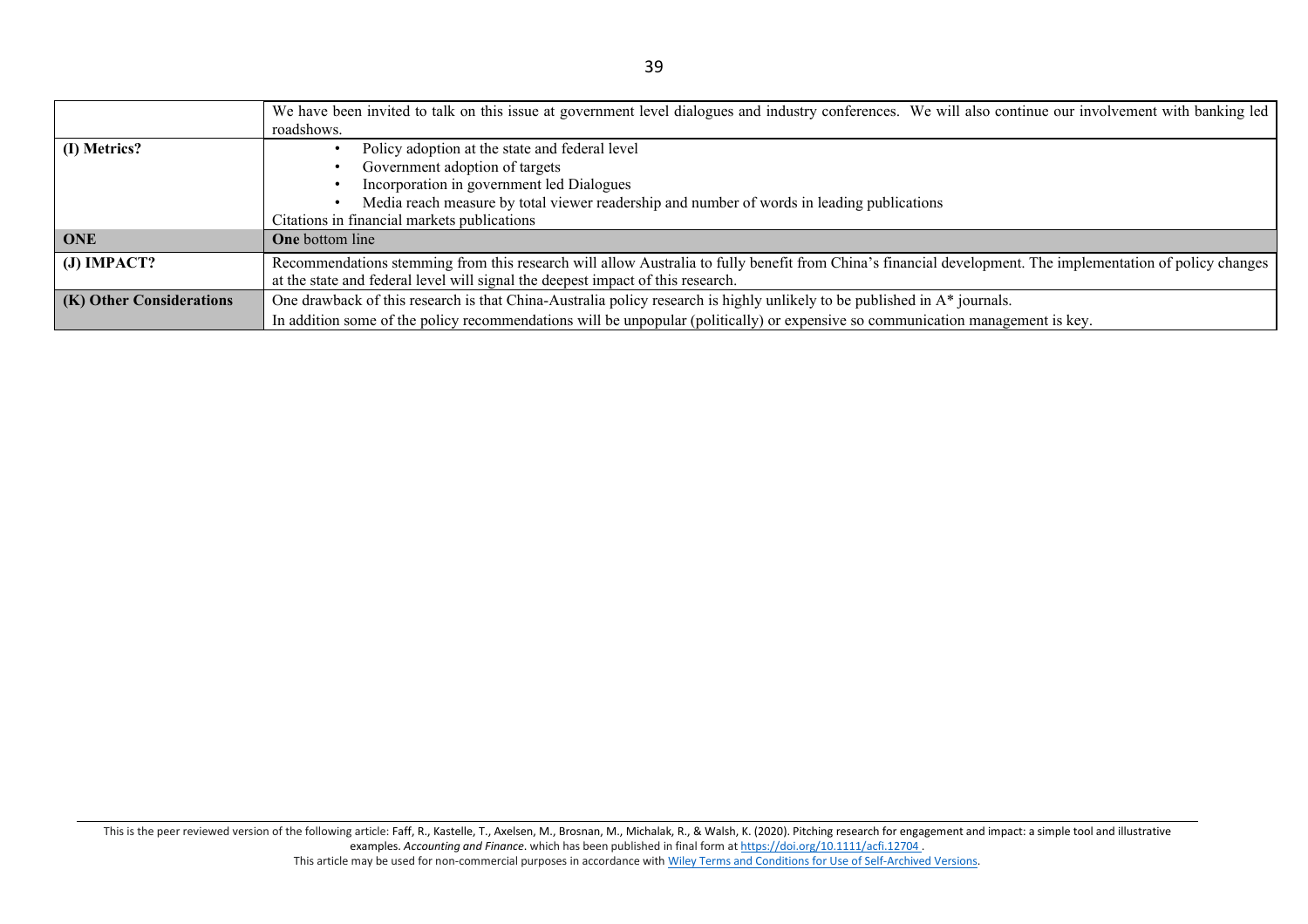# **Figure 7: Worked Example of Pitching Research for a Scholarly Expert: Business Model Evolution (Brosnan)**

| <b>FOUR</b>           | Four aspects of scholarly BIG picture framing                                                                                                                                                                                                                                                            |
|-----------------------|----------------------------------------------------------------------------------------------------------------------------------------------------------------------------------------------------------------------------------------------------------------------------------------------------------|
| (A) Working Title     | Creating shareholder value through business model evolution: A retail shopping centre context                                                                                                                                                                                                            |
| (B) Basic Research    | Is the business model evolution, towards entertainment destinations, creating shareholder value for retail shopping centre owners?                                                                                                                                                                       |
| Question              |                                                                                                                                                                                                                                                                                                          |
| (C) Key paper(s)      | 1. Karniouchina, E. V., Carson, S. J., Short, J. C., & Ketchen, D. J. (2013). Extending the firm vs. industry debate: Does industry life cycle stage                                                                                                                                                     |
|                       | matter? Strategic management journal, 34(8)                                                                                                                                                                                                                                                              |
|                       | 2. Teece, D. J., Pisano, G., & Shuen, A. (1997). Dynamic capabilities and strategic management. Strategic management journal, 18(7)                                                                                                                                                                      |
|                       | 3. IIRC. (2013). The International Framework: Integrated Reporting <ir>. Retrieved from www.theiirc.org</ir>                                                                                                                                                                                             |
| (D) Motivation/Puzzle | Globalisation of capital markets is making competition for capital increasingly fierce. Economic theory suggests capital will flow to those                                                                                                                                                              |
|                       | organisations that utilise it most efficiently, to create shareholder value. Internal and external forces act on businesses, products and industries                                                                                                                                                     |
|                       | causing them to move through life cycles. In response to these life cycle forces, organisations need to adapt and evolve their business models and<br>processes in order to continue to create shareholder value. This proposal seeks to use the retail shopping industry to examine if those businesses |
|                       | adapting and evolving their business models, in response to technological pressures (the rise in popularity of online shopping), are creating more                                                                                                                                                       |
|                       | shareholder value than those business models stagnating.                                                                                                                                                                                                                                                 |
| <b>THREE</b>          | Three core aspects of any empirical research project                                                                                                                                                                                                                                                     |
| (E) Idea?             | Firms and organisations need to evolve their business models and offerings in response to external pressures. Industries, firms and products move                                                                                                                                                        |
|                       | through different life cycle stages - fermentation, growth, maturity and decline. External pressures can include changes in consumer sentiment,                                                                                                                                                          |
|                       | advent and rise in competition, economic and political influences as well as technological advances (known as 'digital disruption').                                                                                                                                                                     |
|                       | The goal of business is to create shareholder value.                                                                                                                                                                                                                                                     |
|                       | The core idea of this research is that those firms and industries that can evolve most effectively in response to the external pressures will maintain                                                                                                                                                   |
|                       | their business in a healthy life cycle range and therefore be successful in creating and maintaining shareholder value.                                                                                                                                                                                  |
| (F) Data?             | Data are to obtained from the owner of multiple retail shopping centres. The data will be available for 10 shopping complexes for approximately                                                                                                                                                          |
|                       | 8-10 years. The type of data will include shopping centre tenancy turnovers, leased area and floor plans (present and historical). It will be a mix of                                                                                                                                                   |
|                       | monthly and annual. The shopping centres are located in Australia and the US. The above data are proprietary in nature and commercially sensitive.                                                                                                                                                       |
|                       | Non-disclosure and other usage agreements are being arranged. Data cleansing will take place once these agreements are finalised and the data                                                                                                                                                            |
|                       | collected. It is envisaged moderate manipulation may be necessary, particularly for instances of missing data. Demographic and economic data will                                                                                                                                                        |
|                       | also be collected from publicly available sources in order to help moderate the specific shopping centre information. The option of funding from<br>various industry and research bodies will be explored once more details are confirmed.                                                               |
| (G) Tools?            | The analytical methods will be quantitative and qualitative in nature. The use of regression models and other tools suited analysing time series data.                                                                                                                                                   |
|                       | More information will be available once the exact nature of the data is known. Reconciling surveys and interviews with retail centre management,                                                                                                                                                         |
|                       | industry analysts, tenants and customers are anticipated to form the basis of a second study.                                                                                                                                                                                                            |
| <b>TWO</b>            | Two key questions                                                                                                                                                                                                                                                                                        |
| (H) What's New?       | Testing the academic theories (disruptive innovation theory, life cycle theory, integrated reporting and thinking, value-based management) in a                                                                                                                                                          |
|                       | retail shopping context. As well as comparing these theories to that of industry analysts in a quantitative and qualitative capacity.                                                                                                                                                                    |
| (I) So What?          | Billions of dollars are invested in retail shopping centres (land, buildings, infrastructure, surrounding residential and commercial real estate and                                                                                                                                                     |
|                       | businesses). Prompting a need to make evidence-based investment decisions. Significant sums of superannuation money are invested in retail                                                                                                                                                               |

This is the peer reviewed version of the following article: Faff, R., Kastelle, T., Axelsen, M., Brosnan, M., Michalak, R., & Walsh, K. (2020). Pitching research for engagement and impact: a simple tool and illustrative examples. *Accounting and Finance*. which has been published in final form a[t https://doi.org/10.1111/acfi.12704](https://doi.org/10.1111/acfi.12704) .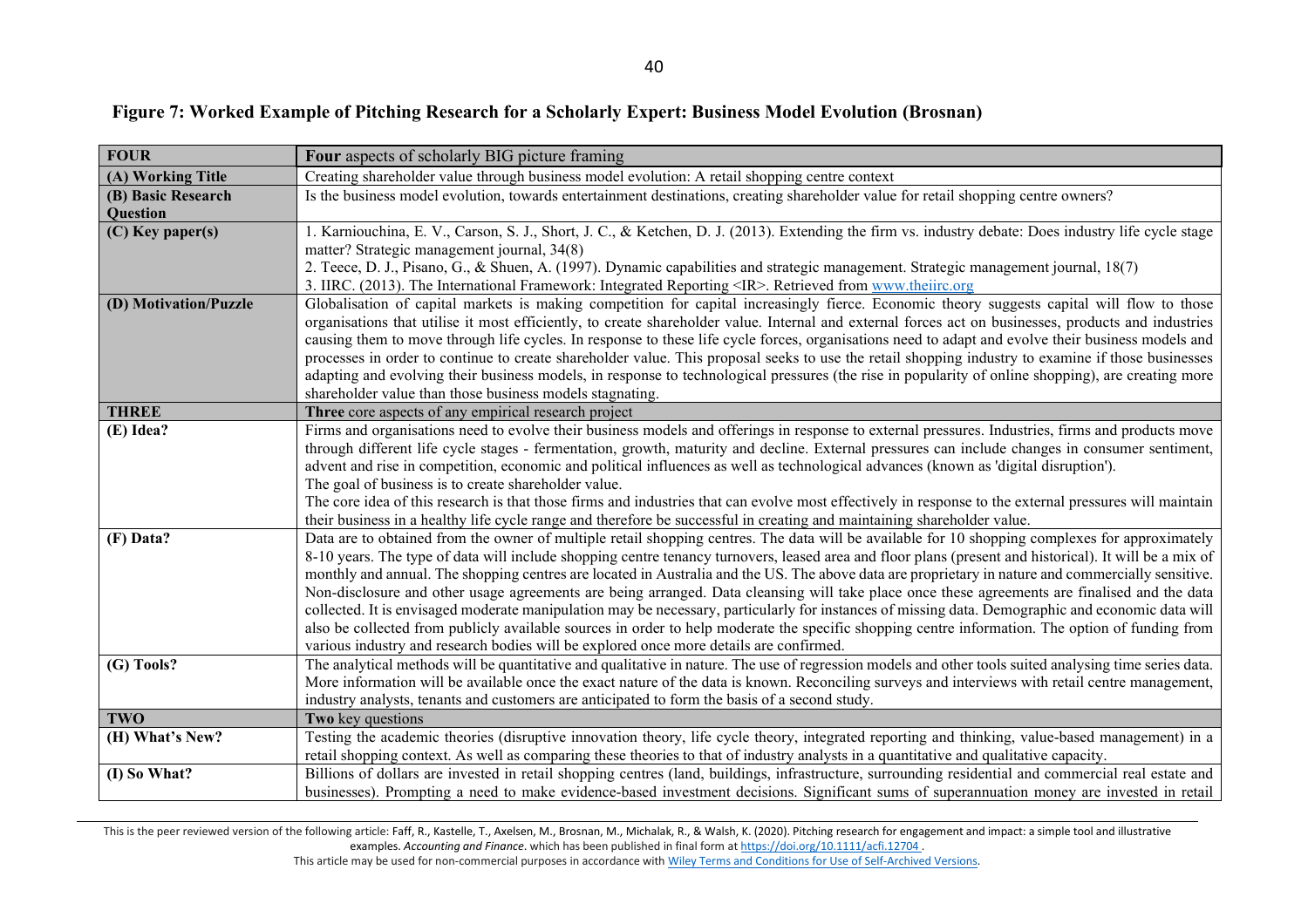|                          | shopping centres. Many employees and local economies depend on retail shopping centres. It is important to ensure these expensive and important        |  |
|--------------------------|--------------------------------------------------------------------------------------------------------------------------------------------------------|--|
|                          | retail shopping centre assets are achieving the desired returns the shareholder require to continue to invest their capital.                           |  |
|                          | Retail shopping centres take time to renovate, remodel and lease. The future vision and business strategies of the centre needs to be decided well     |  |
|                          | in advance as significant changes to strategy/vision are not possible in short term.                                                                   |  |
| <b>ONE</b>               | <b>One</b> bottom line                                                                                                                                 |  |
| (J) Contribution?        | The core contribution of this study will be the testing of some well-established theories (disruptive innovation theory, life cycle theory, integrated |  |
|                          | reporting, value-based management) in a retail shopping context.                                                                                       |  |
|                          | Testing of integrated reporting framework and integrated thinking through qualitative mechanisms.                                                      |  |
|                          | Compare the alignment of academic literature with practicing professionals and analysts and support findings with data.                                |  |
| (K) Other Considerations | Collaboration is necessary as obtaining the proprietary data is critical. Non-disclosure and other agreements are being arranged.                      |  |
|                          | Use of time series data will mean seeking out specialist advice with the statistical analysis.                                                         |  |
|                          | High quality journal is being targeted e.g. Strategic Management Journal, Journal of Retailing.                                                        |  |
|                          | Low competitor risk as data is proprietary and existing relationships have been forged.                                                                |  |
|                          | Cooperation from retail centre management, industry analysts, tenants and customers for the interview stages.                                          |  |
|                          | The initial scope is broad as the project seeks to cover many aspects of the industry via interviews. The final paper(s) will narrow the scope and     |  |
|                          | bring the literature and interviews together.                                                                                                          |  |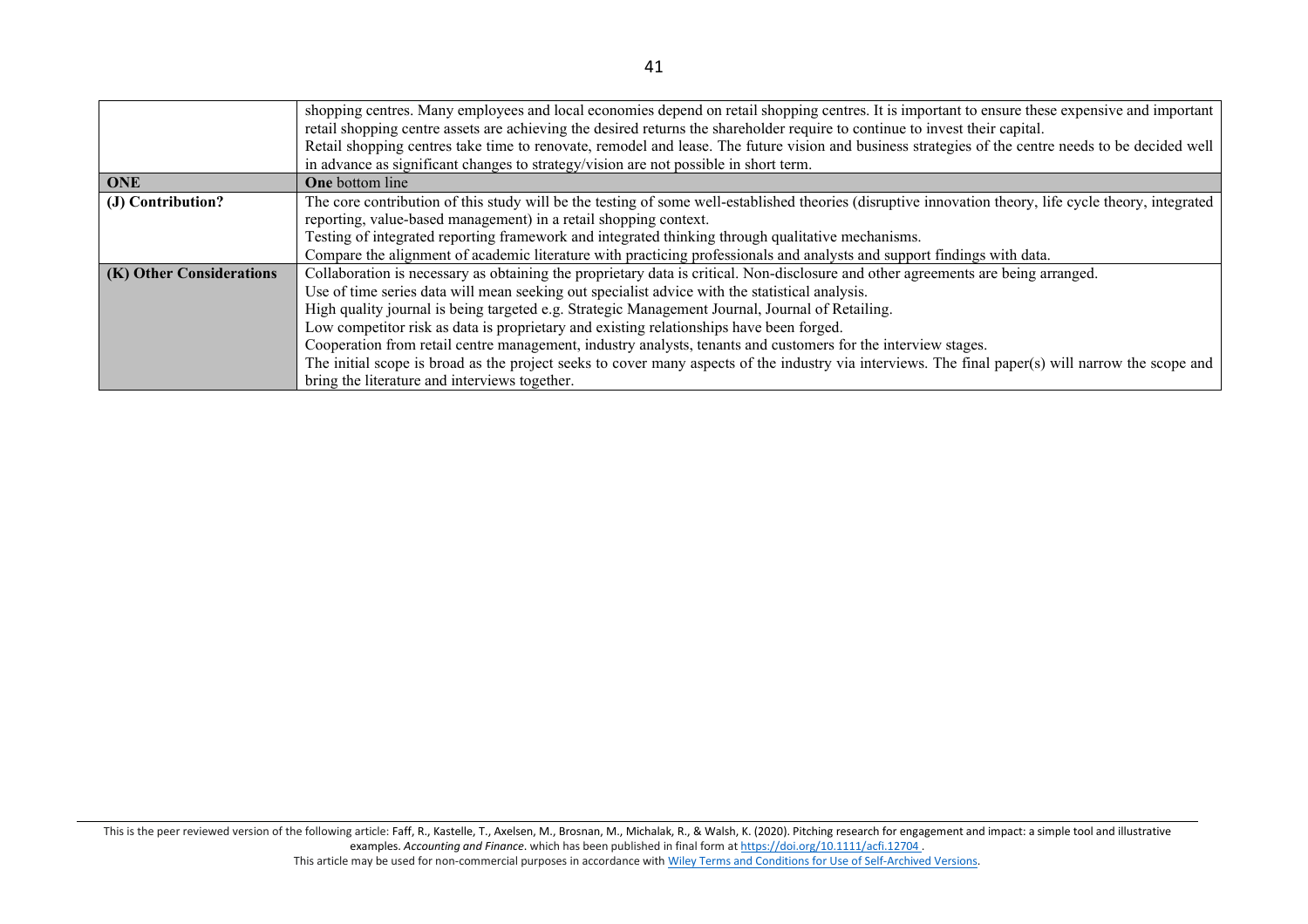# **Figure 8: Worked Example of Pitching Research for Engagement and Impact: Business Model Evolution (Brosnan)**

| <b>FOUR</b>                                    | Four aspects of non-scholarly BIG picture framing                                                                                                                                                                                                                                                                                                                                                                                                                                                                                                                                                                                                                                                                                                                                                                                                                                                                                                                                                                    |
|------------------------------------------------|----------------------------------------------------------------------------------------------------------------------------------------------------------------------------------------------------------------------------------------------------------------------------------------------------------------------------------------------------------------------------------------------------------------------------------------------------------------------------------------------------------------------------------------------------------------------------------------------------------------------------------------------------------------------------------------------------------------------------------------------------------------------------------------------------------------------------------------------------------------------------------------------------------------------------------------------------------------------------------------------------------------------|
| (A) Working Title                              | Optimisation of Tenancy Mix in Retail Shopping Centres (Malls)                                                                                                                                                                                                                                                                                                                                                                                                                                                                                                                                                                                                                                                                                                                                                                                                                                                                                                                                                       |
| (B) Basic Engagement and<br><b>Impact Goal</b> | This research seeks to inform shopping centre owners regarding optimal tenancy mix as they evolve their business models in the face of online competition.                                                                                                                                                                                                                                                                                                                                                                                                                                                                                                                                                                                                                                                                                                                                                                                                                                                           |
| (C) Key Industry/External<br><b>Triggers</b>   | 1. "Retail-tainment; the next big thing for retail and shopping centers?" - https://www.whitehutchinson.com/leisure/articles/retail-tainment.shtml<br>2. "The Rise of Retailtainment: Convergence of Leisure Entertainment and Retail" - http://www.iqpc.com/media/1001491/42546.pdf<br>3. "50 haunting photos of abandoned shopping malls across America" - https://www.businessinsider.com.au/american-retail-apocalypse-in-photos-2018-<br>$1?r = US&IR = T$                                                                                                                                                                                                                                                                                                                                                                                                                                                                                                                                                      |
| (D) Motivation/Problem                         | Online shopping is becoming increasing popular due to lower prices, faster delivery times and a more convenient experience. As a result, consumer traffic at<br>retail shopping centres is declining. Online retailing is expected to grow at 8.9% for the next five years while shopping centres expect 1.8% growth.<br>Retail shopping centres (or malls) need to evolve their business model to allow them to remain relevant and even grow their customer base. One way to do this<br>is to offer consumers services that are not available online – such as experiences and entertainment. These experiences include going to the movies, eating out<br>at restaurants, ten pin bowling, health care facilities, motor vehicle showrooms and other services difficult to digitally substitute.<br>But what is the right mix of entertainment/experience/service and traditional retail tenancies? Which tenants, and what tenancy mix, best supports the shopping<br>centre evolution (symbiotic relationship)? |
| <b>THREE</b>                                   | Three core engagement and impact dimensions                                                                                                                                                                                                                                                                                                                                                                                                                                                                                                                                                                                                                                                                                                                                                                                                                                                                                                                                                                          |
| (E) Stakeholders?/<br><b>End Users?</b>        | 1. Shopping centre owners need to provide a return on their costly real estate assets. Evolving their business model to attract customers allows tenants to afford<br>rental payments. Only successful tenants will survive, keeping vacancy rates low. However, shopping centre owners have resource limitations in making strategic<br>changes as renovations and remodelling are expensive and time consuming.<br>2. Customers – vital for the prosperity of the shopping centre.<br>3. Current and future tenants - entrepreneurial opportunity to get the mix correct.<br>All stakeholders are invested in a mutually beneficial outcome. Owners seek to maximise their returns, customers enjoy their shopping/entertainment experience<br>and tenants seek a successful business venture.                                                                                                                                                                                                                     |
| (F) Value Proposition?                         | Shopping centre owners seek an optimal tenancy mix in their assets to extract maximum returns from their real estate assets. As consumer desires are increasingly<br>satisfied by online retailers, bricks and mortar retails are experiencing declining sales. Less sales translates into lower rents for shopping centre owners. In order<br>to increase sales, shopping centre owners need to entice customers back to the malls. Identifying the optimal retail tenancy mix provides customers reason to<br>consider shopping centres relevant. Thus giving customers cause to spend time and money utilising their facilities, vital for the survival of shopping centre owners<br>and tenants.                                                                                                                                                                                                                                                                                                                 |
| (G) Resources?                                 | Partnering with shopping centre owners and management is crucial in obtaining the necessary data. Quantitative data sources already owned by shopping centre<br>owners. Data cleansing will be required. Researchers time required to prepare, conduct and analyse survey responses.<br>Other potential data sources:<br>Qualitative survey of customers - what do they think they want?<br>Qualitative survey of tenants - what do they think their customers want?<br>Quantitative use of shopping centre data/metrics – what does the data tell us about what goods and services customers are using?<br>Access to data from shopping centre owners. Time series data (tenancy turnover, current and past tenancy mix, shopping centre floor plans).<br>Access to this information will need to be as a partnership with industry participants and industry groups (such as Shopping Centre Council of Australia).                                                                                                |

This is the peer reviewed version of the following article: Faff, R., Kastelle, T., Axelsen, M., Brosnan, M., Michalak, R., & Walsh, K. (2020). Pitching research for engagement and impact: a simple tool and illustrative examples. *Accounting and Finance*. which has been published in final form a[t https://doi.org/10.1111/acfi.12704](https://doi.org/10.1111/acfi.12704) .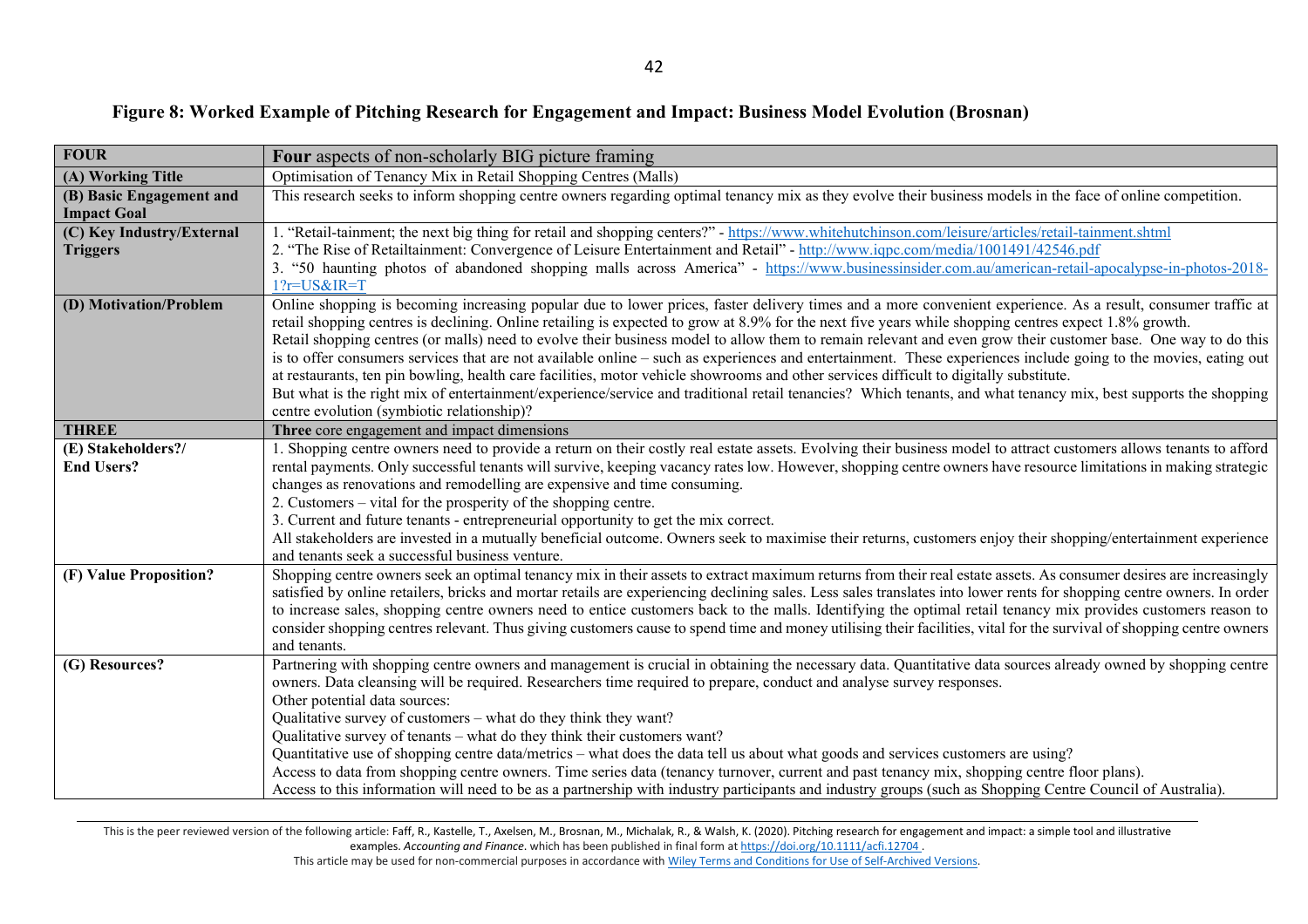This is the peer reviewed version of the following article: Faff, R., Kastelle, T., Axelsen, M., Brosnan, M., Michalak, R., & Walsh, K. (2020). Pitching research for engagement and impact: a simple tool and illustrative examples. *Accounting and Finance*. which has been published in final form a[t https://doi.org/10.1111/acfi.12704](https://doi.org/10.1111/acfi.12704). This article may be used for non-commercial purposes in accordance wit[h Wiley Terms and Conditions for Use of Self-Archived Versions.](https://authorservices.wiley.com/author-resources/Journal-Authors/licensing/self-archiving.html)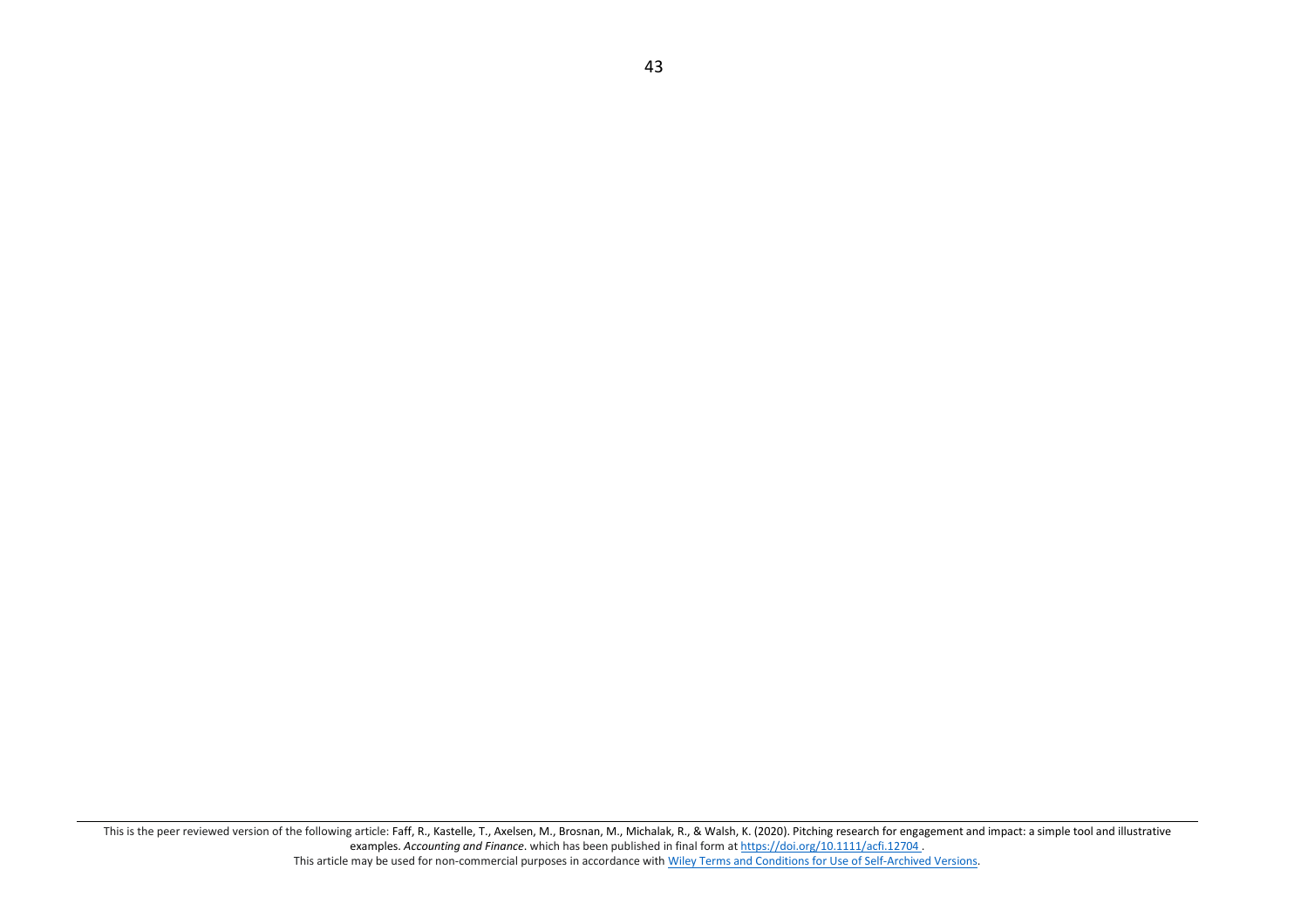| <b>TWO</b>               | Two key engagement and impact signals                                                                                                                               |
|--------------------------|---------------------------------------------------------------------------------------------------------------------------------------------------------------------|
| (H) Communication        | Direct relationship with the shopping centre industry and shopping centre owners required to obtain the data. Given the commercially sensitive nature of the        |
| Strategy?                | data, there will not be wide distribution of the project specifics. However, once the analysis run it can form the basis of meetings with shopping centre owners    |
|                          | to discuss their current strategies and what they might change about their business going forward. Presentation of findings to partner shopping centre owners a     |
|                          | viable project close out strategy. Specific asset details can be presented privately to individual owners.                                                          |
| (I) Metrics?             | In an academic sense the contribution back to theory is the key metric. How do findings resonate with current knowledge? Publications would also be an academic     |
|                          | goal.                                                                                                                                                               |
|                          | However, the main goal is industry reach and real world outcomes. These include:                                                                                    |
|                          | A better understanding of the key business drivers of the shopping centre industry                                                                                  |
|                          | A better understanding of customer needs and wants                                                                                                                  |
|                          | A better understanding of tenant needs and wants                                                                                                                    |
|                          | All of the above will hopefully lead to increased sales and patronage in shopping centres and therefore profits and returns to the owners and members               |
|                          | (superannuation funds are heavily invested in this sector of the economy).                                                                                          |
| <b>ONE</b>               | <b>One</b> bottom line                                                                                                                                              |
| (J) IMPACT?              | The impact of this project is to optimise the tenancy mix at shopping centres in order to attract and retain both tenants and customers by making the best use of   |
|                          | the available infrastructure (and real estate). More shoppers provide financial success to tenants and ultimately translate to increased profitability for shopping |
|                          | centre owners.                                                                                                                                                      |
| (K) Other Considerations | Creating the relevant industry partnerships is vital. Once a few have been created there should be enough critical mass to gain more.                               |
|                          | Competition risk – owners presently conduct in-house research. How can this add value to what they already do? The answer lies in the rigour of the academic        |
|                          | process. Selling this benefit to the owners will be vital.                                                                                                          |
|                          | The data collected will be extremely commercially sensitive. Data management will be an important part of this project.                                             |
|                          | Shopping centre ownership is moderately concentrated – meaning there are many potential owners to collaborate with. The benefit is that there are a few owners      |
|                          | who own many complexes and the Shopping Centre Council of Australia (industry group) is well respected organisation.                                                |
|                          | Alignment between academic goals and industry outcomes is required. Fortunately they appear well aligned at this early stage.                                       |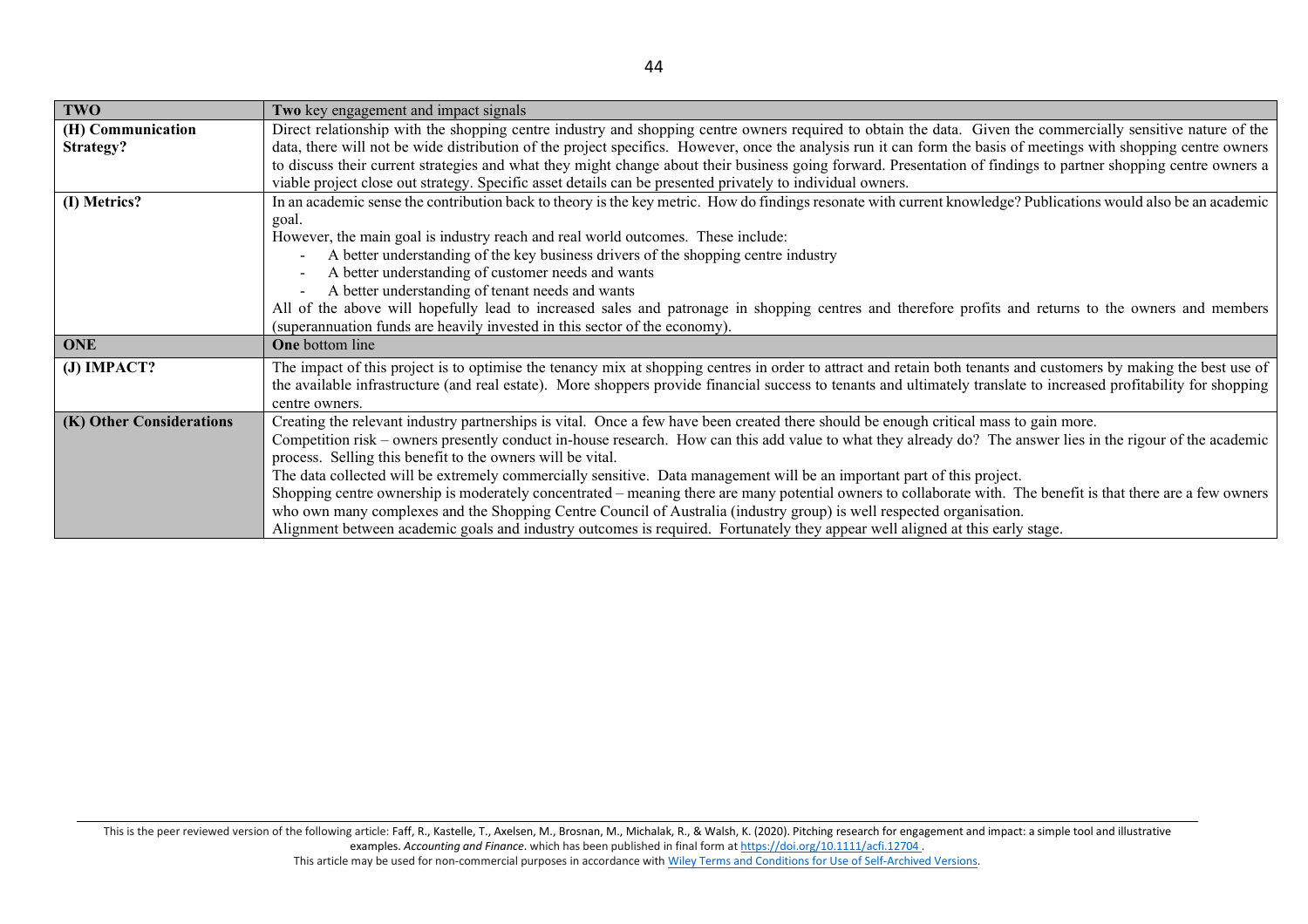**Figure 9: Worked Example of Pitching Research for a Scholarly Expert: Intelligent Decision Aids in Auditing (Axelsen)**

| <b>FOUR</b>            | Four aspects of scholarly BIG picture framing                                                                                                                                                               |
|------------------------|-------------------------------------------------------------------------------------------------------------------------------------------------------------------------------------------------------------|
| (A) Working Title      | The effects of continued use of intelligent decision aids (IDAs) on auditor knowledge                                                                                                                       |
| (B) Basic Research     | Does the continued use of IDAs reduce the auditor's professional skills in terms of their ability to form their own professional                                                                            |
| Question               | judgment?                                                                                                                                                                                                   |
| $(C)$ Key paper $(s)$  | Arnold, V., & Sutton, S. G. (1998). The Theory of Technology Dominance: Understanding The Impact Of Intelligent Decision Aids                                                                               |
|                        | On Decision Makers' Judgments. Advances in Accounting Behavioral Research, 1(1), 175-194.                                                                                                                   |
|                        | Dowling, C., Leech, S. A., & Moroney, R. (2008). Audit Support System Design and the Declarative Knowledge of Long-Term Users.                                                                              |
|                        | Journal of Emerging Technologies in Accounting, 5(1), 99-108.                                                                                                                                               |
|                        | McCall, H., Arnold, V., & Sutton, S. G. (2008). Use of Knowledge Management Systems and the Impact on the Acquisition of Explicit                                                                           |
|                        | Knowledge. Journal of Information Systems, 22(2), 77-101.                                                                                                                                                   |
| (D) Motivation/Puzzle` | Many modern audits are undertaken according to strict methodologies using rules set out in an IDA, and the audit practice may restrict                                                                      |
|                        | the auditor to the methodology contained in the IDA. Although they increase consistency of audit scope and approach, there are                                                                              |
|                        | concerns that this approach reduces the auditor's skills. Prior research (e.g. Dowling, Leech & Moroney, 2008) indicate the potential                                                                       |
|                        | loss of 'declarative' knowledge does occur, such as knowing which auditing standard to apply ('know-what'); however no studies                                                                              |
|                        | address the loss of 'procedural' knowledge or how to run an audit ('know-how'). The puzzle is, does the long-term use of an IDA de-                                                                         |
|                        | skill the auditor user in ways that matter – for example, their ability to run audits effectively, with or without an IDA?                                                                                  |
| <b>THREE</b>           | Three core aspects of any empirical research project                                                                                                                                                        |
| $(E)$ Idea?            | IDAs have been used for a sufficiently long period that we can use a method (for example, qualitative research) other than the                                                                              |
|                        | "traditional scientific method" (Arnold & Sutton, 1998) to investigate the relationship between IDA use and auditor knowledge.                                                                              |
| (F) Data?              | (1) We have a convenience sample of senior public sector auditors from the UK, Canada, New Zealand, and Australia. The unit of                                                                              |
|                        | analysis is the individual auditor using an IDA. We know that identifying procedural knowledge in particular is very difficult. Data<br>will take the form of interviews with senior auditors in the field. |
|                        | (2) We will use a cross-sectional (not longitudinal) sample of approximately 10 audit practices (7 Australian and one each for UK,                                                                          |
|                        | Canada, and New Zealand) with approximately 6 auditors in each $-$ so sample size is expected to be in the order of 60 interviewees.                                                                        |
|                        | (3) We will not be using a panel dataset.                                                                                                                                                                   |
|                        | (4) Data will be derived from interviews. Transcription approximately 30 (60 interviews at half an hour each) hours (252,000 words)                                                                         |
|                        | of interviews will be needed, perhaps more. Content analysis requires coding, so dual-coding assistance will also be required. With                                                                         |
|                        | such a large corpus automated text analysis techniques will be used.                                                                                                                                        |
|                        | (5) Interview transcripts will require intensive cleansing for preparation for automated text analysis.                                                                                                     |
|                        | (6) Validity questions are a limitation for this approach – as the data is cross-sectional, only implications to longitudinal propositions                                                                  |
|                        | can be identified. Similarly, public sector auditors are only broadly reflective of auditors in the private sector. Accordingly,                                                                            |
|                        | generalizability is a limitation of this approach. However, senior auditors are likely to provide high quality data.                                                                                        |
|                        | (7) As qualitative data gathered according to a non-traditional scientific method, measuring the criteria of validity needs to be                                                                           |
|                        | considered in that context (Whittemore, Chase & Mandle, 2001). The data needs to be gathered, analysed, and illustrated to address                                                                          |

This is the peer reviewed version of the following article: Faff, R., Kastelle, T., Axelsen, M., Brosnan, M., Michalak, R., & Walsh, K. (2020). Pitching research for engagement and impact: a simple tool and illustrative examples. *Accounting and Finance*. which has been published in final form a[t https://doi.org/10.1111/acfi.12704](https://doi.org/10.1111/acfi.12704) .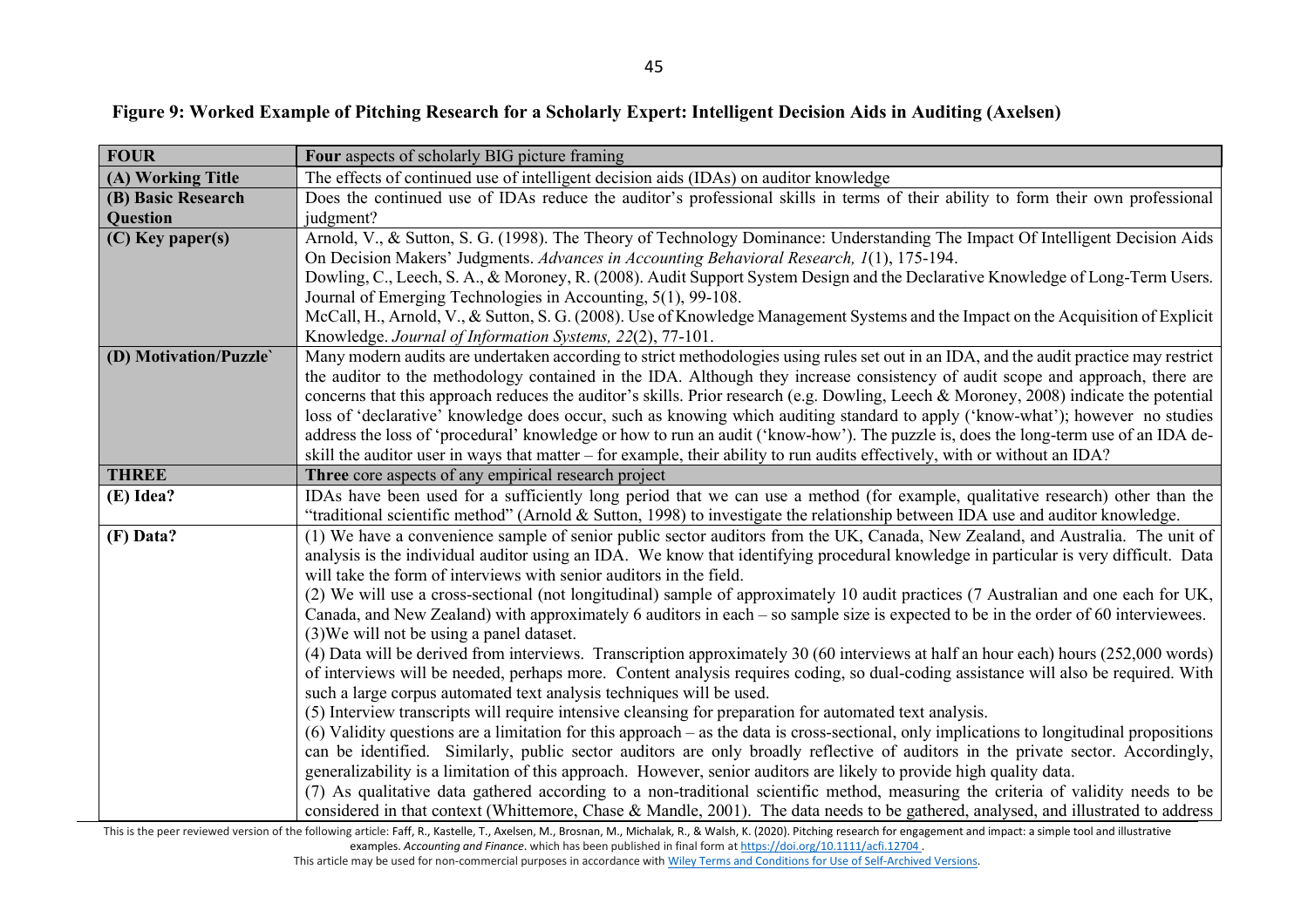<span id="page-46-0"></span>

|                       | the primary criteria of valid qualitative research of credibility, authenticity, criticality, and integrity. Secondary criteria are also  |
|-----------------------|-------------------------------------------------------------------------------------------------------------------------------------------|
|                       | addressed, namely explicitness, vividness, creativity, thoroughness, congruence, and sensitivity. The data gathered for this research     |
|                       | and the proposed analytical approach (using automated text analysis and the approach set out in Lillis, 1999) support these criteria.     |
| (G) Tools?            | Interviews will be recorded using a voice recorder (preferably two), and content analysis tools (Leximancer for automated analysis        |
|                       | and NVivo for manual text analysis). Semi-structured interviews will be undertaken using the Lillis (1999) approach to the gathering      |
|                       | and analysis of qualitative data. Some standard statistical work (e.g. standard deviation, average, etc) will be undertaken using R.      |
| <b>TWO</b>            | Two key questions                                                                                                                         |
| (H) What's New?       | Using the Locke and Golden-Biddle (1997) taxonomy, several sources of novelty are apparent. First, bringing together cognitive            |
|                       | psychology theories to extend proposition 7 of Arnold and Sutton's (1998) Theory of Technology Dominance as its own theoretical           |
|                       | work demonstrates 'synthesised coherence'. Prospective theoretical bases to synthesise include Sweller's (1988) cognitive load theory     |
|                       | and Anderson's (1993) ACT-R theory. Prior research has identified and discussed declarative knowledge but not procedural                  |
|                       | knowledge (e.g. McCall, Arnold & Sutton, 2008; Dowling, Leech & Moroney, 2008) and thus 'progressive coherence' is                        |
|                       | demonstrated. To an extent, the research also demonstrates 'non-coherence' in that some research shows the benefits of IDA use,           |
|                       | rather than identifying problems with de-skilling (e.g. Anderson, Fincham & Douglass, 1997). Accessing the long-term elements of          |
|                       | Procedural Knowledge, which has not been done in the field previously, is a source of novelty. Finally, using automated text analysis     |
|                       | for content analysis is novel, and builds upon Lillis' (1999) method.                                                                     |
| (I) So What? $36$     | (1) Policy: Potentially, this research may inform the future design of auditing standards to consider the unintended consequences of      |
|                       | the need for auditors to follow methodologies strictly.                                                                                   |
|                       | (2) Managerial practice: Potentially, this research may inform the design of audit teams and the execution of the audit function          |
|                       | through over-reliance upon an IDA.                                                                                                        |
|                       | (3) Professional practice: Potentially, this research may inform the design of professional courses designed to mitigate de-skilling      |
|                       | and, further, the development of professional programs and monitoring of professional audit firms.                                        |
| <b>ONE</b>            | <b>One</b> bottom line                                                                                                                    |
| (J) Contribution?     | This research contributes to theory development through the extension of Proposition 7 of the Theory of Technology Dominance              |
|                       | (Arnold & Sutton 1998) – that is, the 'de-skilling' proposition – to a basis of a theory that aims to explain and predict the de-skilling |
|                       | phenomenon (Gregor, 2006).                                                                                                                |
| (K) Other             | The large data gathering and the geographical spread across Australia, Canada, New Zealand and the UK means that collaborative            |
| <b>Considerations</b> | support with other institutions is desirable.                                                                                             |
|                       | There are two "A" journals that have an interest in IDA research. These include: International Journal of Accounting Information          |
|                       | Systems and Journal of Information Systems.                                                                                               |
|                       | The risk assessment of the actual research to participants is assessed as low - interviews with adult auditors are not high-risk, and the |
|                       | research topic is not classified as sensitive or contentious. The research risk is moderate in terms of results and competitor risk. As   |

<sup>&</sup>lt;sup>36</sup> Davies, Nutley & Walter (2005) identify several approaches to assessing the implications of research for practice – the 'so what?' question. They identify five avenues of practical contributions: policy, managerial and professional practices, social behaviour and public discourse.

This is the peer reviewed version of the following article: Faff, R., Kastelle, T., Axelsen, M., Brosnan, M., Michalak, R., & Walsh, K. (2020). Pitching research for engagement and impact: a simple tool and illustrative examples. *Accounting and Finance*. which has been published in final form a[t https://doi.org/10.1111/acfi.12704](https://doi.org/10.1111/acfi.12704).

This article may be used for non-commercial purposes in accordance wit[h Wiley Terms and Conditions for Use of Self-Archived Versions.](https://authorservices.wiley.com/author-resources/Journal-Authors/licensing/self-archiving.html)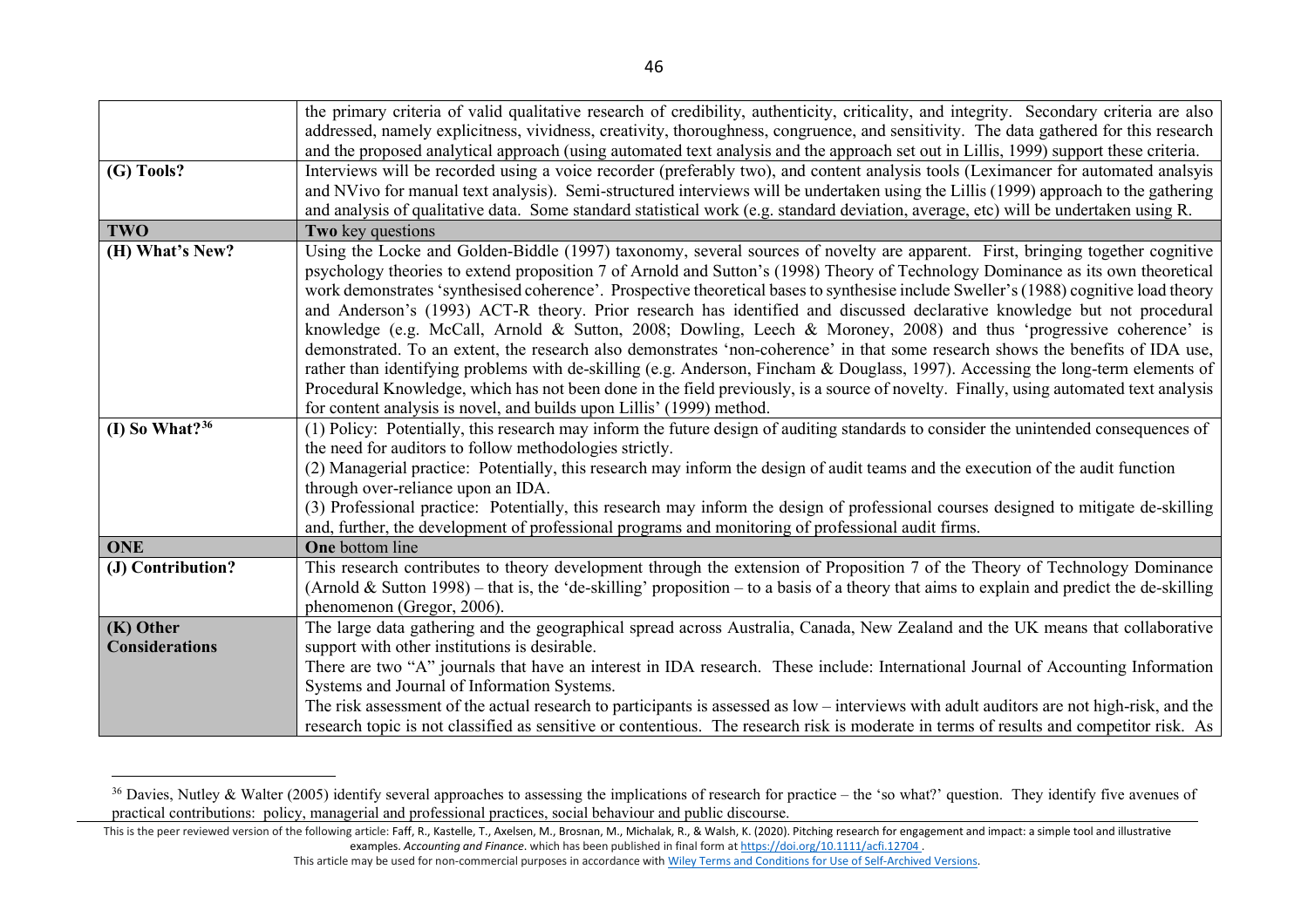| 4 qualitative research, there is the chance that de-skilling is too difficult to identify through interviews. As for competitor risk, this is |  |
|-----------------------------------------------------------------------------------------------------------------------------------------------|--|
| moderate as the research in this area is thin. Ethics clearance will be required as human subjects and primary data are required.             |  |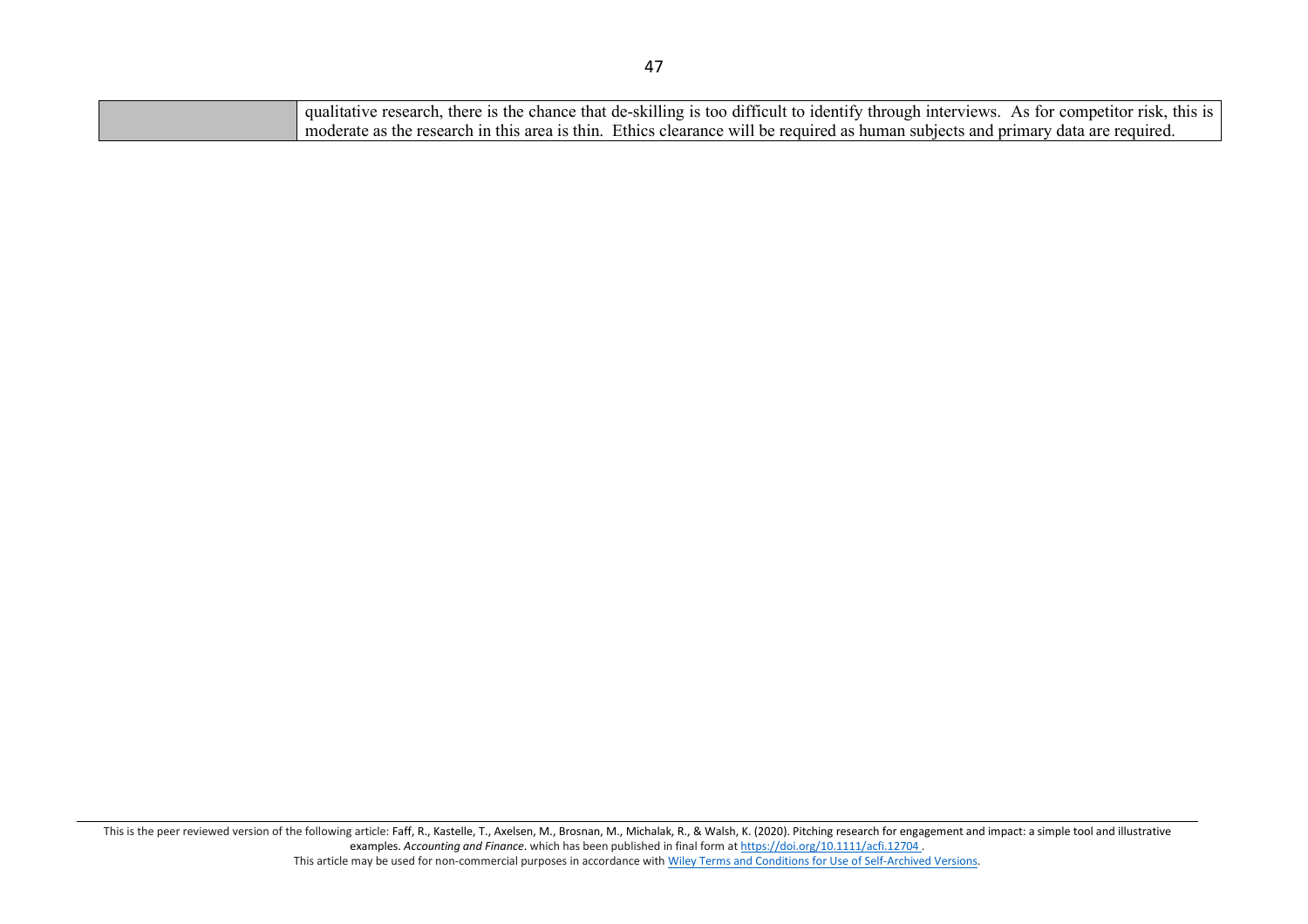# **Figure 10: Worked Example of Pitching Research for Engagement and Impact: Intelligent Decision Aids in Auditing (Axelsen)**

| Four aspects of non-scholarly BIG picture framing                                                                                                 |
|---------------------------------------------------------------------------------------------------------------------------------------------------|
| Technology Impeded Knowledge Acquisition and Retention: The effects of long-term use of intelligent decision aids (IDAs) on auditor               |
| professional knowledge                                                                                                                            |
| Financial Audit teams will use the practices and mechanisms identified to minimise the de-skilling that arises as a result of the long-term use   |
| of Intelligent Decision Aids.                                                                                                                     |
| The International Standards on Auditing have become so complex, and so mandatory, that audit firms lose flexibility in their application of       |
| the auditing standards. Things must be done, by mandate. To ensure that things are done, decision support aids are used to ensure that audits     |
| are consistent and address all requirements. Auditors are therefore highly reliant upon technology to carry out their audits. Practice-oriented   |
| authors make the link between an over-reliance on technology and a decline in the professional skills held by the professionals that rely upon    |
| the tools (for example, Carr, 2008). That is, professionals increasingly use the tools and never develop the professional judgment they need.     |
| Accordingly, can we trust auditors to exercise appropriate auditor skepticism or simply follow the 'Computer Says No' mantra?                     |
| The problem to be cured is that we do not know whether 'auditor de-skilling' happens in a meaningful way, and what strategies might mitigate      |
| the impact of auditor de-skilling, if it does exist. We do not know how to balance the need for thorough application of auditing standards and    |
| consistent auditing with the need for auditors to develop their good judgment and professional abilities.                                         |
| Three core engagement and impact dimensions                                                                                                       |
| Audit firms (private and public):                                                                                                                 |
| What is their interest in the problem? Audit firms invest in the technologies and have a profit imperative (i.e. cost management) to              |
| automate audit processes. However, they also have extensive professional liability that arises from these audits                                  |
| What steps are they currently taking to try to solve it? Currently they implement systems and have mitigation strategies they devise<br>$\bullet$ |
| for any de-skilling (e.g. training, job rotation, managerial review).                                                                             |
| What does a win look like for them? An evaluation process that allows the firms to implement audit process implementation while<br>$\bullet$      |
| mitigating any risk of professional de-skilling.                                                                                                  |
| What knowledge/expertise gaps do they currently have? The knowledge that matters $-e.g.$ how to run an audit, professional judgment<br>$\bullet$  |
| - is difficult to measure objectively. Further, although each practice has its own mitigation solutions, they rarely share these practices        |
| and don't assess how effective they are.                                                                                                          |
| Are they willing to invest money into solving this problem? What are the parameters for this? There is a considerable liability here<br>$\bullet$ |
| if it is shown that the auditors' systems are reducing professional judgment. Most regulatory regimes enforce a substantial penalty               |
| upon auditors if it is shown that they did not ask sufficient questions or simply followed the methodology without exercising judgment.           |
| Can they block a solution? Ultimately, audit firms are the arbiter of any improved use of tools.                                                  |
| Market regulators (policy setters and the profession):                                                                                            |
| What steps are they currently taking to try to solve it? Monitoring and observation.                                                              |
| • What does a win look like for them? Better understanding of the reliability of audit processes.                                                 |
|                                                                                                                                                   |

This is the peer reviewed version of the following article: Faff, R., Kastelle, T., Axelsen, M., Brosnan, M., Michalak, R., & Walsh, K. (2020). Pitching research for engagement and impact: a simple tool and illustrative examples. *Accounting and Finance*. which has been published in final form a[t https://doi.org/10.1111/acfi.12704](https://doi.org/10.1111/acfi.12704) .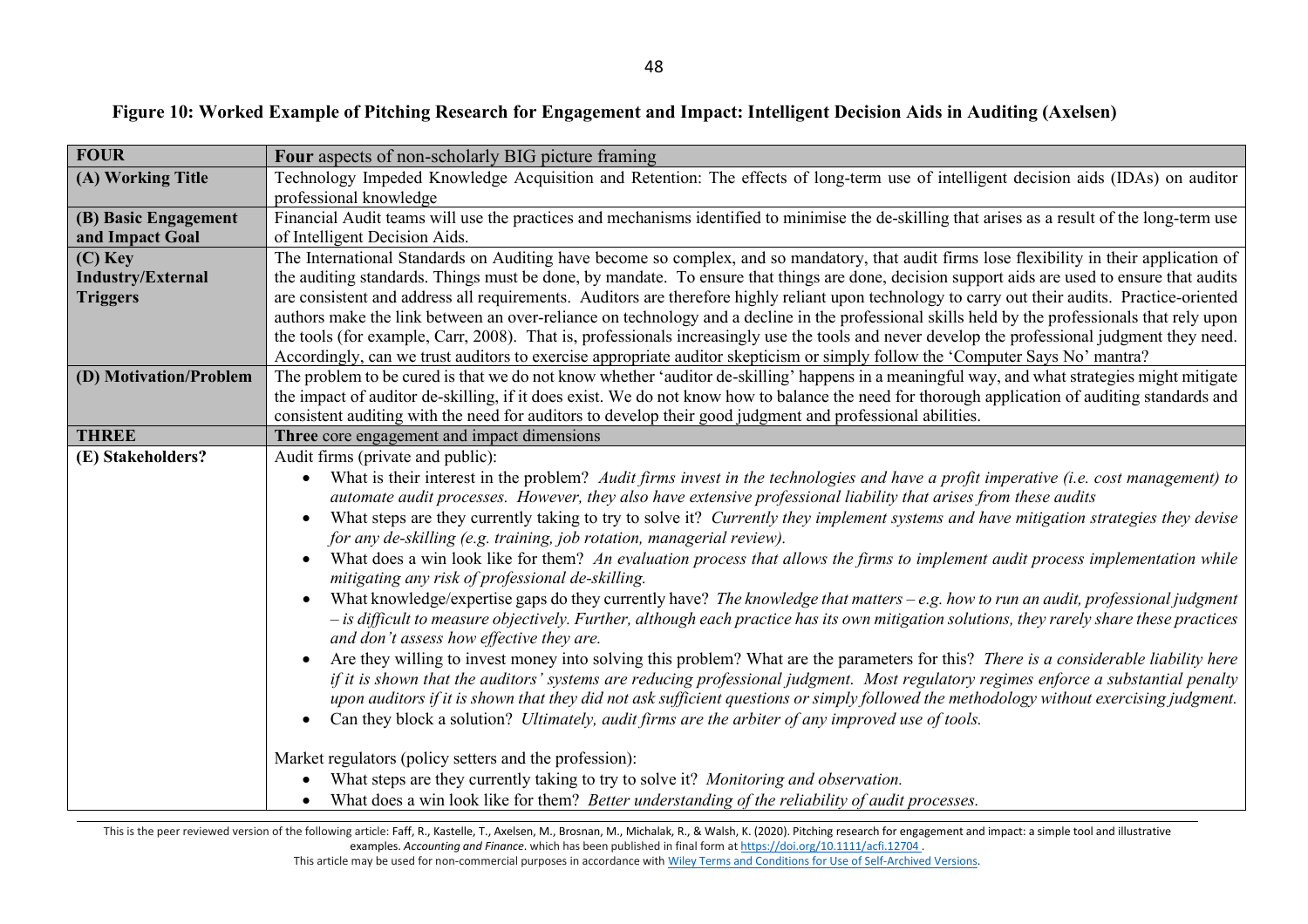|                        | What knowledge/expertise gaps do they currently have? Little knowledge of the role of systems use in de-skilling. As noted there is a            |
|------------------------|--------------------------------------------------------------------------------------------------------------------------------------------------|
|                        | difficulty to measure de-skilling.                                                                                                               |
|                        | Are they willing to invest money into solving this problem? What are the parameters for this? Yes – market regulators can incorporate            |
|                        | insights and practices from the research into existing educational programs if the suggested interventions are cost-effective and                |
|                        | reliable.                                                                                                                                        |
|                        | Can they block a solution? Yes - they can also mandate the solution and override any concerns of an audit firm.                                  |
|                        |                                                                                                                                                  |
|                        | These stakeholders interact cooperatively through membership of professional societies and government consultative mechanisms.                   |
| (F) Value Proposition? | The management of audit firms needs to better understand the relationship between system 'intelligence', structured audit methodologies,         |
|                        | computer medicated communication, professional knowledge and audit outcomes. This understanding allows them to better select and design          |
|                        | the systems they use, and improve their mitigating mechanisms such as training, supervision, and job rotation. Policy setters and the profession |
|                        | similarly require an understanding of these relationships given their regulatory role in tandem with the audit firms.                            |
| (G) Resources?         | Access to practices and senior auditors who have exposure and experience in the ongoing application of these tools. Travel funds,                |
|                        | accommodation required to meet with and undertake site studies. Incidental technology support (e.g. analytical software) will be needed.         |
| <b>TWO</b>             | Two key engagement and impact signals                                                                                                            |
| (H) Communication      | The communication strategy identifies several channels to inform the profession of our work:                                                     |
| Strategy?              | Industry publications (InTheBlack, Charter)<br>$\bullet$                                                                                         |
|                        | Social media (participation in LinkedIn groups e.g. the CPA Australia Public Practice LinkedIn group)<br>$\bullet$                               |
|                        | General publishing: (The Conversation)<br>$\bullet$                                                                                              |
|                        | Public talks and presentations (Participation in professional symposia through CAANZ and CPA Australia; others as identified)                    |
|                        | Mentoring stakeholders: (None identified)                                                                                                        |
|                        | Advisory group participation: (None identified)                                                                                                  |
|                        | Consulting: (Some prospects, though these are secondary)                                                                                         |
|                        | Partnerships or joint ventures: (None identified)<br>$\bullet$                                                                                   |
|                        | Collaborative problem solving: (None identified)<br>$\bullet$                                                                                    |
|                        | Face to face meeting (formal and informal) – this has the highest impact; Conference; Phone call; Email: (None identified)<br>$\bullet$          |
| (I) Metrics?           | Very difficult to measure qualitative research outcomes. As the impact centres on policy, management, and professional influence, the relevant   |
|                        | KPI might be citation in policy development documents and active participation in policy-setting forums.                                         |
| <b>ONE</b>             | <b>One</b> bottom line                                                                                                                           |
| (J) IMPACT?            | At a policy level, this research has the potential to inform the future design of auditing standards to consider the unintended consequences of  |
|                        | auditor de-skilling. At the practice level, this research informs audit firm management of the implications of their chosen IDA as part of the   |
|                        | audit approach on professional judgment. At the level of the profession, this research informs the design of professional courses and            |
|                        | professional programs that mitigate the prospect of auditor de-skilling arising through over-reliance upon an IDA.                               |
| (K) Other              | No issues additional to those already raised in the companion scholarly pitch – see Item $(K)$ of Figure 9.                                      |
| <b>Considerations</b>  |                                                                                                                                                  |

This is the peer reviewed version of the following article: Faff, R., Kastelle, T., Axelsen, M., Brosnan, M., Michalak, R., & Walsh, K. (2020). Pitching research for engagement and impact: a simple tool and illustrative examples. *Accounting and Finance*. which has been published in final form a[t https://doi.org/10.1111/acfi.12704](https://doi.org/10.1111/acfi.12704).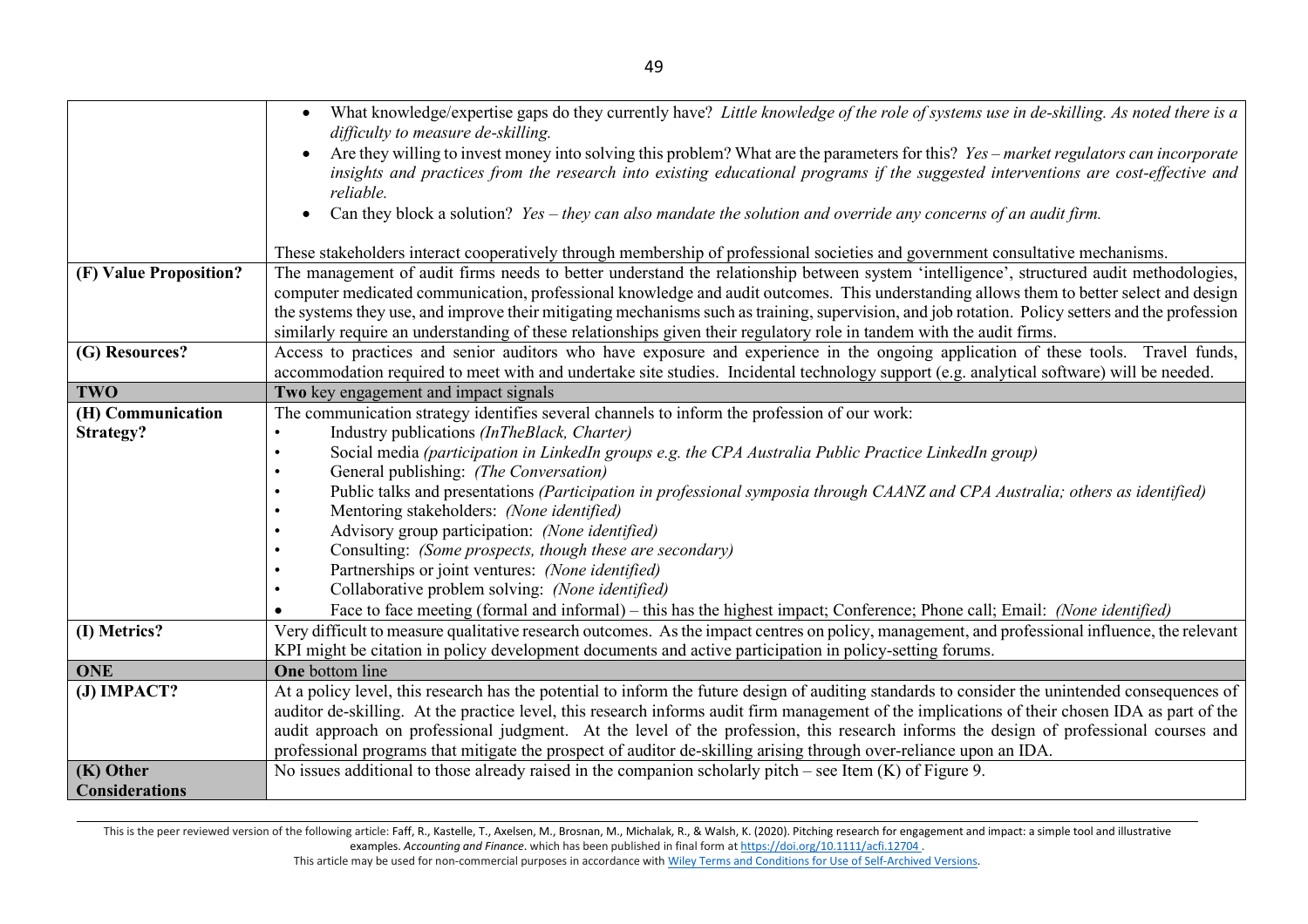This is the peer reviewed version of the following article: Faff, R., Kastelle, T., Axelsen, M., Brosnan, M., Michalak, R., & Walsh, K. (2020). Pitching research for engagement and impact: a simple tool and illustrative examples. *Accounting and Finance*. which has been published in final form a[t https://doi.org/10.1111/acfi.12704](https://doi.org/10.1111/acfi.12704). This article may be used for non-commercial purposes in accordance wit[h Wiley Terms and Conditions for Use of Self-Archived Versions.](https://authorservices.wiley.com/author-resources/Journal-Authors/licensing/self-archiving.html)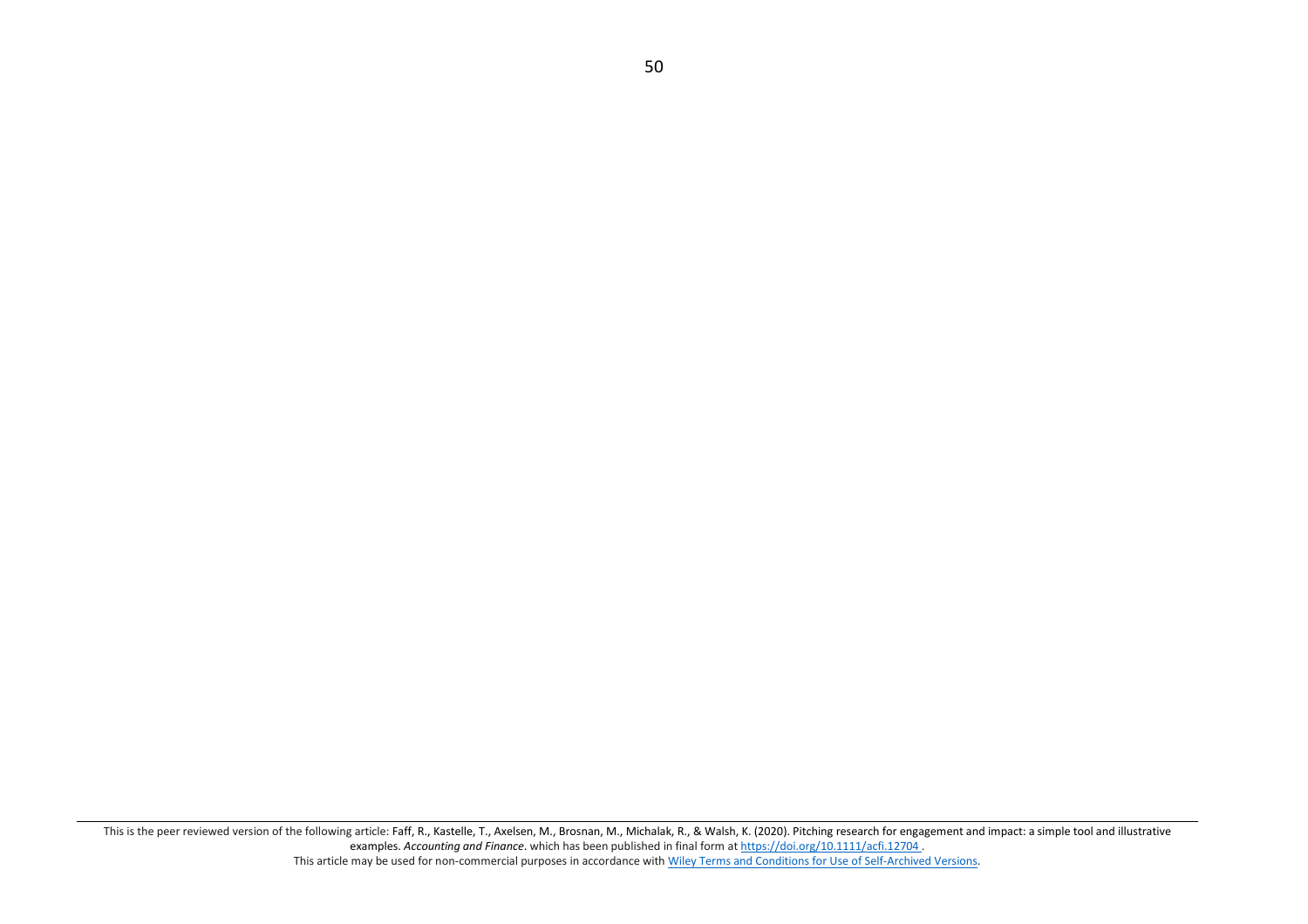# **Figure 11: Worked Example of Pitching Research for a Scholarly Expert: Workplace Mistreatment (Michalak)**

| <b>FOUR</b>                 | Four aspects of scholarly BIG picture framing                                                                                                                                                                                                                                                                                                                                                                                                                                                                                                                                                                                                                                                                                                                                                                                                                                                                                                                                                                                                                                                                                                                                                         |
|-----------------------------|-------------------------------------------------------------------------------------------------------------------------------------------------------------------------------------------------------------------------------------------------------------------------------------------------------------------------------------------------------------------------------------------------------------------------------------------------------------------------------------------------------------------------------------------------------------------------------------------------------------------------------------------------------------------------------------------------------------------------------------------------------------------------------------------------------------------------------------------------------------------------------------------------------------------------------------------------------------------------------------------------------------------------------------------------------------------------------------------------------------------------------------------------------------------------------------------------------|
| (A) Working Title           | A dual theory, process-and-variance model of workplace mistreatment and its effects in organisations from the individual target's perspective                                                                                                                                                                                                                                                                                                                                                                                                                                                                                                                                                                                                                                                                                                                                                                                                                                                                                                                                                                                                                                                         |
| (B) Basic Research Question | What causes workplace mistreatment, and how and why does it lead to negative individual and organisational outcomes?                                                                                                                                                                                                                                                                                                                                                                                                                                                                                                                                                                                                                                                                                                                                                                                                                                                                                                                                                                                                                                                                                  |
| C) Key paper(s)             | Robinson, S. L., & Bennett, R. J. (1995). A typology of deviant workplace behaviours: A multidimensional scaling study. Academy of Management Journal, 38(2),<br>555-572.<br>Lazarus, R. S. (2006). Emotions and interpersonal relationships: Towards a person-centred conceptualization of emotions and coping. Journal of Personality, 74(1),<br>$9-46.$<br>Weiss, H. M., & Cropanzano, R. (1996). Affective Events Theory: A theoretical discussion of the structure, causes and consequences of affective experiences at                                                                                                                                                                                                                                                                                                                                                                                                                                                                                                                                                                                                                                                                          |
| (D) Motivation/Puzzle       | work. Research in Organizational Behavior, 18, 1-74.<br>A plethora of studies indicate interpersonal deviance in the workplace (e.g., bullying, sexual harassment, mistreatment, incivility) leads to several negative<br>outcomes both for individual targets (including lowered psychological and physical wellbeing), and their organisations (e.g., lowered job performance, job<br>satisfaction, and commitment, and increased turnover). These outcomes not only reduce organisational effectiveness and are directly financially costly, but also<br>have several ripple effects extending from individuals into the wider community and the nation as whole. However, very little is known as to what causes<br>mistreatment (including target and organisational context antecedents), nor how and why these negative outcomes manifest – i.e. the processes that underpin or<br>factors that influence what happens between incident and outcome. These various unknowns, from cause and outcome, represent a puzzle that, if solved, provides<br>opportunity for evidence-based strategies interventions that may prevent mistreatment's occurrence, and / or reduce its negative effects. |
| <b>THREE</b>                | Three core aspects of any empirical research project                                                                                                                                                                                                                                                                                                                                                                                                                                                                                                                                                                                                                                                                                                                                                                                                                                                                                                                                                                                                                                                                                                                                                  |
| (E) Idea?                   | First, that mistreatment occurs as a function of three categories of antecedents: target characteristics, perpetrator characteristics, and workplace characteristics, thus<br>all three categories should be considered when investigating causal factors.<br>Second, that mistreatment is both a stressor and an affective event, thus mistreatment's negative outcomes can be much better explained by integrating the                                                                                                                                                                                                                                                                                                                                                                                                                                                                                                                                                                                                                                                                                                                                                                              |
|                             | Transactional Theory of Psychological Stress (TTPS; a micro-structure) with Affective Events Theory (AET; a macrostructure).<br>Within this integrated model, which captures both process and variance aspects of the phenomena, differentiation must occur between primary, secondary and<br>tertiary appraisal processes, between emotion-focussed and problem-focussed coping, between affect-driven and judgement-driven behaviour, and between<br>individual wellbeing outcomes and organisational outcomes.<br>As a newly proposed, triple-mediated, moderated model, the model core relationships (i.e., hypotheses) will be tested in a stage-based fashion, removing                                                                                                                                                                                                                                                                                                                                                                                                                                                                                                                         |
| (F) Data?                   | identification issues.<br>Survey data, 2 applied samples (Australian lawyers $\{\min n = 200\}$ ; industry data; homogenous, informant sample} vs. white collar professionals $\{\min n = 200\}$ ; panel<br>data}); pilot study ( $n = 40$ ); Unit of analysis = the individual employee.<br>Survey instruments mainly established, reliable and validated scales; others developed, expert reviewed (2 experts) and validated in pilot, Compulsory responding                                                                                                                                                                                                                                                                                                                                                                                                                                                                                                                                                                                                                                                                                                                                        |
|                             | to prevent missing data.<br>Data must pass assumptions for statistical tests; CFA to reduce measurement error; equal form invariance testing (cross-validation) within and between samples;                                                                                                                                                                                                                                                                                                                                                                                                                                                                                                                                                                                                                                                                                                                                                                                                                                                                                                                                                                                                           |
|                             | Various reliability and validity tests (Cronbach's alpha, AVE, Discriminant validity, etc).                                                                                                                                                                                                                                                                                                                                                                                                                                                                                                                                                                                                                                                                                                                                                                                                                                                                                                                                                                                                                                                                                                           |
| $(G)$ Tools?                | Externally valid as applied samples; possible risk of poor response rate from lawyer sample.<br>Post-positivist paradigm, critical realist ontology, and modified dualist /objective epistemology.                                                                                                                                                                                                                                                                                                                                                                                                                                                                                                                                                                                                                                                                                                                                                                                                                                                                                                                                                                                                    |
|                             | Two, two time-point, self-report online survey studies designed using Dillman (2000) design and salience-leverage (Groves, Singer, & Corning, 2000) survey<br>participation theory principles; anonymous and confidential; data matched using unique code generated for and by each respondent.                                                                                                                                                                                                                                                                                                                                                                                                                                                                                                                                                                                                                                                                                                                                                                                                                                                                                                       |

This is the peer reviewed version of the following article: Faff, R., Kastelle, T., Axelsen, M., Brosnan, M., Michalak, R., & Walsh, K. (2020). Pitching research for engagement and impact: a simple tool and illustrative examples. *Accounting and Finance*. which has been published in final form a[t https://doi.org/10.1111/acfi.12704](https://doi.org/10.1111/acfi.12704) .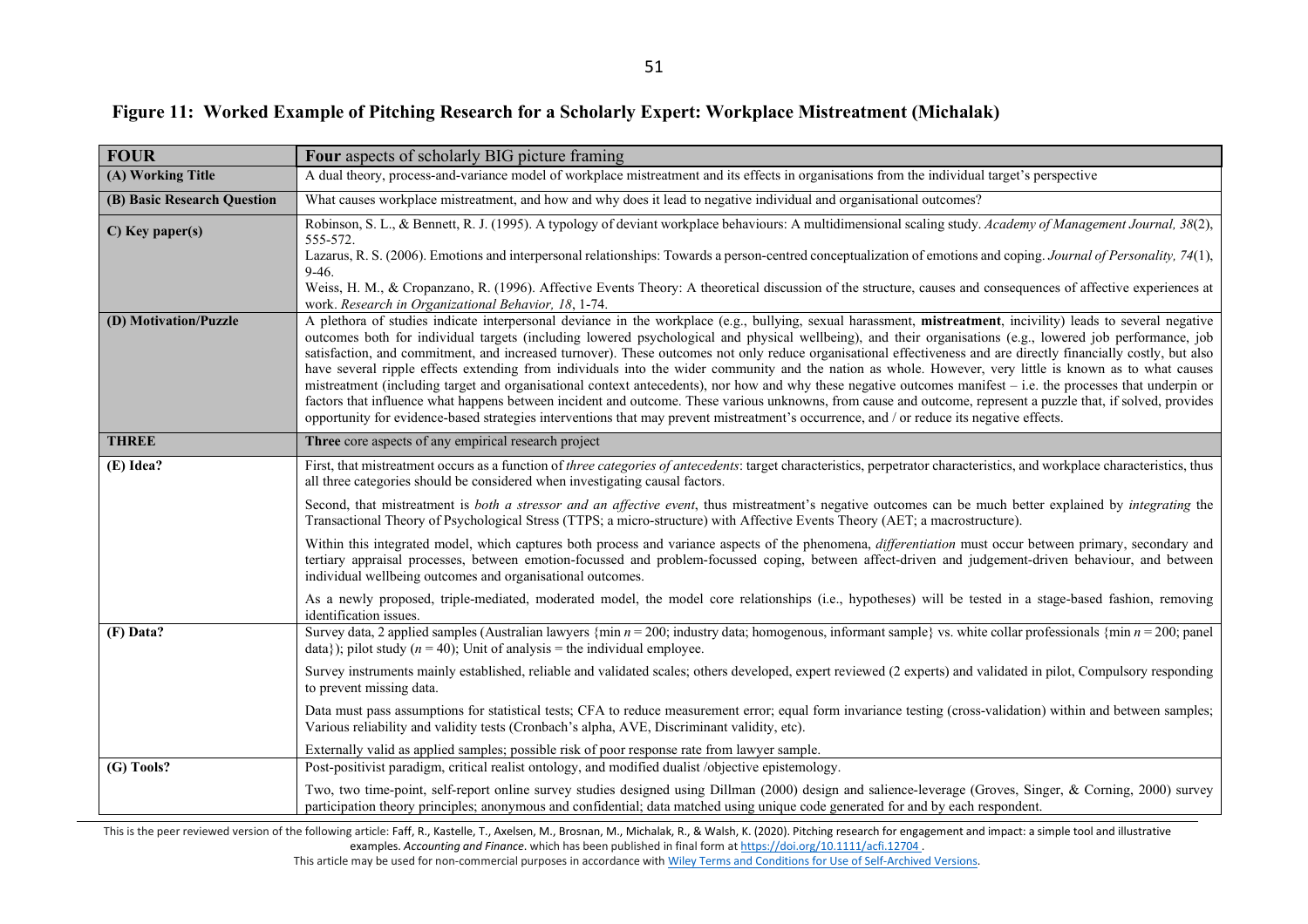|                          | Survey website hosted by external research company; two time-point data matching included; screened in/out autoscoring and skip-logic design features<br>Core analysis techniques: Descriptives, within- and between-survey attrition analysis, correlations, regression, EFA, CFA, SEM.                                                                                                                                                                                                                                                                                                                                               |
|--------------------------|----------------------------------------------------------------------------------------------------------------------------------------------------------------------------------------------------------------------------------------------------------------------------------------------------------------------------------------------------------------------------------------------------------------------------------------------------------------------------------------------------------------------------------------------------------------------------------------------------------------------------------------|
|                          | Software: SPSS, AMOS / Mplus                                                                                                                                                                                                                                                                                                                                                                                                                                                                                                                                                                                                           |
| <b>TWO</b>               | Two key questions                                                                                                                                                                                                                                                                                                                                                                                                                                                                                                                                                                                                                      |
|                          | Adopts a criminology lens to antecedent investigation; specifically, builds a profile of likely targets (passive and active provocative victims) and propitious<br>environments for mistreatment.                                                                                                                                                                                                                                                                                                                                                                                                                                      |
|                          | First to map TTPS microstructure onto AET macrostructure, answering long-standing call to add flesh to AET skeleton by incorporating processes.                                                                                                                                                                                                                                                                                                                                                                                                                                                                                        |
| (H) What's New?          | First to propose and test tertiary appraisal (process resulting in changeability and controllability variable) as a moderator of the affective response - coping -<br>adaptation mediatory relationship.                                                                                                                                                                                                                                                                                                                                                                                                                               |
| (I) So What?             | Model will provide insights for possible prevention and intervention, reducing negative impacts on individual mistreatment targets and their organisations.                                                                                                                                                                                                                                                                                                                                                                                                                                                                            |
| <b>ONE</b>               | <b>One</b> bottom line                                                                                                                                                                                                                                                                                                                                                                                                                                                                                                                                                                                                                 |
| (J) Contribution?        | The integration of two existing theories into a comprehensive, multi-stage model that, in being tested, answers a number of existing calls for further research,<br>redirects a three-decade long, ill-informed debate, and problematises antecedent research by adopting and incorporating a criminology lens.                                                                                                                                                                                                                                                                                                                        |
|                          | Collaboration: industry partners and support required to access applied sample (lawyers).                                                                                                                                                                                                                                                                                                                                                                                                                                                                                                                                              |
| (K) Other Considerations | Target Journal(s): AMR, AMJ, JOB, Human Relations, BJM (All A <sup>*</sup> / A); plus book chapters; targeted conference submissions already planned                                                                                                                                                                                                                                                                                                                                                                                                                                                                                   |
|                          | "Risk" assessment: Expedited ethical review as low risk to respondents and using industry associations removes employer / employee ethics power problem;<br>"competitor" risk present but lowered by extensive domestic and international network of advisors; no risk of "obsolescence" (deviance is an ongoing and common<br>workplace problem; plus increasingly knowledge-worker economy; OSH law requirements); web-survey collapse risk: minimal as using well-known, international<br>and reputable hosting provider with 24/7 back-up processes; travel risks: minimal as following UQ travel risk assessments and procedures. |
|                          | Scope: Ambitious, but well placed at intersection of at least 2 two popular research domains.                                                                                                                                                                                                                                                                                                                                                                                                                                                                                                                                          |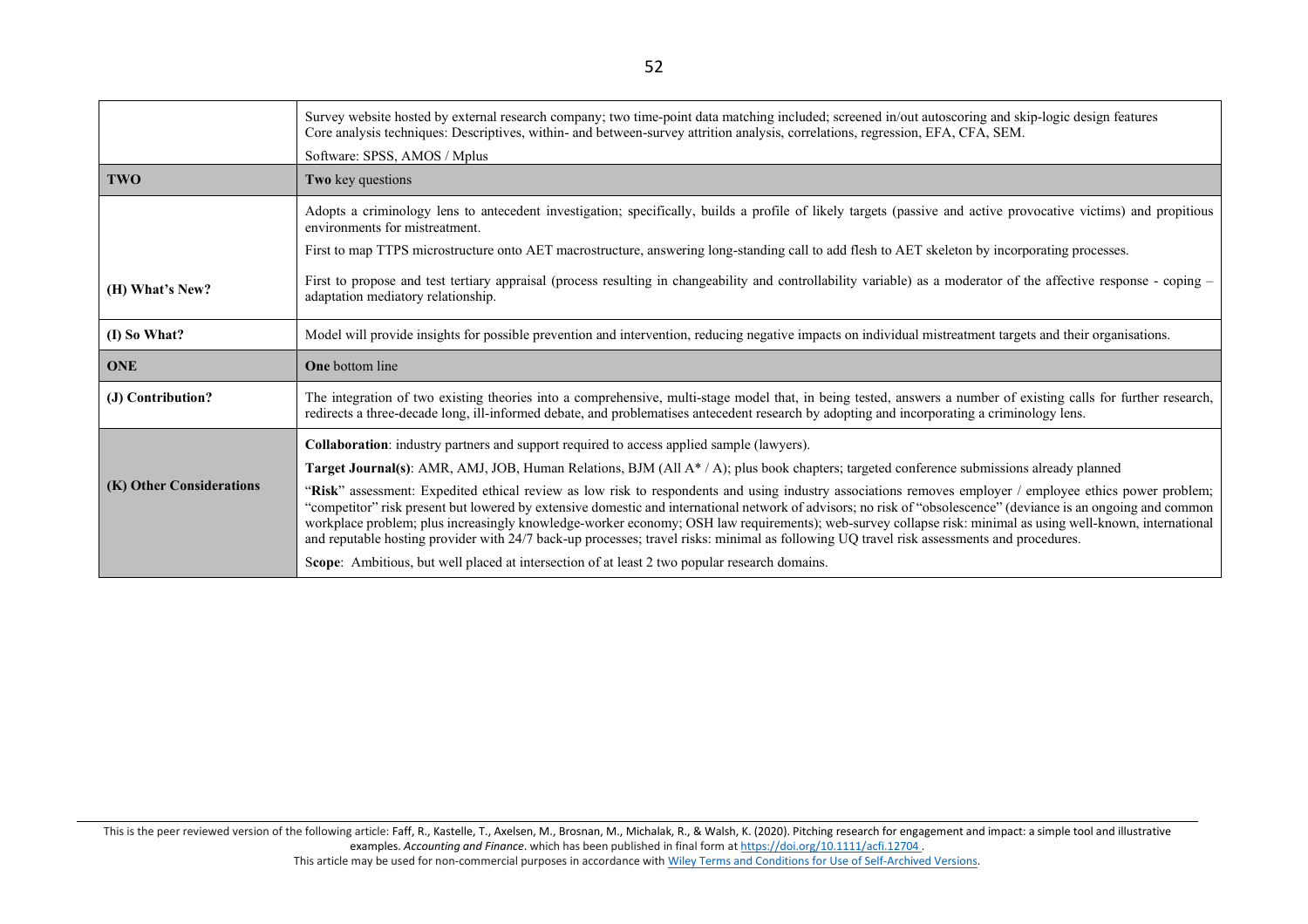# **Figure 12: Worked Example of Pitching Research for Engagement and Impact: Workplace Mistreatment (Michalak)**

| <b>FOUR</b>                                              | Four aspects of non-scholarly BIG picture framing                                                                                                                                                                                                                                                                                                                                                                                                                                                                                                                                                                                                                                                                                                                                                                                                                                                                                                                                                                                                                                                                                                                                                                                                                                                                                                                                                                                            |
|----------------------------------------------------------|----------------------------------------------------------------------------------------------------------------------------------------------------------------------------------------------------------------------------------------------------------------------------------------------------------------------------------------------------------------------------------------------------------------------------------------------------------------------------------------------------------------------------------------------------------------------------------------------------------------------------------------------------------------------------------------------------------------------------------------------------------------------------------------------------------------------------------------------------------------------------------------------------------------------------------------------------------------------------------------------------------------------------------------------------------------------------------------------------------------------------------------------------------------------------------------------------------------------------------------------------------------------------------------------------------------------------------------------------------------------------------------------------------------------------------------------|
| (A) Working Title                                        | Causes and consequences of work-related psychosocial risk exposure: A comparative investigation of lawyer and non-lawyer professionals                                                                                                                                                                                                                                                                                                                                                                                                                                                                                                                                                                                                                                                                                                                                                                                                                                                                                                                                                                                                                                                                                                                                                                                                                                                                                                       |
| <b>Basic Engagement</b><br><b>(B)</b><br>and Impact Goal | To determine how lawyers compare to other white collar employees in reference to employee psychological and psychosomatic health wellbeing and levels of<br>exposure to various work-related psychosocial risks, with a view to inform changes to legal profession policy and practice, identify possible intervention points and<br>strategies.                                                                                                                                                                                                                                                                                                                                                                                                                                                                                                                                                                                                                                                                                                                                                                                                                                                                                                                                                                                                                                                                                             |
| (C) Key Industry/<br><b>External Triggers</b>            | Comcare. 2015. Compendium of WHS and Workers' Compensation Statistics (6th ed.). Commonwealth of Australia, Canberra, Australia.                                                                                                                                                                                                                                                                                                                                                                                                                                                                                                                                                                                                                                                                                                                                                                                                                                                                                                                                                                                                                                                                                                                                                                                                                                                                                                             |
|                                                          | URBIS, 2014. The national attrition and re-engagement study (NARS) report. Prepared for the Law Council of Australia (NARS 2014).                                                                                                                                                                                                                                                                                                                                                                                                                                                                                                                                                                                                                                                                                                                                                                                                                                                                                                                                                                                                                                                                                                                                                                                                                                                                                                            |
|                                                          | The Parliament of the Commonwealth of Australia. (2012). Workplace Bullying: We just want it to stop. House of Representatives Standing Committee on Education<br>and Employment, Canberra, October, 2012 (Parliamentary Bullying Enquiry 2012).                                                                                                                                                                                                                                                                                                                                                                                                                                                                                                                                                                                                                                                                                                                                                                                                                                                                                                                                                                                                                                                                                                                                                                                             |
|                                                          | Kendall, C. 2011. Report of the Ad Hoc Committee on Psychological Distress and Depression in the Legal Profession. Prepared for the Council of the Law Society<br>of Western Australia.                                                                                                                                                                                                                                                                                                                                                                                                                                                                                                                                                                                                                                                                                                                                                                                                                                                                                                                                                                                                                                                                                                                                                                                                                                                      |
|                                                          | Kelk, N., Luscombe, G, Medlow, S. & Hicke, I. 2009. Courting the blues: Attitudes towards depression in Australian law students and legal practitioners. Brain<br>and Mind Research Institute: University of Sydney, Camperdown, NSW (BMRI 2009).                                                                                                                                                                                                                                                                                                                                                                                                                                                                                                                                                                                                                                                                                                                                                                                                                                                                                                                                                                                                                                                                                                                                                                                            |
| (D) Motivation/Problem                                   | Poor mental health costs the economy \$190 billion per annum (12% of GDP; HALE Index, 2013). Various reports highlight lawyers as having the worst mental<br>health of all professional occupation groups nationally, suffering the highest rates of depression, anxiety disorders and substance abuse. While these reports have<br>raised concerns, existing 'change' efforts to address the issues are focussed on the individual lawyer as "the problem"; with developing resilience and practising<br>mindfulness "the cure." Work content and context ('work-related') psychosocial risks that cause or aggravate mental health issues are ignored. Research and anecdotal<br>evidence suggest high levels of poor interpersonal behaviour and toxic workplace cultures are prevalent in legal. However, legal employers have largely resisted<br>change efforts, criticised previous research citing validity and reliability issues, and continued to fail to primary prevent exposure to these risks. This failure is in<br>violation of Australian Occupational Health and Safety (OSHS) law. National workers compensation statistics and trend data show increases in psychological and<br>psychiatric injuries over the last decade, with the top mechanisms of these stress-related injuries (min. four-fold all other mechanisms) being bullying and harassment,<br>and overwork (both known work-related psychosocial risks). |

This is the peer reviewed version of the following article: Faff, R., Kastelle, T., Axelsen, M., Brosnan, M., Michalak, R., & Walsh, K. (2020). Pitching research for engagement and impact: a simple tool and illustrative examples. *Accounting and Finance*. which has been published in final form a[t https://doi.org/10.1111/acfi.12704](https://doi.org/10.1111/acfi.12704) . This article may be used for non-commercial purposes in accordance wit[h Wiley Terms and Conditions for Use of Self-Archived Versions.](https://authorservices.wiley.com/author-resources/Journal-Authors/licensing/self-archiving.html)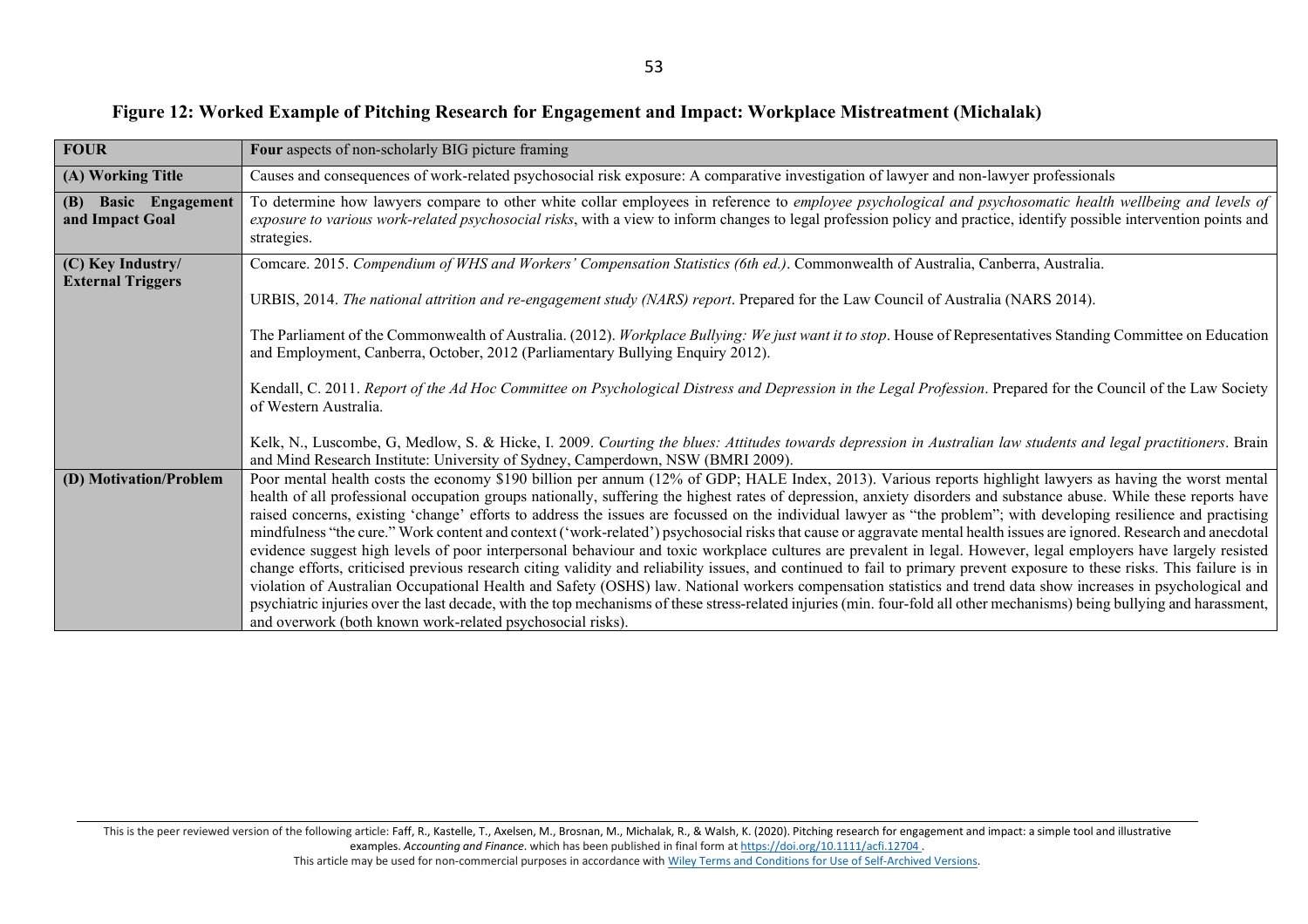<span id="page-54-0"></span>

| <b>THREE</b>          | Three core engagement and impact dimensions                                                                                                                                                                                                         |
|-----------------------|-----------------------------------------------------------------------------------------------------------------------------------------------------------------------------------------------------------------------------------------------------|
| (E) Stakeholders?     | State and Territory Law Societies (Focal stakeholder): 37                                                                                                                                                                                           |
|                       | What is their interest in the problem? As 'membership' based organisations, they are obliged to appropriately serve their members, and ensure their members,                                                                                        |
|                       | in turn, serve the public in upholding Australian law (Lawyers must be "fit and proper" to "hold public office"). This obligation includes but is not limited to                                                                                    |
|                       | identifying and addressing issues facing the profession to ensure it is sustainable.                                                                                                                                                                |
|                       | What steps are they currently taking to try to solve it? They have various incremental change programs in place including individual member EAP (Lawcare)                                                                                           |
|                       | services, resilience and mindfulness (wellbeing) initiatives; however, these initiatives are very "individual lawyer as the problem" focussed and the pace of                                                                                       |
|                       | change achieved so far very slow.                                                                                                                                                                                                                   |
|                       | What does a win look like for them? An independent investigation that examines the issues reliably and validly, and provides evidence to inform and support                                                                                         |
|                       | change efforts.<br>٠                                                                                                                                                                                                                                |
|                       | What knowledge/expertise gaps do they currently have? They do not hold expertise in organisational behaviour, human resources, OSH, psychology, etc, and<br>they do not know how to design and conduct the research required, nor analyse the data. |
|                       | Can they block a solution? Potentially; however, to do so is not is their own interest, and all indications are they do not want to – they seek to support and drive                                                                                |
|                       | / facilitate the changes required to more effectively address the issues.                                                                                                                                                                           |
|                       |                                                                                                                                                                                                                                                     |
|                       | How do all of the stakeholders relate/interact with each other? Cooperatively or competitively? As partners or through market transactions? Key relationships: Law                                                                                  |
|                       | Societies and related associations typically work collaboratively amongst themselves and in 'partnership' with other stakeholder groups; clients and legal services                                                                                 |
|                       | providers have a market-based relationship; individual law firms are hyper-competitive with other firms and vary in their level of support of the relevant law society                                                                              |
|                       | / related associations and other stakeholder groups. Stakeholders can loosely be divided into those in recognition of the issues and supportive of need for change, and                                                                             |
|                       | those who refute / deny / issues and oppose need for change.                                                                                                                                                                                        |
|                       |                                                                                                                                                                                                                                                     |
|                       | Can you map out the interrelationships between the stakeholders? Yes, and power differentials between / influence capacity of each stakeholder group are well                                                                                       |
|                       | understood, both formally and informally (e.g., researcher has previously worked in a senior management role within the legal profession that involved liaison with<br>multiple stakeholder groups).                                                |
|                       | Essentially covered under "What does a win look like for them? An independent, valid and reliable investigation of the issues that may provide evidence to inform                                                                                   |
| F) Value Proposition? | and support change efforts, including (if relevant) other, more 'transformational' (confronting) change initiatives, and inform more specific services with greater                                                                                 |
|                       | utility to effectively address the issues and reduce the current negative impacts on their members."                                                                                                                                                |
| (G) Resources?        | Required resources: Access to law society membership to gather data, promotion of research to members to encourage participation, and channels to share progress                                                                                    |
|                       | reports / research findings.                                                                                                                                                                                                                        |

<sup>&</sup>lt;sup>37</sup> Key stakeholders: Lawyers / barristers / judiciary, legal service clients, employees, employers / business, insurers (Workers Comp, Private Health, Life and Professional Indemnity), State and Territory Law Societies and related associations (e.g., Queensland Law Society {QLS}, various Legal Services Commissions {LSC}, Australian Legal Practice Management Association {ALPMA}, Australian Legal Sector Alliance {AusLSA}, Law Council of Australia), government (e.g., Comcare, Worksafe, and State and Federal Mental Health Commissions), mental health NGO's and NFP's (including Beyondblue, Lifeline, Black Dog Institute, Tristan Jepson Memorial Foundation, Wellness for Law Network), mental health service providers (e.g., psychologists / psychiatrists / counsellors / rehabilitation providers / emergency services and hospital staff), education providers (e.g., law schools, College{s} of Law) and community / society.

This is the peer reviewed version of the following article: Faff, R., Kastelle, T., Axelsen, M., Brosnan, M., Michalak, R., & Walsh, K. (2020). Pitching research for engagement and impact: a simple tool and illustrative examples. *Accounting and Finance*. which has been published in final form a[t https://doi.org/10.1111/acfi.12704](https://doi.org/10.1111/acfi.12704) .

This article may be used for non-commercial purposes in accordance wit[h Wiley Terms and Conditions for Use of Self-Archived Versions.](https://authorservices.wiley.com/author-resources/Journal-Authors/licensing/self-archiving.html)